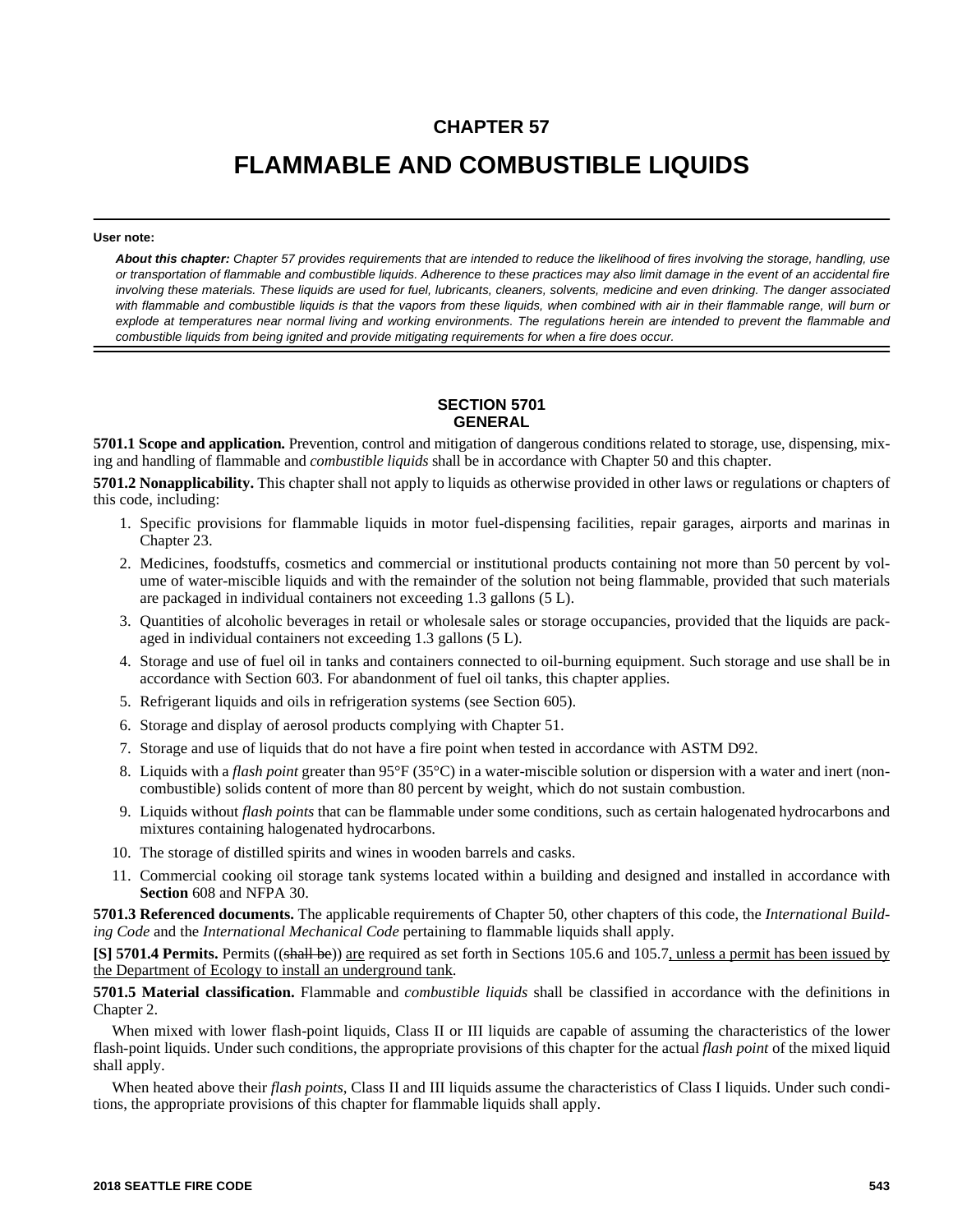### **SECTION 5702 DEFINITIONS**

**5702.1 Definitions.** The following terms are defined in Chapter 2: **ALCOHOL-BASED HAND RUB.**

**BULK PLANT OR TERMINAL. BULK TRANSFER. COMBUSTIBLE LIQUID. Class II. Class IIIA. Class IIIB. FIRE POINT. FLAMMABLE LIQUID. Class IA. Class IB. Class IC. FLASH POINT. FUEL LIMIT SWITCH. LIQUID STORAGE ROOM. LIQUID STORAGE WAREHOUSE. MOBILE FUELING. PROCESS TRANSFER. REFINERY. REMOTE EMERGENCY SHUTOFF DEVICE. REMOTE SOLVENT RESERVOIR. SOLVENT DISTILLATION UNIT. TANK, PRIMARY.**

### **SECTION 5703 GENERAL REQUIREMENTS**

**5703.1 Electrical.** Electrical wiring and equipment shall be installed and maintained in accordance with Section 604 and NFPA 70.

**5703.1.1 Classified locations for flammable liquids.** Areas where flammable liquids are stored, handled, dispensed or mixed shall be in accordance with Table 5703.1.1. A classified area shall not extend beyond an unpierced floor, roof or other solid partition.

The extent of the classified area is allowed to be reduced, or eliminated, where sufficient technical justification is provided to the *fire code official* that a concentration in the area in excess of 25 percent of the lower flammable limit (LFL) cannot be generated.

**5703.1.2 Classified locations for combustible liquids.** Areas where Class II or III liquids are heated above their *flash points* shall have electrical installations in accordance with Section 5703.1.1.

**Exception:** Solvent distillation units in accordance with Section 5705.4.

**5703.1.3 Other applications.** The *fire code official* is authorized to determine the extent of the Class I electrical equipment and wiring location where a condition is not specifically covered by these requirements or NFPA 70.

**5703.2 Fire protection.** Fire protection for the storage, use, dispensing, mixing, handling and on-site transportation of flammable and *combustible liquids* shall be in accordance with this chapter and applicable sections of Chapter 9.

**5703.2.1 Portable fire extinguishers and hose lines.** Portable fire extinguishers shall be provided in accordance with Section 906. Hose lines shall be provided in accordance with Section 905.

**5703.3 Site assessment.** In the event of a spill, leak or discharge from a tank system, a site assessment shall be completed by the *owner* or operator of such tank system if the *fire code official* determines that a potential fire or explosion hazard exists. Such site assessments shall be conducted to ascertain potential fire hazards and shall be completed and submitted to the fire department within a time period established by the *fire code official*, not to exceed 60 days.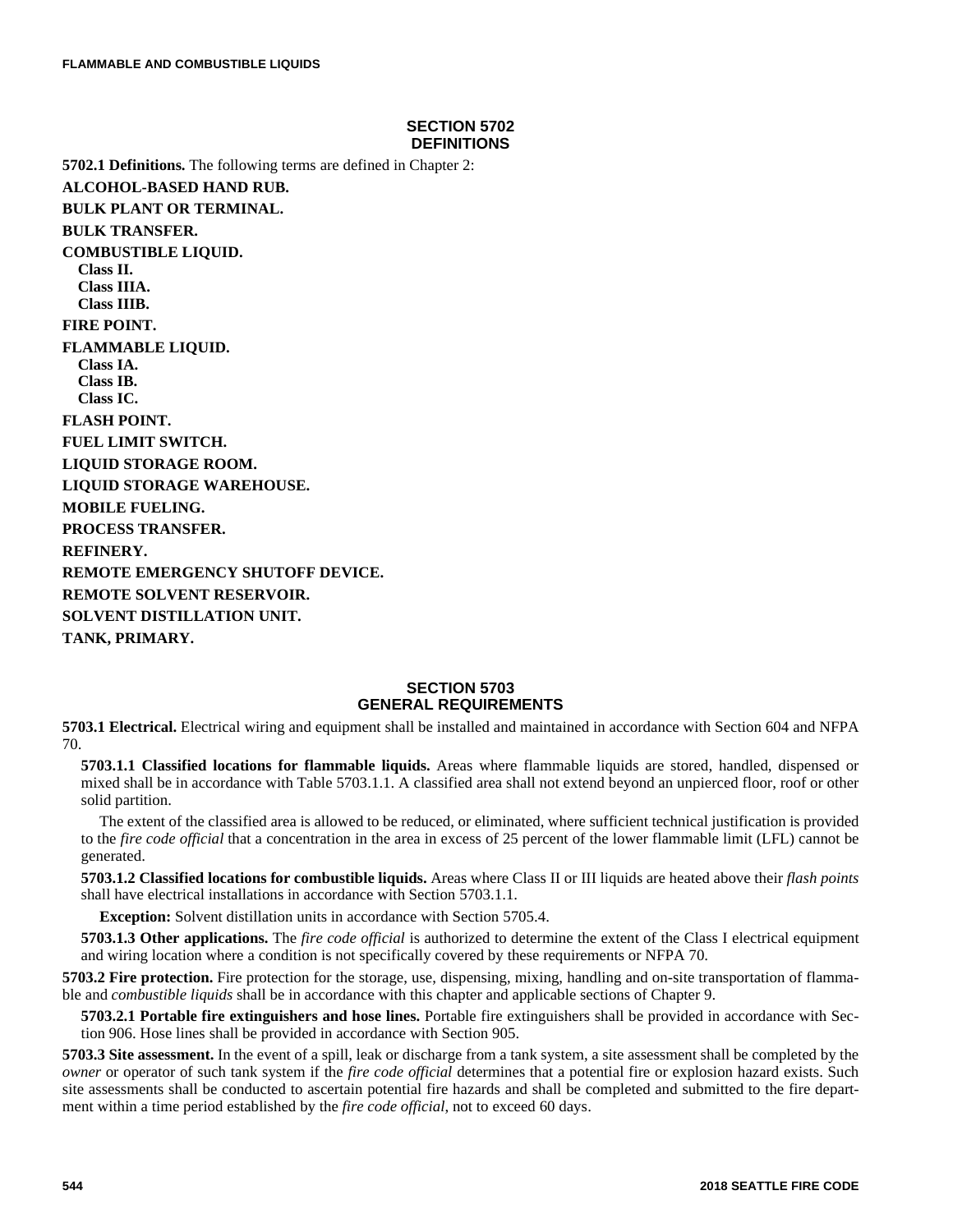|                                                                                                                                                             |                                 | <b>CLASS I ELECTRICAL EQUIPMENT LOCATIONS®</b>                                                                                                                                                                     |
|-------------------------------------------------------------------------------------------------------------------------------------------------------------|---------------------------------|--------------------------------------------------------------------------------------------------------------------------------------------------------------------------------------------------------------------|
| LOCATION                                                                                                                                                    | GROUP D DIVISION                | EXTENT OF CLASSIFIED AREA                                                                                                                                                                                          |
|                                                                                                                                                             |                                 | Pits, boxes or spaces below grade level, any part of which is within the Division 1 or 2                                                                                                                           |
| Underground tank fill opening                                                                                                                               |                                 | classified area.                                                                                                                                                                                                   |
|                                                                                                                                                             | $\mathbf{\sim}$                 | Up to 18 inches above grade level within a horizontal radius of 10 feet from a loose-fill<br>connection and within a horizontal radius of 5 feet from a tight-fill connection.                                     |
|                                                                                                                                                             |                                 |                                                                                                                                                                                                                    |
| Vent-Discharging upward                                                                                                                                     |                                 | Within 3 feet of open end of vent, extending in all directions.                                                                                                                                                    |
|                                                                                                                                                             | $\mathcal{L}$                   | Area between 3 feet and 5 feet of open end of vent, extending in all directions.                                                                                                                                   |
| Outdoor or indoor with adequate ventilation<br>Drum and container filling                                                                                   | $\overline{\phantom{0}}$        | Within 3 feet of vent and fill opening, extending in all directions.                                                                                                                                               |
|                                                                                                                                                             | $\mathbf{C}$                    | to 18 inches above floor or grade level within a horizontal radius of 10 feet from vent or fill<br>Area between 3 feet and 5 feet from vent of fill opening, extending in all directions. Also up                  |
|                                                                                                                                                             |                                 | opening.                                                                                                                                                                                                           |
| Pumps, bleeders, withdrawal fittings, meters and similar devices<br>Indoor                                                                                  | $\mathbf{\Omega}$               | Within 5 feet of any edge of such devices, extending in all directions, and up to 3 feet above<br>floor or grade level within 25 feet horizontally from any edge of such devices.                                  |
| Outdoor                                                                                                                                                     | $\mathbf{c}$                    | Within 3 feet of any edge of such devices, extending in all directions, and up to 18 inches<br>above floor or grade level within 10 feet horizontally from an edge of such devices.                                |
| Pits                                                                                                                                                        |                                 |                                                                                                                                                                                                                    |
| Containing valves, fittings or piping, and not within a Division<br>Without mechanical ventilation<br>With mechanical ventilation<br>1 or 2 classified area | 120                             | Entire area within pit if any part is within a Division 1 or 2 classified area.<br>Entire area within pit if any part is within a Division 1 or 2 classified area.<br>Entire pit.                                  |
| Drainage ditches, separators, impounding basins                                                                                                             |                                 |                                                                                                                                                                                                                    |
| Outdoor<br>Indoor                                                                                                                                           | $1$ or $2$<br>$\mathbf{\Omega}$ | Area up to 18 inches above ditch, separator or basin, and up to 18 inches above grade<br>within 15 feet horizontal from any edge.<br>Same as pits.                                                                 |
| Loading through open dome<br>Tank vehicle and tank car <sup>b</sup>                                                                                         |                                 | Within 3 feet of edge of dome, extending in all directions.                                                                                                                                                        |
| Loading through bottom connections with atmospheric venting                                                                                                 | $a - a$                         | Area between 3 feet and 15 feet from edge of dome, extending in all directions.<br>Within 3 feet of point of venting to atmosphere, extending in all directions.                                                   |
|                                                                                                                                                             |                                 | tions. Also up to 18 inches above grade within a horizontal radius of 10 feet from point of<br>Area between 3 feet and 15 feet from point of venting to atmosphere, extending in all direc-<br>loading connection. |

**TABLE 5703.1.1**

*(continued)*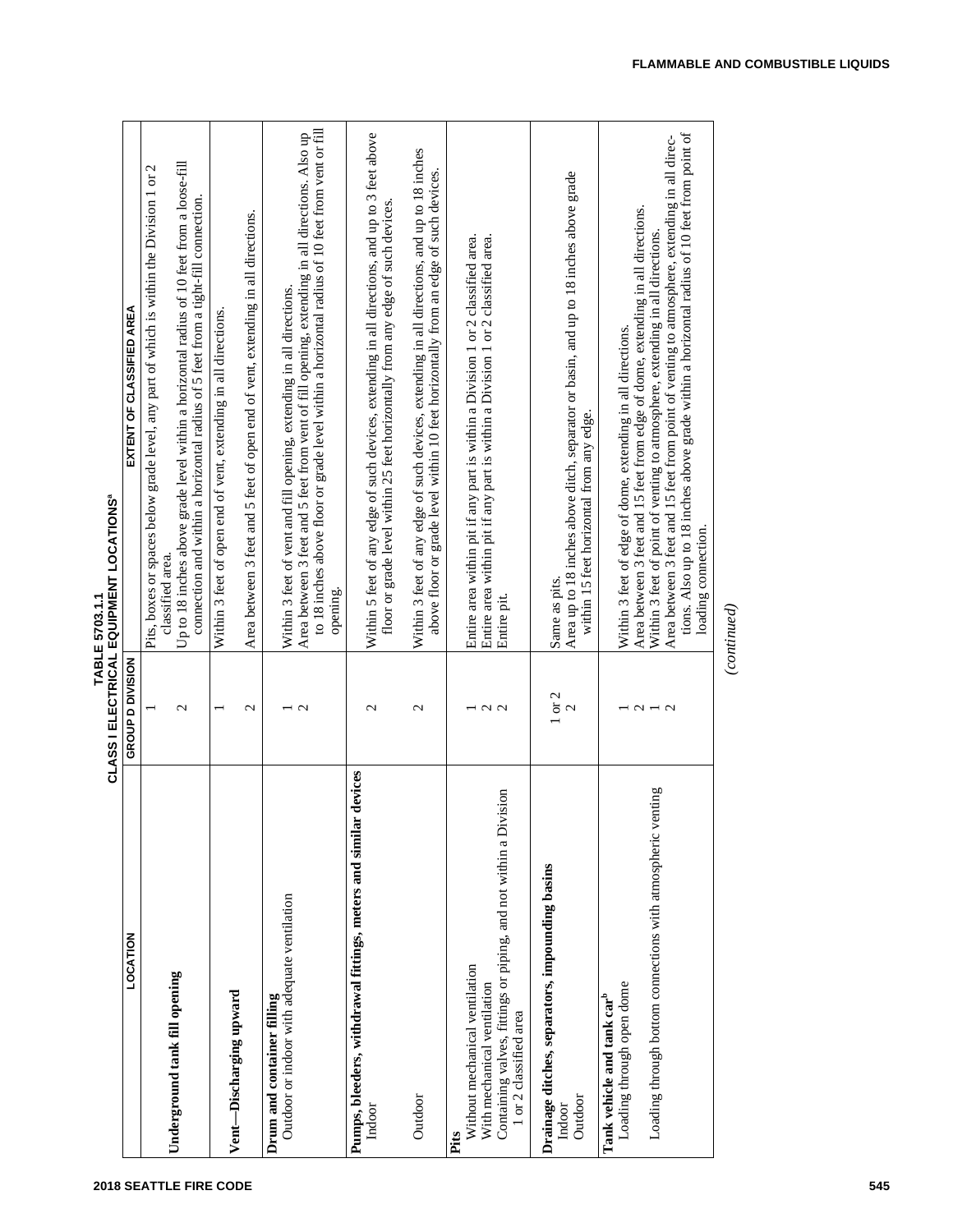**In**

**In**

**Tan k**

For SI: 1 inch =  $25.4 \text{ m}$ m, 1 foot =  $304.8$  m For SI: 1 inch =  $25.4$  mm, 1 foot =  $304.8$  mm.

a. Locations as classified in NFPA 70.

b. When classifying extent of area, consideration shall be given to the fact that tank cars or tank vehicles can be spotted at varying points. Therefore, the extremities of the loading or unloading positions shall be b. When classifying extent of area, consideration shall be given to the fact that tank cars or tank vehicles can be spotted at varying points. Therefore, the extremities of the loading or unloading positions shall be a. Locations as classified in NFPA 70. used.

room shall be classified the same as if the wall, curb or partition did not exist.

The release of Class I liquids can generate vapors to the extent that the entire building, and possibly a zone surrounding it, are considered a Class I, Division 2 location c. The release of Class I liquids can generate vapors to the extent that the entire building, and possibly a zone surrounding it, are considered a Class I, Division 2 location. c.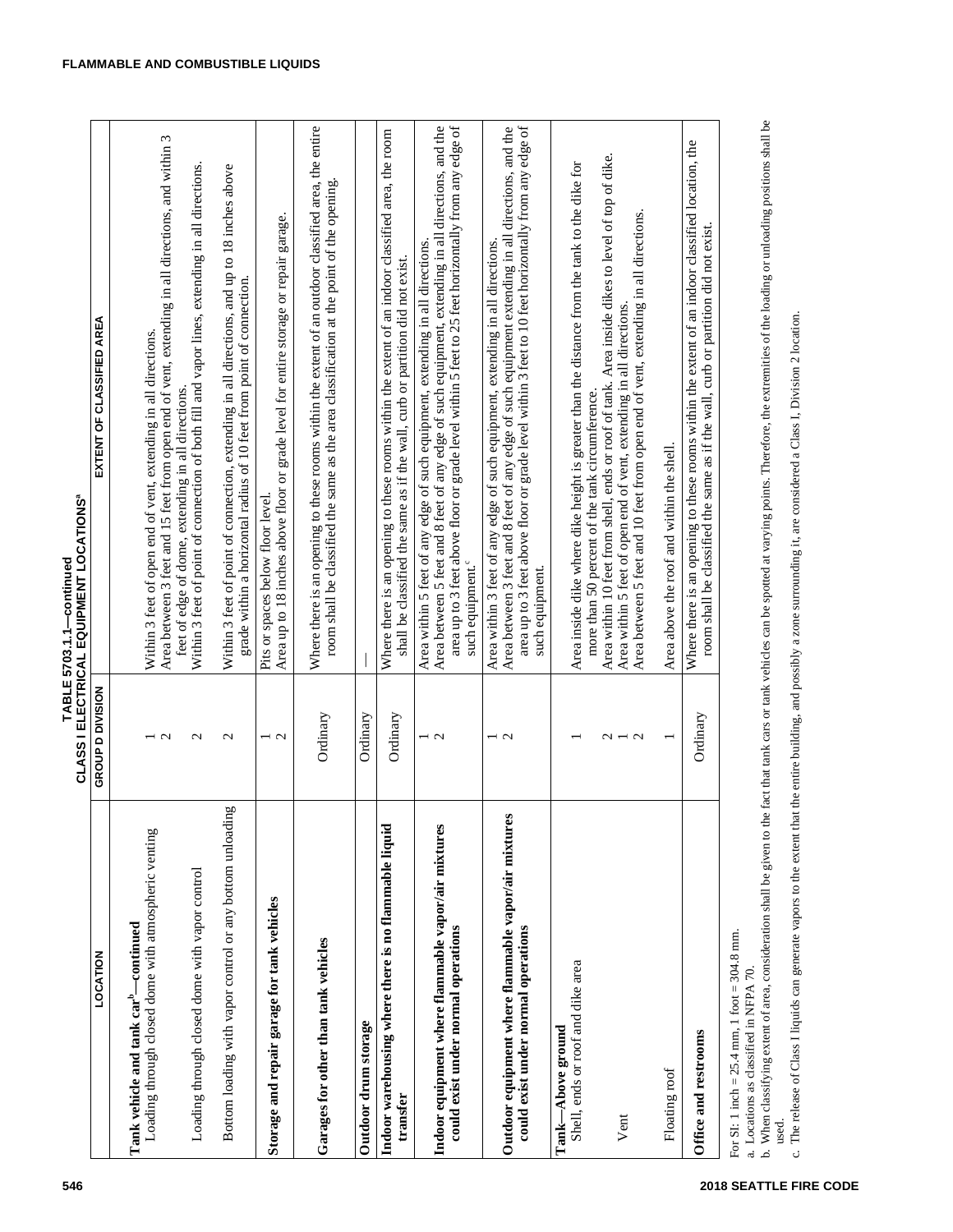**5703.4 Spill control and secondary containment.** Where the *maximum allowable quantity per control area* is exceeded, and where required by Section 5004.2, rooms, buildings or areas used for storage, dispensing, use, mixing or handling of Class I, II and IIIA liquids shall be provided with spill control and secondary containment in accordance with Section 5004.2.

**5703.5 Labeling and signage.** The *fire code official* is authorized to require warning signs for the purpose of identifying the hazards of storing or using flammable liquids. Signage for identification and warning such as for the inherent hazard of flammable liquids or smoking shall be provided in accordance with this chapter and Sections 5003.5 and 5003.6.

**5703.5.1 Style.** Warning signs shall be of a durable material. Signs warning of the hazard of flammable liquids shall have white lettering on a red background and shall read: DANGER—FLAMMABLE LIQUIDS. Letters shall be not less than 3 inches (76 mm) in height and 1/2 inch (12.7 mm) in stroke.

**5703.5.2 Location.** Signs shall be posted in locations as required by the *fire code official*. Piping containing flammable liquids shall be identified in accordance with ASME A13.1.

**5703.5.3 Warning labels.** Individual containers, packages and cartons shall be identified, marked, labeled and placarded in accordance with federal regulations and applicable state laws.

**5703.5.4 Identification.** Color coding or other *approved* identification means shall be provided on each loading and unloading riser for flammable or *combustible liquids* to identify the contents of the tank served by the riser.

**5703.6 Piping systems.** Piping systems, and their component parts, for flammable and *combustible liquids* shall be in accordance with Sections 5703.6.1 through 5703.6.11.

**5703.6.1 Nonapplicability.** The provisions of Section 5703.6 shall not apply to gas or oil well installations; piping that is integral to stationary or portable engines, including aircraft, watercraft and motor vehicles; and piping in connection with boilers and pressure vessels regulated by the *International Mechanical Code*.

**5703.6.2 Design and fabrication of piping systems and components.** Piping system components shall be designed and fabricated in accordance with the applicable standard listed in Table 5703.6.2 and Chapter 27 of NFPA 30, except as modified by Section 5703.6.2.1.

#### **TABLE 5703.6.2 PIPING STANDARDS**

| <b>PIPING USE</b>                                                         | <b>STANDARD</b>   |
|---------------------------------------------------------------------------|-------------------|
| Power Piping                                                              | <b>ASME B31.1</b> |
| Process Piping                                                            | <b>ASME B31.3</b> |
| Pipeline Transportation Systems for Liquid Hydrocarbons and Other Liquids | ASME B31.4        |
| <b>Building Services Piping</b>                                           | <b>ASME B31.9</b> |

**5703.6.2.1 Special materials.** Low-melting-point materials (such as aluminum, copper or brass), materials that soften on fire exposure (such as nonmetallic materials) and nonductile material (such as cast iron) shall be acceptable for use underground in accordance with the applicable standard listed in Table 5703.6.2. Where such materials are used outdoors in above-ground piping systems or within buildings, they shall be in accordance with the applicable standard listed in Table 5703.6.2 and one of the following:

- 1. Suitably protected against fire exposure.
- 2. Located where leakage from failure would not unduly expose people or structures.
- 3. Located where leakage can be readily controlled by operation of remotely located valves in a location provided with *ready access*.

In all cases, nonmetallic piping shall be used in accordance with Section 27.4.6 of NFPA 30.

**5703.6.3 Testing.** Unless tested in accordance with the applicable section of ASME B31.9, piping, before being covered, enclosed or placed in use, shall be hydrostatically tested to 150 percent of the maximum anticipated pressure of the system, or pneumatically tested to 110 percent of the maximum anticipated pressure of the system, but not less than 5 pounds per square inch gauge (psig) (34.47 kPa) at the highest point of the system. This test shall be maintained for a sufficient time period to complete visual inspection of joints and connections. For not less than 10 minutes, there shall be no leakage or permanent distortion. Care shall be exercised to ensure that these pressures are not applied to vented storage tanks. Such storage tanks shall be tested independently from the piping.

**5703.6.3.1 Existing piping.** Existing piping shall be tested in accordance with this section where the *fire code official* has reasonable cause to believe that a leak exists. Piping that could contain flammable or *combustible liquids* shall not be tested pneumatically. Such tests shall be at the expense of the *owner* or operator.

**Exception:** Vapor-recovery piping is allowed to be tested using an inert gas.

**5703.6.4 Protection from vehicles.** Guard posts or other *approved* means shall be provided to protect piping, valves or fittings subject to vehicular damage in accordance with Section 312.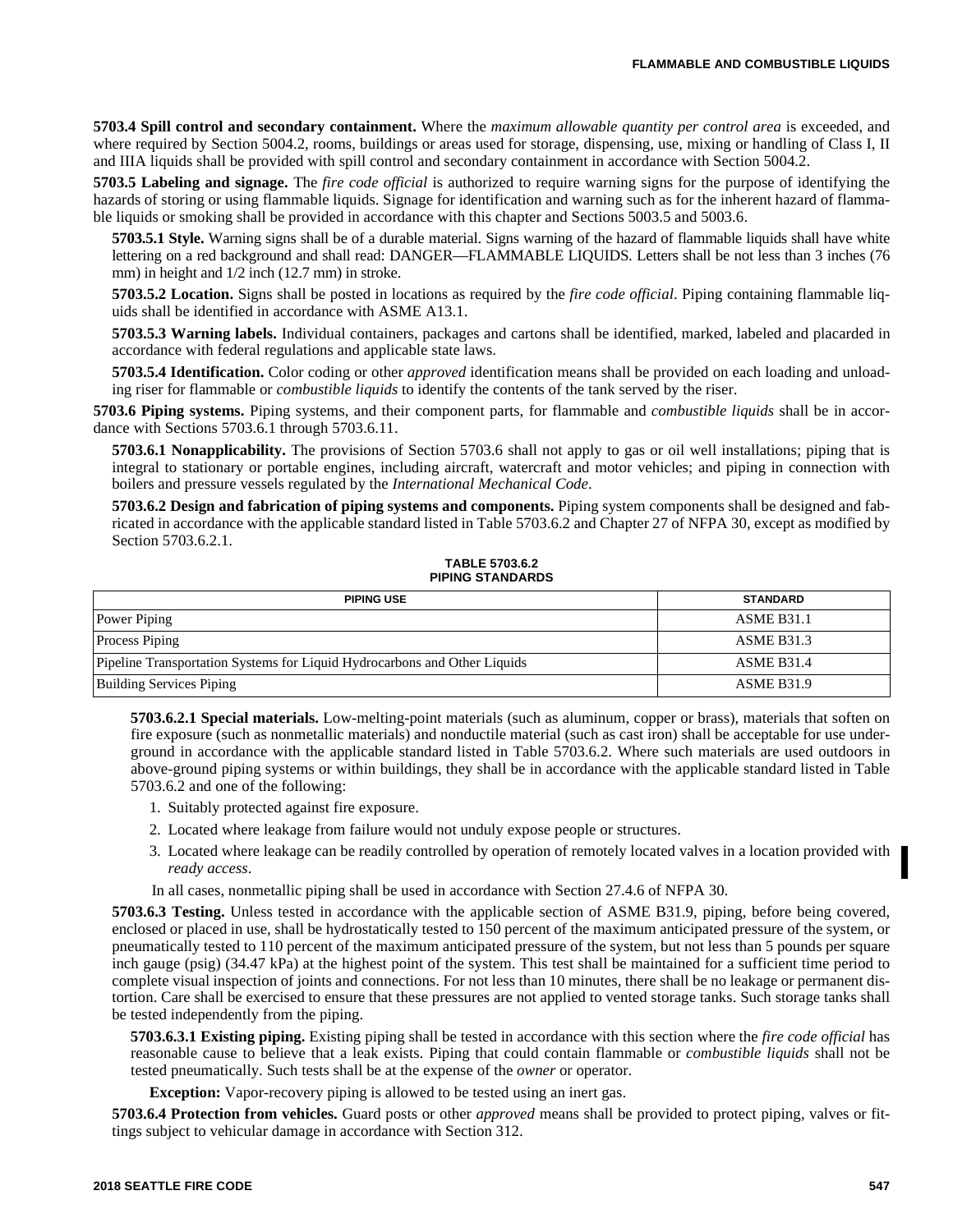**5703.6.5 Protection from external corrosion and galvanic action.** Where subject to external corrosion, piping, related fluid-handling components and supports for both underground and above-ground applications shall be fabricated from noncorrosive materials, and coated or provided with corrosion protection. Dissimilar metallic parts that promote galvanic action shall not be joined.

**5703.6.6 Valves.** Piping systems shall contain a sufficient number of manual control valves and check valves to operate the system properly and to protect the plant under both normal and emergency conditions. Piping systems in connection with pumps shall contain a sufficient number of such valves to control properly the flow of liquids in normal operation and in the event of physical damage or fire exposure.

**5703.6.6.1 Backflow protections.** Connections to pipelines or piping by which equipment (such as tank cars, tank vehicles or marine vessels) discharges liquids into storage tanks shall be provided with check valves or block valves for automatic protection against backflow where the piping arrangement is such that backflow from the system is possible. Where loading and unloading is done through a common pipe system, a check valve is not required. However, a block valve, located in an area where it is provided with *ready access* or remotely operable, shall be provided.

**5703.6.6.2 Manual drainage.** Manual drainage-control valves shall be located at *approved* locations remote from the tanks, diked area, drainage system and impounding basin to ensure their operation in a fire condition.

**5703.6.7 Connections.** Above-ground tanks with connections located below normal liquid level shall be provided with internal or external isolation valves located as close as practical to the shell of the tank. Except for liquids whose chemical characteristics are incompatible with steel, such valves, where external, and their connections to the tank shall be of steel.

**5703.6.8 Piping supports.** Piping systems shall be substantially supported and protected against physical damage and excessive stresses arising from settlement, vibration, expansion, contraction or exposure to fire. The supports shall be protected against exposure to fire by one of the following:

- 1. Draining liquid away from the piping system at a minimum slope of not less than 1 percent.
- 2. Providing protection with a *fire-resistance rating* of not less than 2 hours.
- 3. Other *approved* methods.

**5703.6.9 Flexible joints.** Flexible joints shall be *listed* and *approved* and shall be installed on underground liquid, vapor and vent piping at all of the following locations:

- 1. Where piping connects to underground tanks.
- 2. Where piping ends at pump islands and vent risers.
- 3. At points where differential movement in the piping can occur.

**5703.6.9.1 Fiberglass-reinforced plastic piping.** Fiberglass-reinforced plastic (FRP) piping is not required to be provided with flexible joints in locations where both of the following conditions are present:

- 1. Piping does not exceed 4 inches (102 mm) in diameter.
- 2. Piping has a straight run of not less than 4 feet (1219 mm) on one side of the connection where such connections result in a change of direction.

In lieu of the minimum 4-foot (1219 mm) straight run length, *approved* and *listed* flexible joints are allowed to be used under dispensers and suction pumps, at submerged pumps and tanks, and where vents extend above ground.

**5703.6.10 Pipe joints.** Joints shall be liquid tight and shall be welded, flanged or threaded except that *listed* flexible connectors are allowed in accordance with Section 5703.6.9. Threaded or flanged joints shall fit tightly by using *approved* methods and materials for the type of joint. Joints in piping systems used for Class I liquids shall be welded where located in concealed spaces within buildings.

Nonmetallic joints shall be *approved* and shall be installed in accordance with the manufacturer's instructions.

Pipe joints that are dependent on the friction characteristics or resiliency of combustible materials for liquid tightness of piping shall not be used in buildings. Piping shall be secured to prevent disengagement at the fitting.

**5703.6.11 Bends.** Pipe and tubing shall be bent in accordance with ASME B31.9.

### **SECTION 5704 STORAGE**

**5704.1 General.** The storage of flammable and *combustible liquids* in containers and tanks shall be in accordance with this section and the applicable sections of Chapter 50.

**5704.2 Tank storage.** The provisions of this section shall apply to:

- 1. The storage of flammable and *combustible liquids* in fixed above-ground and underground tanks.
- 2. The storage of flammable and *combustible liquids* in fixed above-ground tanks inside of buildings.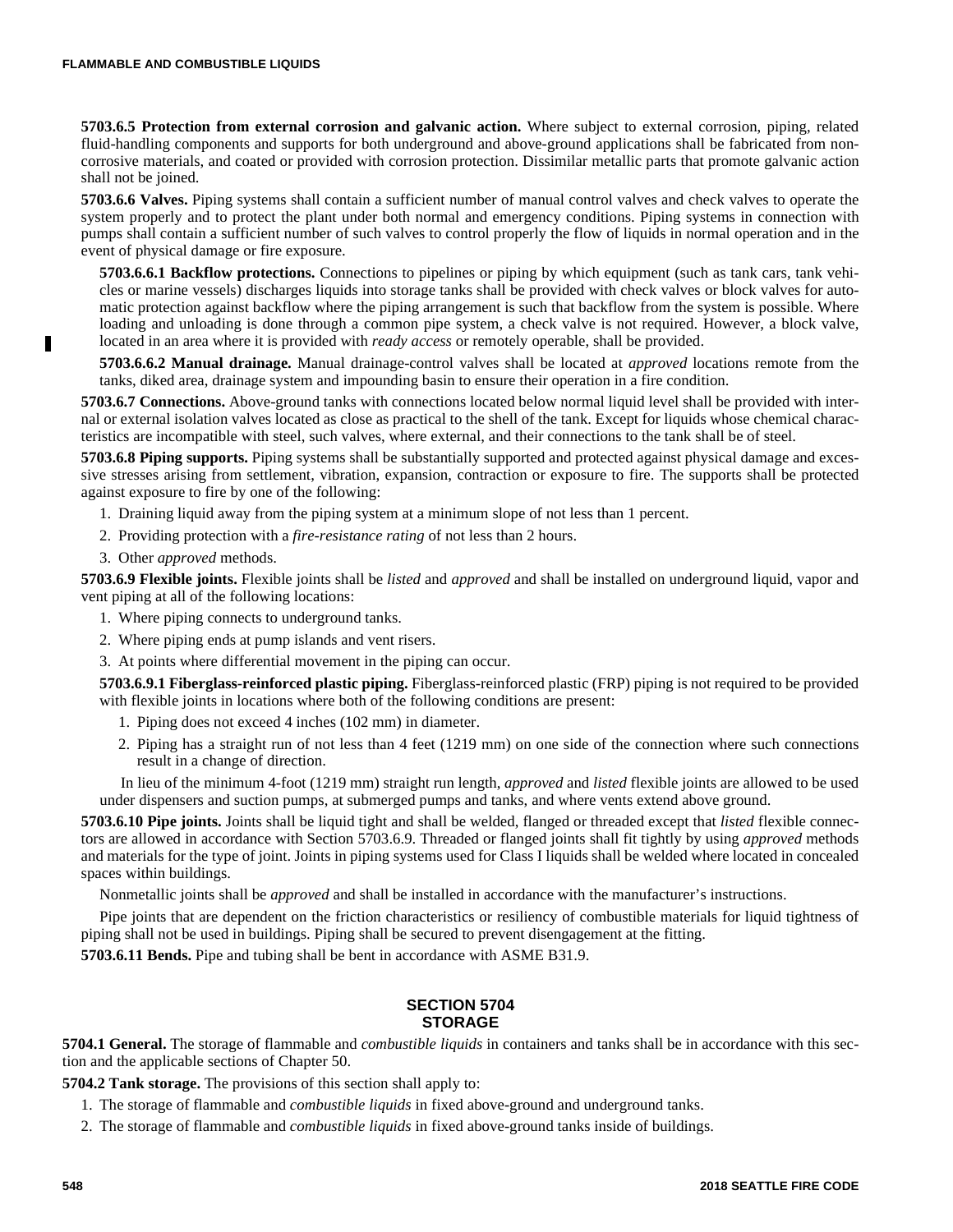3. The storage of flammable and *combustible liquids* in portable tanks whose capacity exceeds 660 gallons (2498 L).

4. The installation of such tanks and portable tanks.

**5704.2.1 Change of tank contents.** Tanks subject to change in contents shall be in accordance with Section 5704.2.7. Prior to a change in contents, the *fire code official* is authorized to require testing of a tank.

Tanks that have previously contained Class I liquids shall not be loaded with Class II or Class III liquids until such tanks and all piping, pumps, hoses and meters connected thereto have been completely drained and flushed.

**5704.2.2 Use of tank vehicles and tank cars as storage tanks.** Tank cars and tank vehicles shall not be used as storage tanks.

**5704.2.3 Labeling and signs.** Labeling and signs for storage tanks and storage tank areas shall comply with Sections 5704.2.3.1 and 5704.2.3.2.

**5704.2.3.1 Smoking and open flame.** Signs shall be posted in storage areas prohibiting open flames and smoking. Signs shall comply with Section 5703.5.

**5704.2.3.2 Label or placard.** Tanks more than 100 gallons (379 L) in capacity, which are permanently installed or mounted and used for the storage of Class I, II or III liquids, shall bear a label and placard identifying the material therein. Placards shall be in accordance with NFPA 704.

### **Exceptions:**

- 1. Tanks of 300-gallon (1136 L) capacity or less located on private property and used for heating and cooking fuels in single-family *dwellings*.
- 2. Tanks located underground.

**5704.2.4 Sources of ignition.** Smoking and open flames are prohibited in storage areas in accordance with Section 5003.7.

**Exception:** Areas designated as smoking and hot work areas, and areas where hot work permits have been issued in accordance with this code.

**5704.2.5 Explosion control.** Explosion control shall be provided in accordance with Section 911 for indoor tanks.

**5704.2.6 Separation from incompatible materials.** Storage of flammable and *combustible liquids* shall be separated from *incompatible materials* in accordance with Section 5003.9.8.

Grass, weeds, combustible materials and waste Class I, II or IIIA liquids shall not be accumulated in an unsafe manner at a storage site.

**5704.2.7 Design, fabrication and construction requirements for tanks.** The design, fabrication and construction of tanks shall comply with NFPA 30. Each tank shall bear a permanent nameplate or marking indicating the standard used as the basis of design.

**5704.2.7.1 Materials used in tank construction.** The materials used in tank construction shall be in accordance with NFPA 30. The materials of construction for tanks and their appurtenances shall be compatible with the liquids to be stored.

**5704.2.7.2 Pressure limitations for tanks.** Tanks shall be designed for the pressures to which they will be subjected in accordance with NFPA 30.

**5704.2.7.3 Tank vents for normal venting.** Tank vents for normal venting shall be installed and maintained in accordance with Sections 5704.2.7.3.1 through 5704.2.7.3.5.3.

**5704.2.7.3.1 Vent lines.** Vent lines from tanks shall not be used for purposes other than venting unless *approved*.

**5704.2.7.3.2 Vent-line flame arresters and pressure-vacuum vents.** *Listed* or *approved* flame arresters or pressurevacuum (PV) vents that remain closed unless venting under pressure or vacuum conditions shall be installed in normal vents of tanks containing Class IB and IC liquids.

Vent-line flame arresters shall be installed in accordance with their listing or API 2000 and maintained in accordance with Section 21.8.6 of NFPA 30 or API 2000. In-line flame arresters in piping systems shall be installed and maintained in accordance with their listing or API 2028. Pressure-vacuum vents shall be installed in accordance with Section 21.4.3 of NFPA 30 or API 2000 and maintained in accordance with Section 21.8.6 of NFPA 30 or API 2000.

**Exception:** Where determined by the *fire code official* that the use of these devices can result in damage to the tank.

**5704.2.7.3.3 Vent pipe outlets.** Vent pipe outlets for tanks storing Class I, II or IIIA liquids shall be located such that the vapors are released at a safe point outside of buildings and not less than 12 feet (3658 mm) above the finished ground level. Vapors shall be discharged upward or horizontally away from adjacent walls to assist in vapor dispersion. Vent outlets shall be located such that flammable vapors will not be trapped by eaves or other obstructions and shall be not less than 5 feet (1524 mm) from building openings or *lot lines* of properties that can be built upon. Vent outlets on atmospheric tanks storing Class IIIB liquids are allowed to discharge inside a building where the vent is a normally closed vent.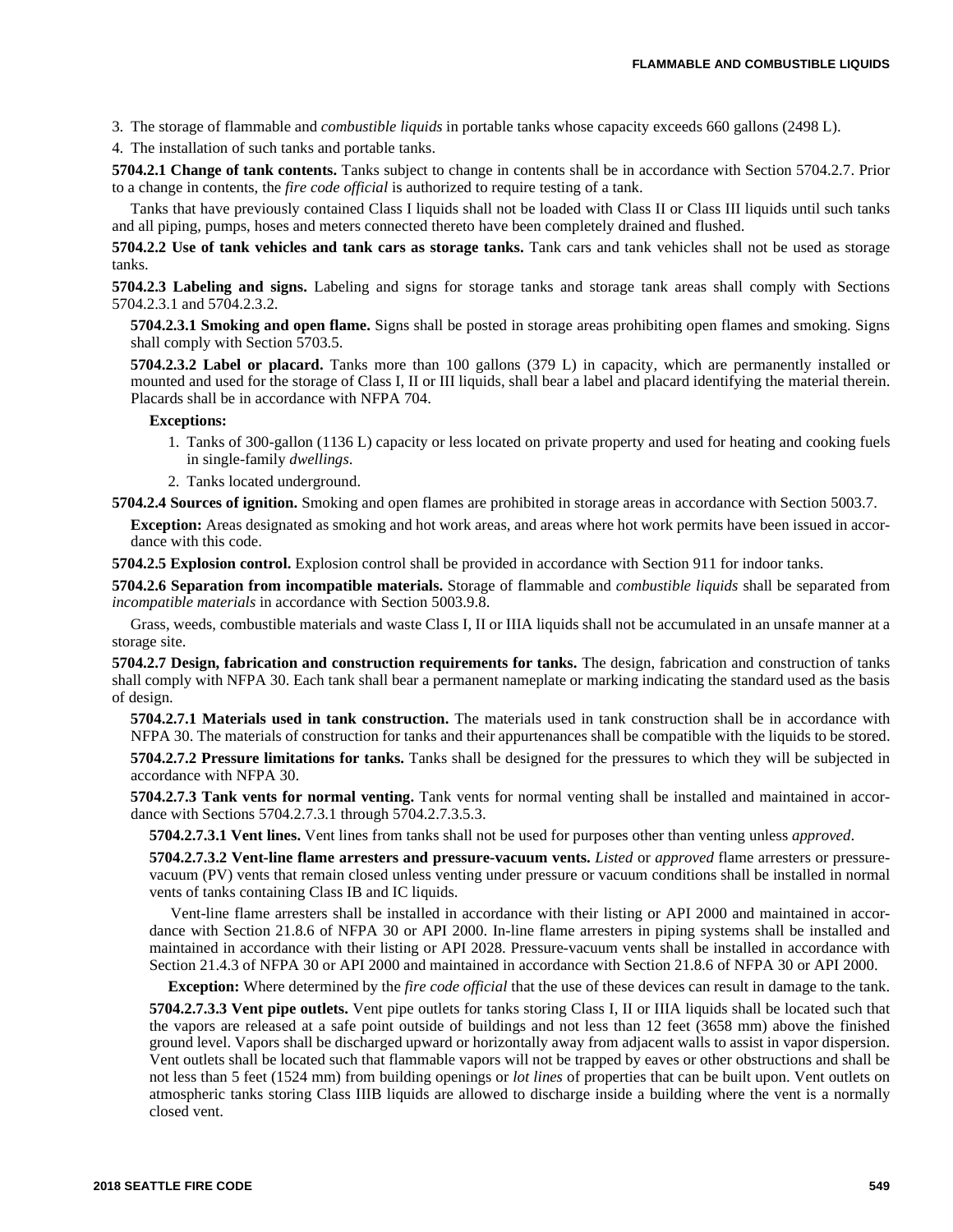**Exception:** Vent pipe outlets on tanks storing Class IIIB liquid inside buildings and connected to fuel-burning equipment shall be located such that the vapors are released to a safe location outside of buildings.

**5704.2.7.3.4 Installation of vent piping.** Vent piping shall be designed, sized, constructed and installed in accordance with Section 5703.6. Vent pipes shall be installed such that they will drain toward the tank without sags or traps in which liquid can collect. Vent pipes shall be installed in such a manner so as not to be subject to physical damage or vibration.

**5704.2.7.3.5 Manifolding.** Tank vent piping shall not be manifolded unless required for special purposes such as vapor recovery, vapor conservation or air pollution control.

**5704.2.7.3.5.1 Above-ground tanks.** For above-ground tanks, manifolded vent pipes shall be adequately sized to prevent system pressure limits from being exceeded where manifolded tanks are subject to the same fire exposure.

**5704.2.7.3.5.2 Underground tanks.** For underground tanks, manifolded vent pipes shall be sized to prevent system pressure limits from being exceeded when manifolded tanks are filled simultaneously.

**5704.2.7.3.5.3 Tanks storing Class I liquids.** Vent piping for tanks storing Class I liquids shall not be manifolded with vent piping for tanks storing Class II and III liquids unless positive means are provided to prevent the vapors from Class I liquids from entering tanks storing Class II and III liquids, to prevent contamination and possible change in classification of less volatile liquid.

**[S] 5704.2.7.4 Emergency venting.** Stationary, above-ground tanks shall be equipped with additional venting that will relieve excessive internal pressure caused by exposure to fires. Emergency vents for Class I, II and IIIA liquids shall ((not discharge inside buildings)) terminate outside buildings in accordance with Section 5704.2.7.3.3. The venting shall be installed and maintained in accordance with Section 22.7 of NFPA 30.

### **Exceptions:**

- 1. Tanks larger than 12,000 gallons (45 420 L) in capacity storing Class IIIB liquids that are not within the diked area or the drainage path of Class I or II liquids do not require emergency relief venting.
- 2. Emergency vents on protected above-ground tanks complying with UL 2085 containing Class II or IIIA liquids are allowed to discharge inside the building.

**5704.2.7.5 Tank openings other than vents.** Tank openings for other than vents shall comply with Sections 5704.2.7.5.1 through 5704.2.7.5.8.

**5704.2.7.5.1 Connections below liquid level.** Connections for tank openings below the liquid level shall be liquid tight.

**5704.2.7.5.2 Filling, emptying and vapor recovery connections.** Filling, emptying and vapor recovery connections to tanks containing Class I, II or IIIA liquids shall be located outside of buildings in accordance with Section 5704.2.7.5.6 at a location free from sources of ignition and not less than 5 feet (1524 mm) away from building openings or *lot lines* of property that can be built upon. Such openings shall be properly identified and provided with a liquid-tight cap that shall be closed when not in use.

Filling and emptying connections to indoor tanks containing Class IIIB liquids and connected to fuel-burning equipment shall be located at a finished ground level location outside of buildings. Such openings shall be provided with a liquid-tight cap that shall be closed when not in use. A sign in accordance with Section 5003.6 that displays the following warning shall be permanently attached at the filling location:

### TRANSFERRING FUEL OTHER THAN CLASS IIIB COMBUSTIBLE LIQUID TO THIS TANK CONNECTION IS A VIOLATION OF THE FIRE CODE AND IS STRICTLY PROHIBITED

**5704.2.7.5.3 Piping, connections and fittings.** Piping, connections, fittings and other appurtenances shall be installed in accordance with Section 5703.6.

**5704.2.7.5.4 Manual gauging.** Openings for manual gauging, if independent of the fill pipe, shall be provided with a liquid-tight cap or cover. Covers shall be kept closed when not gauging. If inside a building, such openings shall be protected against liquid overflow and possible vapor release by means of a spring-loaded check valve or other *approved* device.

**5704.2.7.5.5 Fill pipes and discharge lines.** For top-loaded tanks, a metallic fill pipe shall be designed and installed to minimize the generation of static electricity by terminating the pipe within 6 inches (152 mm) of the bottom of the tank, and it shall be installed in a manner that avoids excessive vibration.

**5704.2.7.5.5.1 Class I liquids.** For Class I liquids other than crude oil, gasoline and asphalt, the fill pipe shall be designed and installed in a manner that will minimize the possibility of generating static electricity by terminating within 6 inches (152 mm) of the bottom of the tank.

**5704.2.7.5.5.2 Underground tanks.** For underground tanks, fill pipe and discharge lines shall enter only through the top. Fill lines shall be sloped toward the tank. Underground tanks for Class I liquids having a capacity greater than 1,000 gallons (3785 L) shall be equipped with a tight fill device for connecting the fill hose to the tank.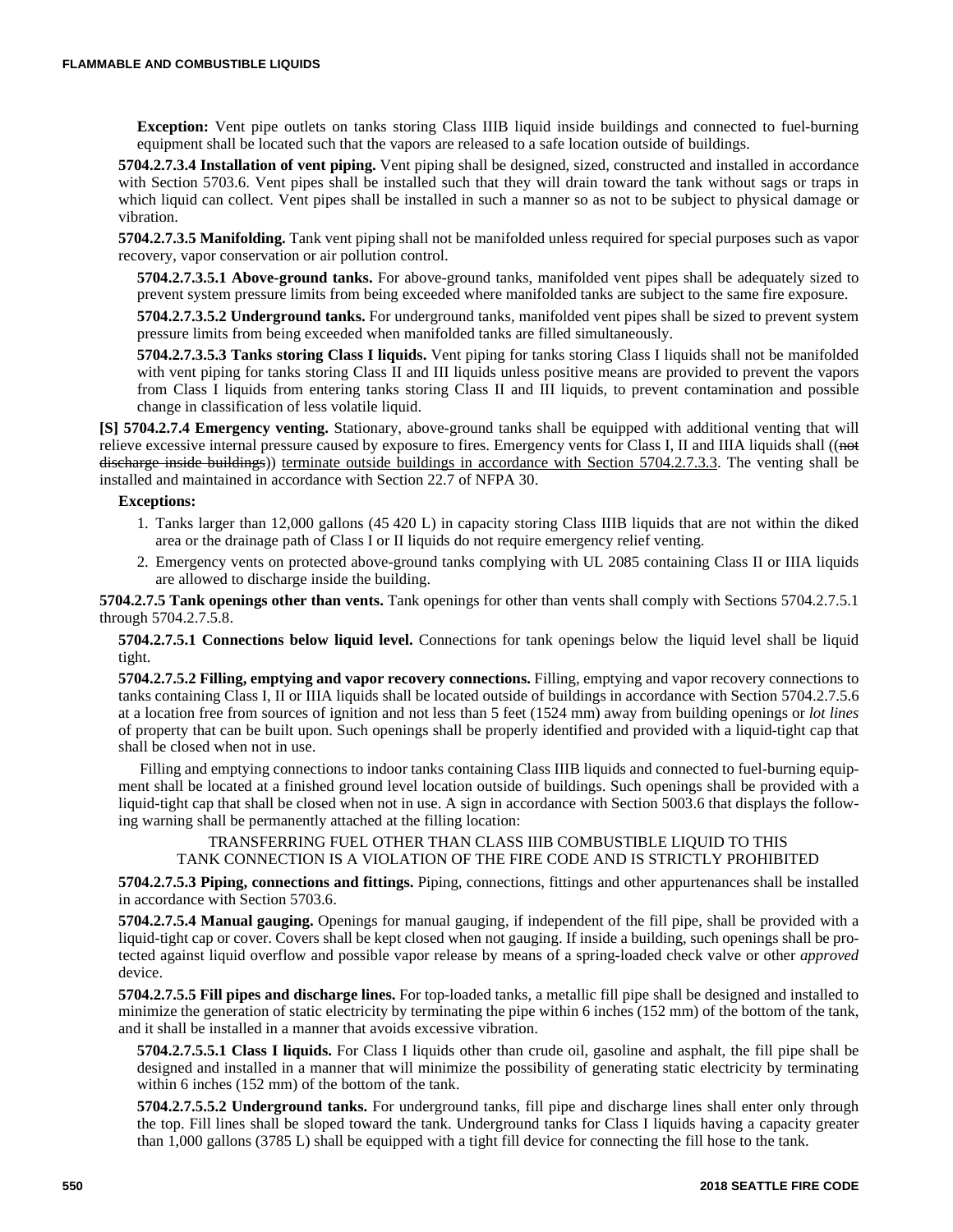**[S] 5704.2.7.5.6 Location of connections that are made or broken.** Filling, withdrawal and vapor-recovery connections for Class I, II and IIIA liquids that are made and broken shall be located outside of buildings, not more than 5 feet (1524 mm) above the finished ground level, in an *approved* location in close proximity to the parked delivery vehicle. Such location shall be away from sources of ignition and not less than 5 feet (1524 mm) away from building openings. Such connections shall be closed and liquid tight when not in use and shall be properly identified.

**Exception:** Fill connections for diesel fuel tanks attached to emergency generators may be located within dedicated loading docks of buildings if installed within 10 feet (3048 mm) of the exterior opening of the loading dock and if the loading dock entrance doors have openings comprising at least 50 percent of the door area.

**5704.2.7.5.7 Protection against vapor release.** Tank openings provided for purposes of vapor recovery shall be protected against possible vapor release by means of a spring-loaded check valve or dry-break connections, or other *approved* device, unless the opening is a pipe connected to a vapor processing system. Openings designed for combined fill and vapor recovery shall be protected against vapor release unless connection of the liquid delivery line to the fill pipe simultaneously connects the vapor recovery line. Connections shall be vapor tight.

**5704.2.7.5.8 Overfill prevention.** An *approved* means or method in accordance with Section 5704.2.9.7.5 shall be provided to prevent the overfill of all Class I, II and IIIA liquid storage tanks. Storage tanks in refineries, bulk plants or terminals regulated by Section 5706.4 or 5706.7 shall have overfill protection in accordance with API 2350.

An *approved* means or method in accordance with Section 5704.2.9.7.5 shall be provided to prevent the overfilling of Class IIIB liquid storage tanks connected to fuel-burning equipment inside buildings.

**Exception:** Outside above-ground tanks with a capacity of 1,320 gallons (5000 L) or less.

**5704.2.7.6 Repair, alteration or reconstruction of tanks and piping.** The repair, *alteration* or reconstruction, including welding, cutting and hot tapping of storage tanks and piping that have been placed in service, shall be in accordance with NFPA 30. Hot work, as defined in Section 202, on such tanks shall be conducted in accordance with Section 3510.

**5704.2.7.7 Design of supports.** The design of the supporting structure for tanks shall be in accordance with the *International Building Code* and NFPA 30.

**5704.2.7.8 Locations subject to flooding.** Where a tank is located in an area where it is subject to buoyancy because of a rise in the water table, flooding or accumulation of water from fire suppression operations, uplift protection shall be provided in accordance with Sections 22.14 and 23.14 of NFPA 30.

**5704.2.7.9 Corrosion protection.** Where subject to external corrosion, tanks shall be fabricated from corrosion-resistant materials, coated or provided with corrosion protection in accordance with Section 23.3.5 of NFPA 30.

**5704.2.7.10 Leak reporting.** A consistent or accidental loss of liquid, or other indication of a leak from a tank system, shall be reported immediately to the fire department, the *fire code official* and other authorities having jurisdiction.

**5704.2.7.10.1 Leaking tank disposition.** Leaking tanks shall be promptly emptied, repaired and returned to service, abandoned or removed in accordance with Section 5704.2.13 or 5704.2.14.

**5704.2.7.11 Tank lining.** Steel tanks are allowed to be lined only for the purpose of protecting the interior from corrosion or providing compatibility with a material to be stored. Only those liquids tested for compatibility with the lining material are allowed to be stored in lined tanks.

**5704.2.8 Vaults.** Vaults shall be allowed to be either above or below grade and shall comply with Sections 5704.2.8.1 through 5704.2.8.18.

**5704.2.8.1 Listing required.** Vaults shall be *listed* in accordance with UL 2245.

**Exception:** Where *approved* by the *fire code official*, below-grade vaults are allowed to be constructed on site, provided that the design is in accordance with the *International Building Code* and that special inspections are conducted to verify structural strength and compliance of the installation with the *approved* design in accordance with Section 1707 of the *International Building Code*. Installation plans for below-grade vaults that are constructed on site shall be prepared by, and the design shall bear the stamp of, a professional engineer. Consideration shall be given to soil and hydrostatic loading on the floors, walls and lid; anticipated seismic forces; uplifting by groundwater or flooding; and to loads imposed from above such as traffic and equipment loading on the vault lid.

**5704.2.8.2 Design and construction.** The vault shall completely enclose each tank. There shall not be openings in the vault enclosure except those necessary for access to, inspection of, and filling, emptying and venting of the tank. The walls and floor of the vault shall be constructed of reinforced concrete not less than 6 inches (152 mm) thick. The top of an above-grade vault shall be constructed of noncombustible material and shall be designed to be weaker than the walls of the vault, to ensure that the thrust of an explosion occurring inside the vault is directed upward before significantly high pressure can develop within the vault.

The top of an at-grade or below-grade vault shall be designed to relieve safely or contain the force of an explosion occurring inside the vault. The top and floor of the vault and the tank foundation shall be designed to withstand the anticipated loading, including loading from vehicular traffic, where applicable. The walls and floor of a vault installed below grade shall be designed to withstand anticipated soil and hydrostatic loading.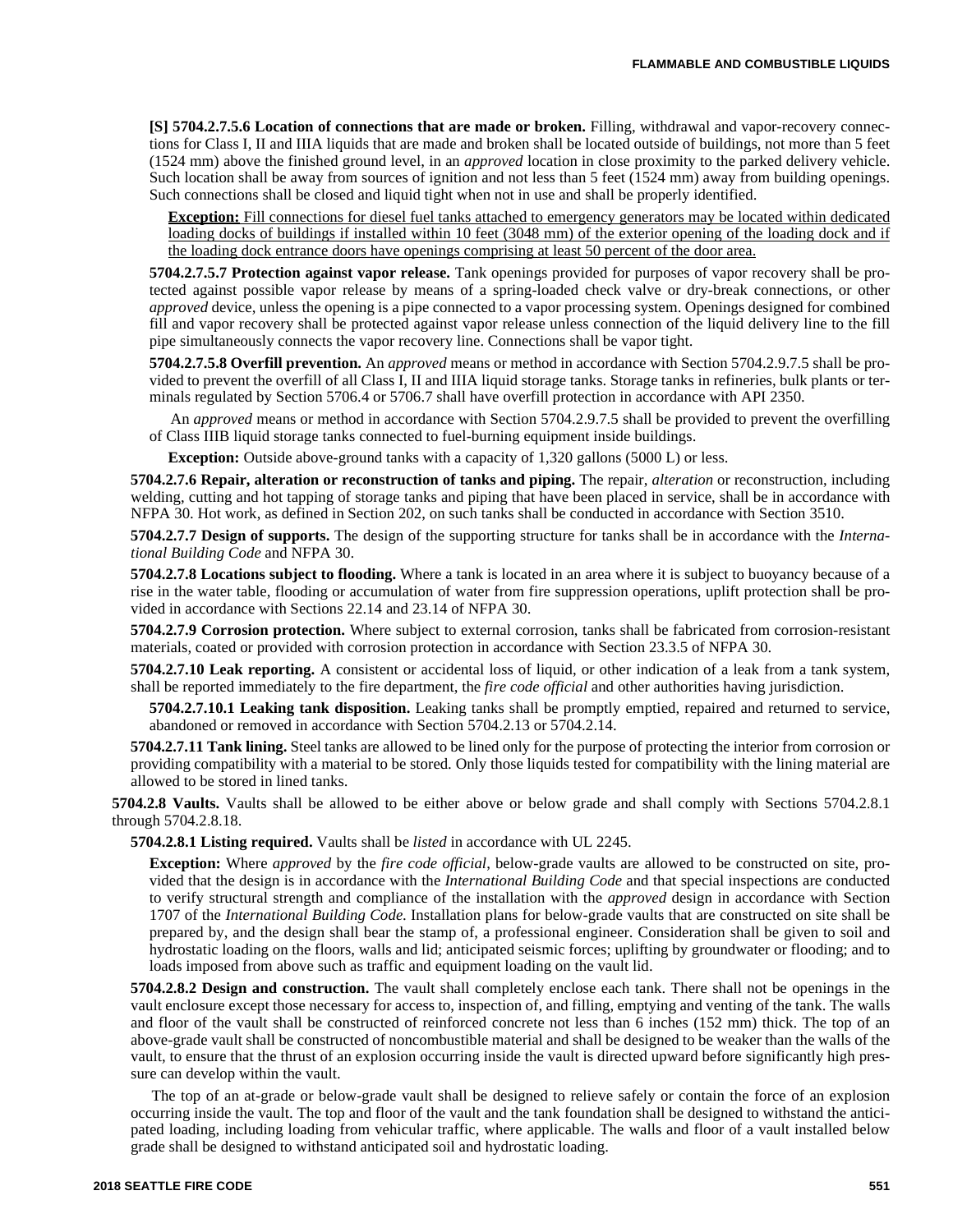Vaults shall be designed to be wind and earthquake resistant, in accordance with the *International Building Code*.

**5704.2.8.3 Secondary containment.** Vaults shall be substantially liquid tight and there shall not be backfill around the tank or within the vault. The vault floor shall drain to a sump. For premanufactured vaults, liquid tightness shall be certified as part of the listing provided by a nationally recognized testing laboratory. For field-erected vaults, liquid tightness shall be certified in an *approved* manner.

**5704.2.8.4 Internal clearance.** There shall be sufficient clearance between the tank and the vault to allow for visual inspection and maintenance of the tank and its appurtenances. Dispensing devices are allowed to be installed on tops of vaults.

**5704.2.8.5 Anchoring.** Vaults and their tanks shall be suitably anchored to withstand uplifting by ground water or flooding, including when the tank is empty.

**5704.2.8.6 Vehicle impact protection.** Vaults shall be resistant to damage from the impact of a motor vehicle, or vehicle impact protection shall be provided in accordance with Section 312.

**5704.2.8.7 Arrangement.** Tanks shall be *listed* for above-ground use, and each tank shall be in its own vault. Compartmentalized tanks shall be allowed and shall be considered as a single tank. Adjacent vaults shall be allowed to share a common wall. The common wall shall be liquid and vapor tight and shall be designed to withstand the load imposed when the vault on either side of the wall is filled with water.

**5704.2.8.8 Connections.** Connections shall be provided to permit venting of each vault to dilute, disperse and remove vapors prior to personnel entering the vault.

**5704.2.8.9 Ventilation.** Vaults that contain tanks of Class I liquids shall be provided with an exhaust ventilation system installed in accordance with Section 5004.3. The ventilation system shall operate continuously or be designed to operate upon activation of the vapor or liquid detection system. The system shall provide ventilation at a rate of not less than 1 cubic foot per minute (cfm) per square foot of floor area  $[0.00508 \text{ m}^3/(s \cdot \text{m}^2)]$ , but not less than 150 cfm  $(4 \text{ m}^3/\text{min})$ . The exhaust system shall be designed to provide air movement across all parts of the vault floor. Supply and exhaust ducts shall extend to within 3 inches (76 mm), but not more than 12 inches (305 mm), of the floor. The exhaust system shall be installed in accordance with the *International Mechanical Code*.

**5704.2.8.10 Liquid detection.** Vaults shall be equipped with a detection system capable of detecting liquids, including water, and activating an alarm.

**5704.2.8.11 Monitoring and detection.** Vaults shall be provided with *approved* vapor and liquid detection systems and equipped with on-site audible and visual warning devices with battery backup. Vapor detection systems shall sound an alarm when the system detects vapors that reach or exceed 25 percent of the lower explosive limit (LEL) of the liquid stored. Vapor detectors shall be located not higher than 12 inches (305 mm) above the lowest point in the vault. Liquid detection systems shall sound an alarm upon detection of any liquid, including water. Liquid detectors shall be located in accordance with the manufacturer's instructions. Activation of either vapor or liquid detection systems shall cause a signal to be sounded at an *approved*, constantly attended location within the facility serving the tanks or at an *approved* location. Activation of vapor detection systems shall shut off dispenser pumps.

**5704.2.8.12 Liquid removal.** Means shall be provided to recover liquid from the vault. Where a pump is used to meet this requirement, the pump shall not be permanently installed in the vault. Electric-powered portable pumps shall be suitable for use in Class I, Division 1, or Zone 0 locations, as defined in NFPA 70.

**5704.2.8.13 Normal vents.** Vent pipes that are provided for normal tank venting shall terminate not less than 12 feet (3658 mm) above ground level.

**5704.2.8.14 Emergency vents.** Emergency vents shall be vapor tight and shall be allowed to discharge inside the vault. Long-bolt manhole covers shall not be allowed for this purpose.

**5704.2.8.15 Accessway.** Vaults shall be provided with an *approved* personnel accessway with a minimum dimension of 30 inches (762 mm) and with a permanently affixed, nonferrous ladder. Accessways shall be designed to be nonsparking. Travel distance from any point inside a vault to an accessway shall not exceed 20 feet (6096 mm). At each entry point, a warning sign indicating the need for procedures for safe entry into confined spaces shall be posted. Entry points shall be secured against unauthorized entry and vandalism.

**5704.2.8.16 Fire protection.** Vaults shall be provided with a suitable means to admit a fire suppression agent.

**5704.2.8.17 Classified area.** The interior of a vault containing a tank that stores a Class I liquid shall be designated a Class I, Division 1, or Zone 0 location, as defined in NFPA 70.

**5704.2.8.18 Overfill protection.** Overfill protection shall be provided in accordance with Section 5704.2.9.7.5. The use of a float vent valve shall be prohibited.

**5704.2.9 Above-ground tanks.** Above-ground storage of flammable and *combustible liquids* in tanks shall comply with Section 5704.2 and Sections 5704.2.9.1 through 5704.2.9.7.9.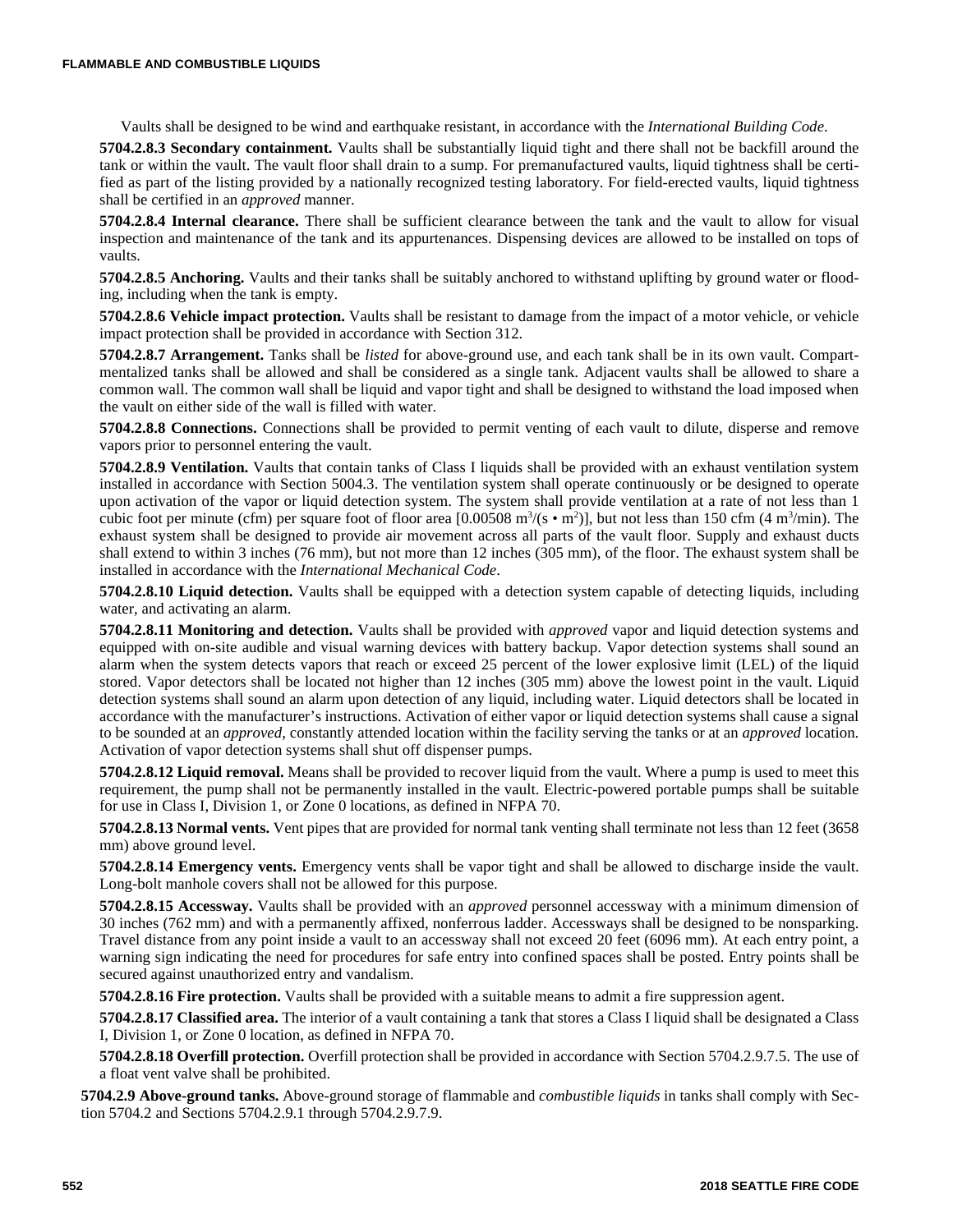**5704.2.9.1 Existing noncompliant installations.** Existing above-ground tanks shall be maintained in accordance with the code requirements that were applicable at the time of installation. Above-ground tanks that were installed in violation of code requirements applicable at the time of installation shall be made code compliant or shall be removed in accordance with Section 5704.2.14, regardless of whether such tank has been previously inspected (see Section 107.4).

**5704.2.9.2 Fire protection.** Fire protection for above-ground tanks shall comply with Sections 5704.2.9.2.1 through 5704.2.9.2.4.

**5704.2.9.2.1 Required foam fire protection systems.** Where required by the *fire code official*, foam fire protection shall be provided for above-ground tanks, other than pressure tanks operating at or above 1 pound per square inch gauge (psig) (6.89 kPa) where such tank, or group of tanks spaced less than 50 feet (15 240 mm) apart measured shell to shell, has a liquid surface area in excess of 1,500 square feet  $(139 \text{ m}^2)$ , and is in accordance with one of the following:

- 1. Used for the storage of Class I or II liquids.
- 2. Used for the storage of crude oil.
- 3. Used for in-process products and is located within 100 feet (30 480 mm) of a fired still, heater, related fractioning or processing apparatus or similar device at a processing plant or petroleum refinery as herein defined.
- 4. Considered by the *fire code official* as posing an unusual exposure hazard because of topographical conditions; nature of occupancy, proximity on the same or adjoining property, and height and character of liquids to be stored; degree of private fire protection to be provided; and facilities of the fire department to cope with flammable liquid fires.

**5704.2.9.2.2 Foam fire protection system installation.** Where foam fire protection is required, it shall be installed in accordance with NFPA 11.

**5704.2.9.2.2.1 Foam storage.** Where foam fire protection is required, foam-producing materials shall be stored on the premises.

**Exception:** Storage of foam-producing materials off the premises is allowed as follows:

- 1. Such materials stored off the premises shall be of the proper type suitable for use with the equipment at the installation where required.
- 2. Such materials shall be readily available at the storage location at all times.
- 3. Adequate loading and transportation facilities shall be provided.
- 4. The time required to deliver such materials to the required location in the event of fire shall be consistent with the hazards and fire scenarios for which the foam supply is intended.
- 5. At the time of a fire, these off-premises supplies shall be accumulated in sufficient quantities before placing the equipment in operation to ensure foam production at an adequate rate without interruption until extinguishment is accomplished.

**5704.2.9.2.3 Fire protection of supports.** Supports or pilings for above-ground tanks storing Class I, II or IIIA liquids elevated more than 12 inches (305 mm) above grade shall have a *fire-resistance rating* of not less than 2 hours in accordance with the fire exposure criteria specified in ASTM E1529.

#### **Exceptions:**

- 1. Structural supports tested as part of a protected above-ground tank in accordance with UL 2085.
- 2. Stationary tanks located outside of buildings where protected by an *approved* water-spray system designed in accordance with Chapter 9 and NFPA 15.
- 3. Stationary tanks located inside of buildings equipped throughout with an *approved* automatic sprinkler system designed in accordance with Section 903.3.1.1.

**5704.2.9.2.4 Inerting of tanks storing boilover liquids.** Liquids with boilover characteristics shall not be stored in fixed roof tanks larger than 150 feet (45 720 mm) in diameter unless an *approved* gas enrichment or inerting system is provided on the tank.

**Exception:** Crude oil storage tanks in production fields with no other exposures adjacent to the storage tank.

**5704.2.9.3 Supports, foundations and anchorage.** Supports, foundations and anchorages for above-ground tanks shall be designed and constructed in accordance with NFPA 30 and the *International Building Code*.

**5704.2.9.4 Stairways, platforms and walkways.** *Stairways*, platforms and walkways shall be of noncombustible construction and shall be designed and constructed in accordance with NFPA 30 and the *International Building Code*.

**5704.2.9.5 Above-ground tanks inside of buildings.** Above-ground tanks inside of buildings shall comply with Sections 5704.2.9.5.1 and 5704.2.9.5.2.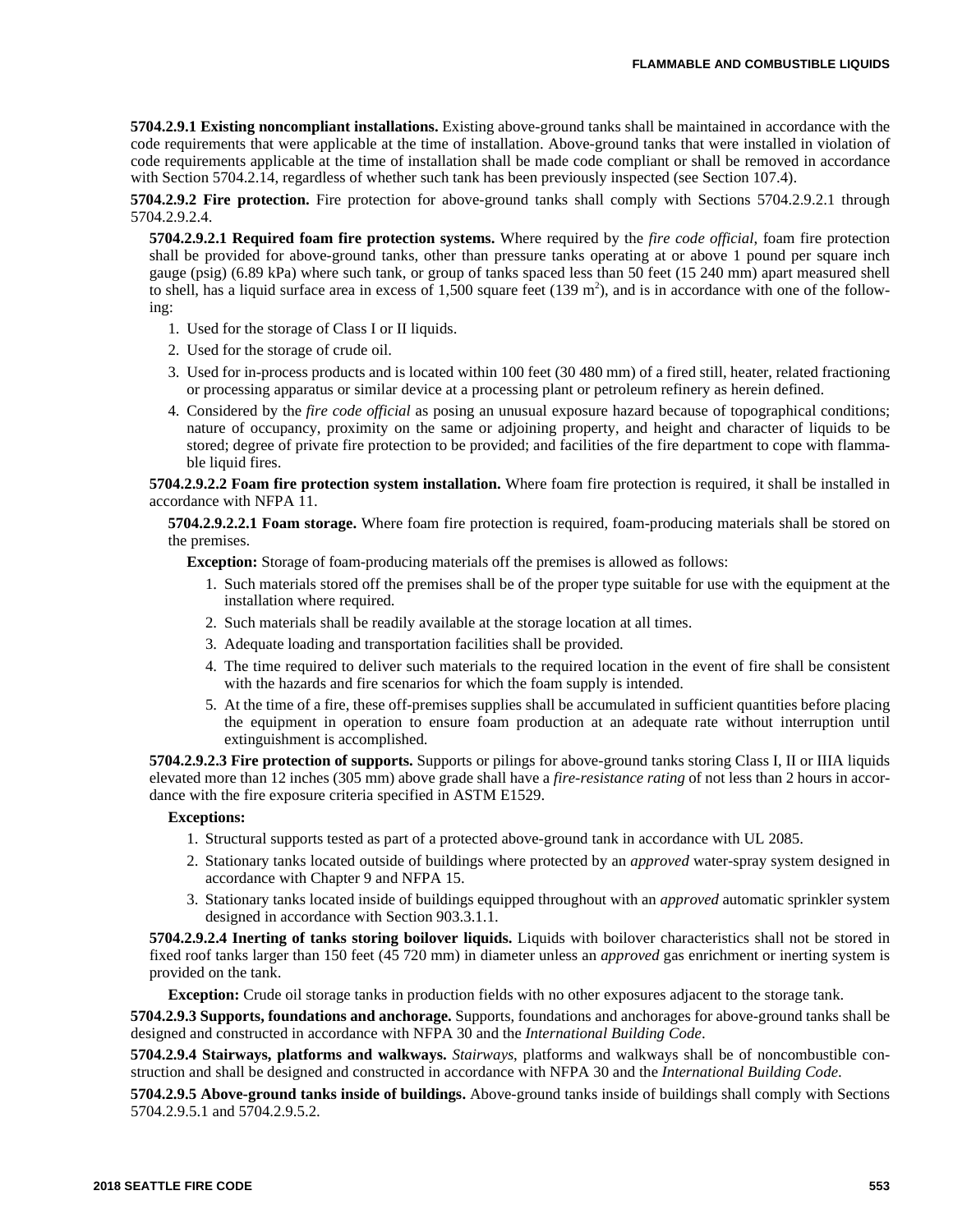**5704.2.9.5.1 Overfill prevention.** Above-ground tanks storing Class I, II and IIIA liquids inside buildings shall be equipped with a device or other means to prevent overflow into the building including, but not limited to: a float valve; a preset meter on the fill line; a valve actuated by the weight of the tank's contents; a low-head pump that is incapable of producing overflow; or a liquid-tight overflow pipe not less than one pipe size larger than the fill pipe and discharging by gravity back to the outside source of liquid or to an *approved* location. Tanks containing Class IIIB liquids and connected to fuel-burning equipment shall be provided with a means to prevent overflow into buildings in accordance with Section 5704.2.7.5.8.

**5704.2.9.5.2 Fill pipe connections.** Fill pipe connections for tanks storing Class I, II and IIIA liquids and Class IIIB liquids connected to fuel-burning equipment shall be in accordance with Section 5704.2.9.7.6.

**5704.2.9.6 Above-ground tanks outside of buildings.** Above-ground tanks outside of buildings shall comply with Sections 5704.2.9.6.1 through 5704.2.9.6.3.

**5704.2.9.6.1 Locations where above-ground tanks are prohibited.** Storage of Class I and II liquids in above-ground tanks outside of buildings is prohibited within the limits established by law as the limits of districts in which such storage is prohibited **[JURISDICTION TO SPECIFY]**.

**5704.2.9.6.1.1 Location of tanks with pressures 2.5 psig or less.** Above-ground tanks operating at pressures not exceeding 2.5 psig (17.2 kPa) for storage of Class I, II or IIIA liquids, which are designed with a floating roof, a weak roof-to-shell seam or equipped with emergency venting devices limiting pressure to 2.5 psig (17.2 kPa), shall be located in accordance with Table 22.4.1.1(a) of NFPA 30.

### **Exceptions:**

- 1. Vertical tanks having a weak roof-to-shell seam and storing Class IIIA liquids are allowed to be located at one-half the distances specified in Table 22.4.1.1(a) of NFPA 30, provided that the tanks are not within a diked area or drainage path for a tank storing Class I or II liquids.
- 2. Liquids with boilover characteristics and unstable liquids in accordance with Sections 5704.2.9.6.1.3 and 5704.2.9.6.1.4.
- 3. For protected above-ground tanks in accordance with Section 5704.2.9.7 and tanks in at-grade or abovegrade vaults in accordance with Section 5704.2.8, the distances in Table 22.4.1.1(b) of NFPA 30 shall apply and shall be reduced by one-half, but not to less than 5 feet (1524 mm).

**5704.2.9.6.1.2 Location of tanks with pressures exceeding 2.5 psig.** Above-ground tanks for the storage of Class I, II or IIIA liquids operating at pressures exceeding 2.5 psig (17.2 kPa) or equipped with emergency venting allowing pressures to exceed 2.5 psig (17.2 kPa) shall be located in accordance with Table 22.4.1.3 of NFPA 30.

**Exception:** Liquids with boilover characteristics and unstable liquids in accordance with Sections 5704.2.9.6.1.3 and 5704.2.9.6.1.4.

**5704.2.9.6.1.3 Location of tanks storing boilover liquids.** Above-ground tanks for storage of liquids with boilover characteristics shall be located in accordance with Table 22.4.1.4 of NFPA 30.

**5704.2.9.6.1.4 Location of tanks storing unstable liquids.** Above-ground tanks for the storage of unstable liquids shall be located in accordance with Table 22.4.1.5 of NFPA 30.

**5704.2.9.6.1.5 Location of tanks storing Class IIIB liquids.** Above-ground tanks for the storage of Class IIIB liquids, excluding unstable liquids, shall be located in accordance with Table 22.4.1.6 of NFPA 30, except where located within a diked area or drainage path for a tank or tanks storing Class I or II liquids. Where a Class IIIB liquid storage tank is within the diked area or drainage path for a Class I or II liquid, distances required by Section 5704.2.9.6.1.1 shall apply.

**5704.2.9.6.1.6 Reduction of separation distances to adjacent property.** Where two tank properties of diverse ownership have a common boundary, the *fire code official* is authorized to, with the written consent of the *owners* of the two properties, apply the distances in Sections 5704.2.9.6.1.2 through 5704.2.9.6.1.5 assuming a single property.

**5704.2.9.6.2 Separation between adjacent stable or unstable liquid tanks.** The separation between tanks containing stable liquids shall be in accordance with Table 22.4.2.1 of NFPA 30. Where tanks are in a diked area containing Class I or II liquids, or in the drainage path of Class I or II liquids, and are compacted in three or more rows or in an irregular pattern, the *fire code official* is authorized to require greater separation than specified in Table 22.4.2.1 of NFPA 30 or other means to make tanks in the interior of the pattern open for fire-fighting purposes.

The separation between tanks containing unstable liquids shall be not less than one-half the sum of their diameters.

**Exception:** Tanks used for storing Class IIIB liquids are allowed to be spaced 3 feet (914 mm) apart unless within a diked area or drainage path for a tank storing Class I or II liquids.

**5704.2.9.6.3 Separation between adjacent tanks containing flammable or combustible liquids and LP-gas.** The minimum horizontal separation between an LP-gas container and a Class I, II or IIIA liquid storage tank shall be 20 feet

П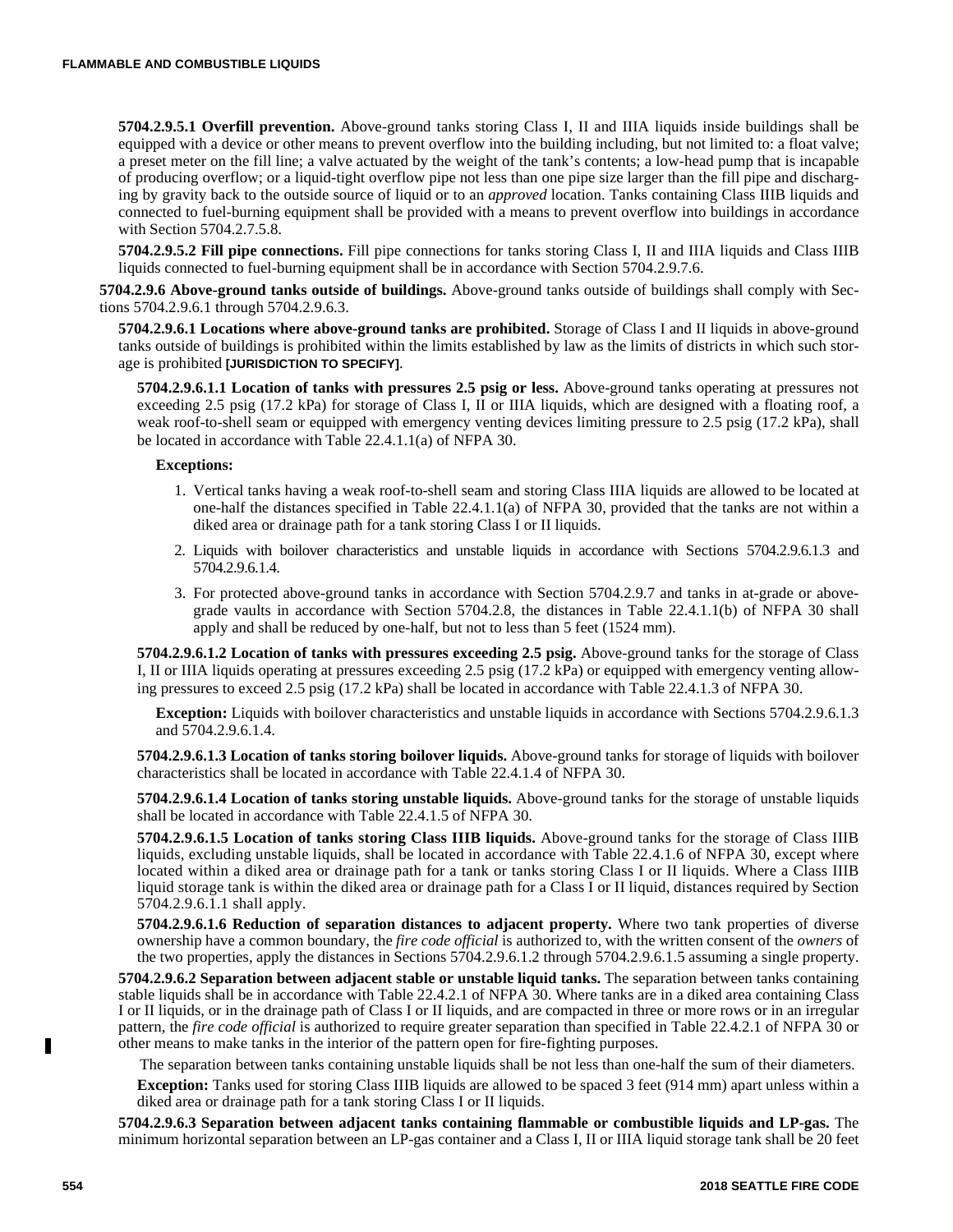(6096 mm) except in the case of Class I, II or IIIA liquid tanks operating at pressures exceeding 2.5 psig (17.2 kPa) or equipped with emergency venting allowing pressures to exceed 2.5 psig (17.2 kPa), in which case the provisions of Section 5704.2.9.6.2 shall apply.

An *approved* means shall be provided to prevent the accumulation of Class I, II or IIIA liquids under adjacent LPgas containers such as by dikes, diversion curbs or grading. Where flammable or *combustible liquid* storage tanks are within a diked area, the LP-gas containers shall be outside the diked area and not less than 10 feet (3048 mm) away from the centerline of the wall of the diked area.

#### **Exceptions:**

- 1. Liquefied petroleum gas containers of 125 gallons (473 L) or less in capacity installed adjacent to fuel-oil supply tanks of 660 gallons (2498 L) or less in capacity.
- 2. Horizontal separation is not required between above-ground LP-gas containers and underground flammable and *combustible liquid* tanks.

**5704.2.9.7 Additional requirements for protected above-ground tanks.** In addition to the requirements of this chapter for above-ground tanks, the installation of protected above-ground tanks shall be in accordance with Sections 5704.2.9.7.1 through 5704.2.9.7.9.

**5704.2.9.7.1 Tank construction.** The construction of a protected above-ground tank and its primary tank shall be in accordance with Section 5704.2.7.

**5704.2.9.7.2 Normal and emergency venting.** Normal and emergency venting for protected above-ground tanks shall be provided in accordance with Sections 5704.2.7.3 and 5704.2.7.4. The vent capacity reduction factor shall not be allowed.

**[S] 5704.2.9.7.3 Secondary containment.** Protected above-ground tanks shall be provided with secondary containment, drainage control or diking in accordance with Section 5004.2. A means shall be provided to establish the integrity of the secondary containment in accordance with NFPA 30.

**Exception:** Double wall tanks where all piping connections to the tank are located above the maximum liquid level, and a means is provided to prevent the release of liquids from the tank by siphon.

**5704.2.9.7.4 Vehicle impact protection.** Where protected above-ground tanks, piping, electrical conduit or dispensers are subject to vehicular impact, they shall be protected therefrom, either by having the impact protection incorporated into the system design in compliance with the impact test protocol of UL 2085, or by meeting the provisions of Section 312, or where necessary, a combination of both. Where guard posts or other *approved* barriers are provided, they shall be independent of each above-ground tank.

**5704.2.9.7.5 Overfill prevention.** Protected above-ground tanks shall not be filled in excess of 95 percent of their capacity. An overfill prevention system shall be provided for each tank. During tank-filling operations, the system shall comply with one of the following:

1. The overfill prevention system shall include the following:

- 1.1. An independent means of notifying the person filling the tank that the fluid level has reached 90 percent of tank capacity by providing an audible or visual alarm signal, providing a tank level gauge marked at 90 percent of tank capacity, or other *approved* means.
- 1.2. Automatic shut off of the flow of fuel to the tank when the quantity of liquid in the tank reaches 95 percent of tank capacity. For rigid hose fuel-delivery systems, an *approved* means shall be provided to empty the fill hose into the tank after the automatic shutoff device is activated.
- 2. The system shall reduce the flow rate to not more than 15 gallons per minute (0.95 L/s) so that at the reduced flow rate, the tank will not overfill for 30 minutes, and automatically shut off flow into the tank so that none of the fittings on the top of the tank are exposed to product because of overfilling.

**5704.2.9.7.5.1 Information signs.** A permanent sign shall be provided at the fill point for the tank, documenting the filling procedure and the tank calibration chart.

**Exception:** Where climatic conditions are such that the sign may be obscured by ice or snow, or weathered beyond readability or otherwise impaired, said procedures and chart shall be located in the office window, lock box or other area available to the person filling the tank.

**5704.2.9.7.5.2 Determination of available tank capacity.** The filling procedure shall require the person filling the tank to determine the gallonage (literage) required to fill it to 90 percent of capacity before commencing the fill operation.

**5704.2.9.7.6 Fill pipe connections.** The fill pipe shall be provided with a means for making a direct connection to the tank vehicle's fuel delivery hose so that the delivery of fuel is not exposed to the open air during the filling operation. Where any portion of the fill pipe exterior to the tank extends below the level of the top of the tank, a check valve shall be installed in the fill pipe not more than 12 inches (305 mm) from the fill hose connection.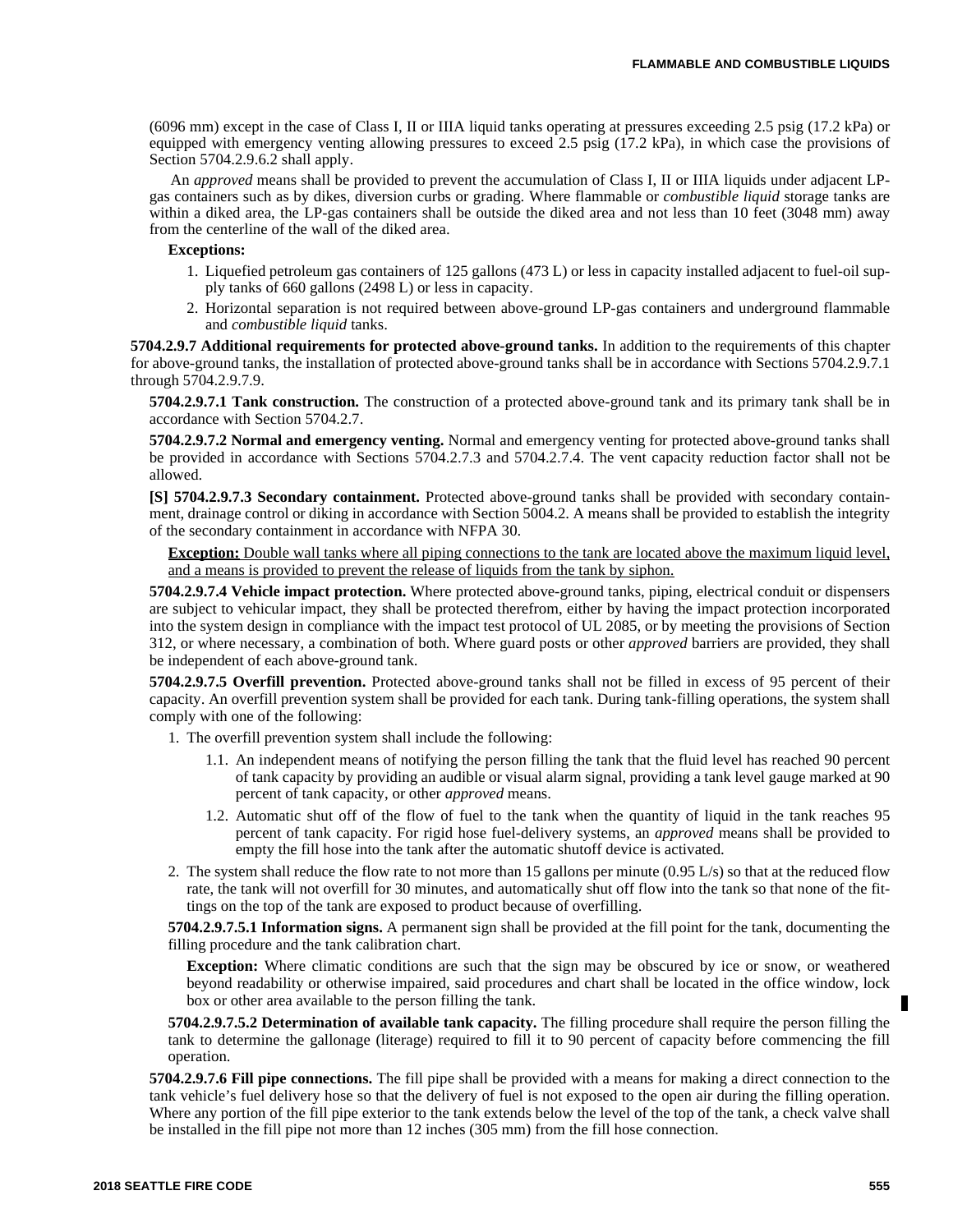**5704.2.9.7.7 Spill containers.** A spill container having a capacity of not less than 5 gallons (19 L) shall be provided for each fill connection. For tanks with a top fill connection, spill containers shall be noncombustible and shall be fixed to the tank and equipped with a manual drain valve that drains into the primary tank. For tanks with a remote fill connection, a portable spill container shall be allowed.

**5704.2.9.7.8 Tank openings.** Tank openings in protected above-ground tanks shall be through the top only.

**5704.2.9.7.9 Antisiphon devices.** *Approved* antisiphon devices shall be installed in each external pipe connected to the protected above-ground tank where the pipe extends below the level of the top of the tank.

**5704.2.10 Drainage and diking.** The area surrounding a tank or group of tanks shall be provided with drainage control or shall be diked to prevent accidental discharge of liquid from endangering adjacent tanks, adjoining property or reaching waterways.

### **Exceptions:**

- 1. The *fire code official* is authorized to alter or waive these requirements based on a technical report that demonstrates that such tank or group of tanks does not constitute a hazard to other tanks, waterways or adjoining property, after consideration of special features such as topographical conditions, nature of occupancy and proximity to buildings on the same or adjacent property, capacity, and construction of proposed tanks and character of liquids to be stored, and nature and quantity of private and public fire protection provided.
- 2. Drainage control and diking is not required for *listed* secondary containment tanks.

**5704.2.10.1 Volumetric capacity.** The volumetric capacity of the diked area shall be not less than the greatest amount of liquid that can be released from the largest tank within the diked area. The capacity of the diked area enclosing more than one tank shall be calculated by deducting the volume of the tanks other than the largest tank below the height of the dike.

**5704.2.10.2 Diked areas containing two or more tanks.** Diked areas containing two or more tanks shall be subdivided in accordance with NFPA 30.

**5704.2.10.3 Protection of piping from exposure fires.** Piping shall not pass through adjacent diked areas or impounding basins, unless provided with a sealed sleeve or otherwise protected from exposure to fire.

**5704.2.10.4 Combustible materials in diked areas.** Diked areas shall be kept free from combustible materials, drums and barrels.

**5704.2.10.5 Equipment, controls and piping in diked areas.** Pumps, manifolds and fire protection equipment or controls shall not be located within diked areas or drainage basins or in a location where such equipment and controls would be endangered by fire in the diked area or drainage basin. Piping above ground shall be minimized and located as close as practical to the shell of the tank in diked areas or drainage basins.

### **Exceptions:**

- 1. Pumps, manifolds and piping integral to the tanks or equipment being served, which is protected by intermediate diking, berms, drainage or fire protection such as water spray, monitors or resistive coating.
- 2. Fire protection equipment or controls that are appurtenances to the tanks or equipment being protected, such as foam chambers or foam piping and water or foam monitors and hydrants, or hand and wheeled extinguishers.

**5704.2.11 Underground tanks.** Underground storage of flammable and *combustible liquids* in tanks shall comply with Section 5704.2 and Sections 5704.2.11.1 through 5704.2.11.4.2.

**5704.2.11.1 Location.** Flammable and *combustible liquid* storage tanks located underground, either outside or under buildings, shall be in accordance with all of the following:

- 1. Tanks shall be located with respect to existing foundations and supports such that the loads carried by the latter cannot be transmitted to the tank.
- 2. The distance from any part of a tank storing liquids to the nearest wall of a *basement*, pit, cellar or *lot line* shall be not less than 3 feet (914 mm).
- 3. A minimum distance of 1 foot (305 mm), shell to shell, shall be maintained between underground tanks.

**5704.2.11.2 Depth and cover.** Excavation for underground storage tanks shall be made with due care to avoid undermining of foundations of existing structures. Underground tanks shall be set on firm foundations and surrounded with not less than 6 inches (152 mm) of noncorrosive inert material, such as clean sand.

**5704.2.11.3 Overfill protection and prevention systems.** Fill pipes shall be equipped with a spill container and an overfill prevention system in accordance with NFPA 30.

**5704.2.11.4 Leak prevention.** Leak prevention for underground tanks shall comply with Sections 5704.2.11.4.1 and 5704.2.11.4.2.

**5704.2.11.4.1 Inventory control.** Daily inventory records for underground storage tank systems shall be maintained.

**5704.2.11.4.2 Leak detection.** Underground storage tank systems shall be provided with an *approved* method of leak detection from any component of the system that is designed and installed in accordance with NFPA 30.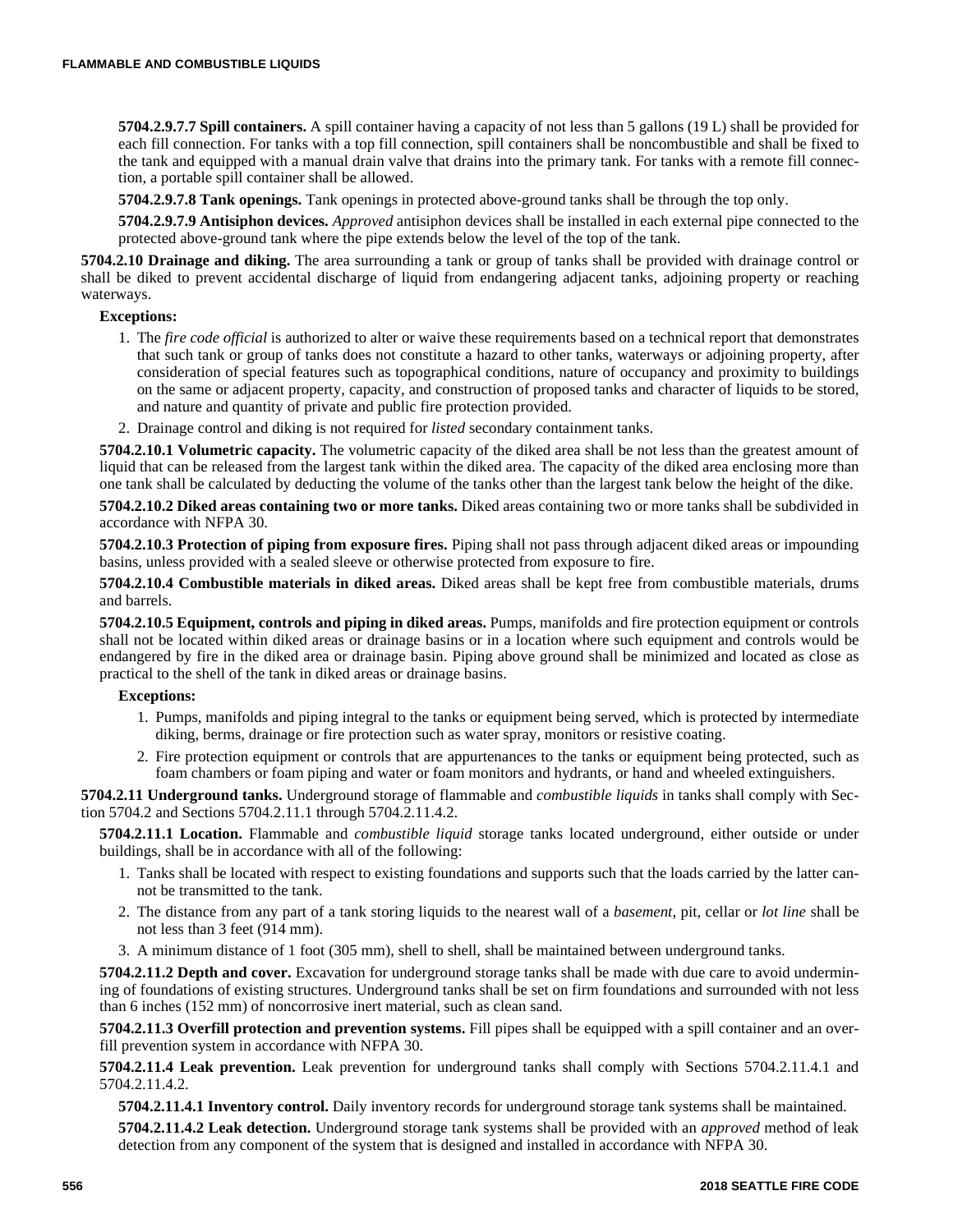**5704.2.12 Testing.** Tank testing shall comply with Sections 5704.2.12.1 and 5704.2.12.2.

**5704.2.12.1 Acceptance testing.** Prior to being placed into service, tanks shall be tested in accordance with Section 21.5 of NFPA 30.

**5704.2.12.2 Testing of underground tanks.** Before being covered or placed in use, tanks and piping connected to underground tanks shall be tested for tightness in the presence of the *fire code official*. Piping shall be tested in accordance with Section 5703.6.3. The system shall not be covered until it has been *approved*.

**[S] 5704.2.13 Abandonment and status of tanks.** Tanks taken out of service shall be removed in accordance with Section 5704.2.14, or safeguarded in accordance with Sections 5704.2.13.1 through 5704.2.13.2.3 and API 1604.

Residential heating oil tanks required by this code to be removed or decommissioned shall also comply with Administrative Rule 34.02.07, *Decommissioning Residential Heating Oil Tanks,* and any future revisions of this rule adopted by the *fire code official.*

**5704.2.13.1 Underground tanks.** Underground tanks taken out of service shall comply with Sections 5704.2.13.1.1 through 5704.2.13.1.5.

**5704.2.13.1.1 Temporarily out of service.** Underground tanks temporarily out of service shall have the fill line, gauge opening, vapor return and pump connection secure against tampering. Vent lines shall remain open and be maintained in accordance with Sections 5704.2.7.3 and 5704.2.7.4.

**5704.2.13.1.2 Out of service for 90 days.** Underground tanks not used for a period of 90 days shall be safeguarded in accordance with all the following or be removed in accordance with Section 5704.2.14:

- 1. Flammable or *combustible liquids* shall be removed from the tank.
- 2. All piping, including fill line, gauge opening, vapor return and pump connection, shall be capped or plugged and secured from tampering.
- 3. Vent lines shall remain open and be maintained in accordance with Sections 5704.2.7.3 and 5704.2.7.4.

**5704.2.13.1.3 Out of service for one year.** Underground tanks that have been out of service for a period of one year shall be removed from the ground in accordance with Section 5704.2.14 or abandoned in place in accordance with Section 5704.2.13.1.4.

**5704.2.13.1.4 Tanks abandoned in place.** Tanks abandoned in place shall be as follows:

1. Flammable and *combustible liquids* shall be removed from the tank and connected piping.

- 2. The suction, inlet, gauge, vapor return and vapor lines shall be disconnected.
- 3. The tank shall be filled completely with an *approved* inert solid material.
- 4. Remaining underground piping shall be capped or plugged.
- 5. A record of tank size, location and date of abandonment shall be retained.
- 6. All exterior above-grade fill piping shall be permanently removed when tanks are abandoned or removed.

**5704.2.13.1.5 Reinstallation of underground tanks.** Tanks that are to be reinstalled for flammable or *combustible liquid* service shall be in accordance with this chapter, ASME *Boiler and Pressure Vessel Code* (Section VIII), API 12-P, API 1615, UL 58 and UL 1316.

**5704.2.13.2 Above-ground tanks.** Above-ground tanks taken out of service shall comply with Sections 5704.2.13.2.1 through 5704.2.13.2.3.

**5704.2.13.2.1 Temporarily out of service.** Above-ground tanks temporarily out of service shall have all connecting lines isolated from the tank and be secured against tampering.

**Exception:** In-place fire protection (foam) system lines.

**5704.2.13.2.2 Out of service for 90 days.** Above-ground tanks not used for a period of 90 days shall be safeguarded in accordance with Section 5704.2.13.1.2 or removed in accordance with Section 5704.2.14.

### **Exceptions:**

- 1. Tanks and containers connected to oil burners that are not in use during the warm season of the year or are used as a backup heating system to gas.
- 2. In-place, active fire protection (foam) system lines.

**5704.2.13.2.3 Out of service for one year.** Above-ground tanks that have been out of service for a period of one year shall be removed in accordance with Section 5704.2.14.

**Exception:** Tanks within operating facilities.

**5704.2.14 Removal and disposal of tanks.** Removal and disposal of tanks shall comply with Sections 5704.2.14.1 and 5704.2.14.2.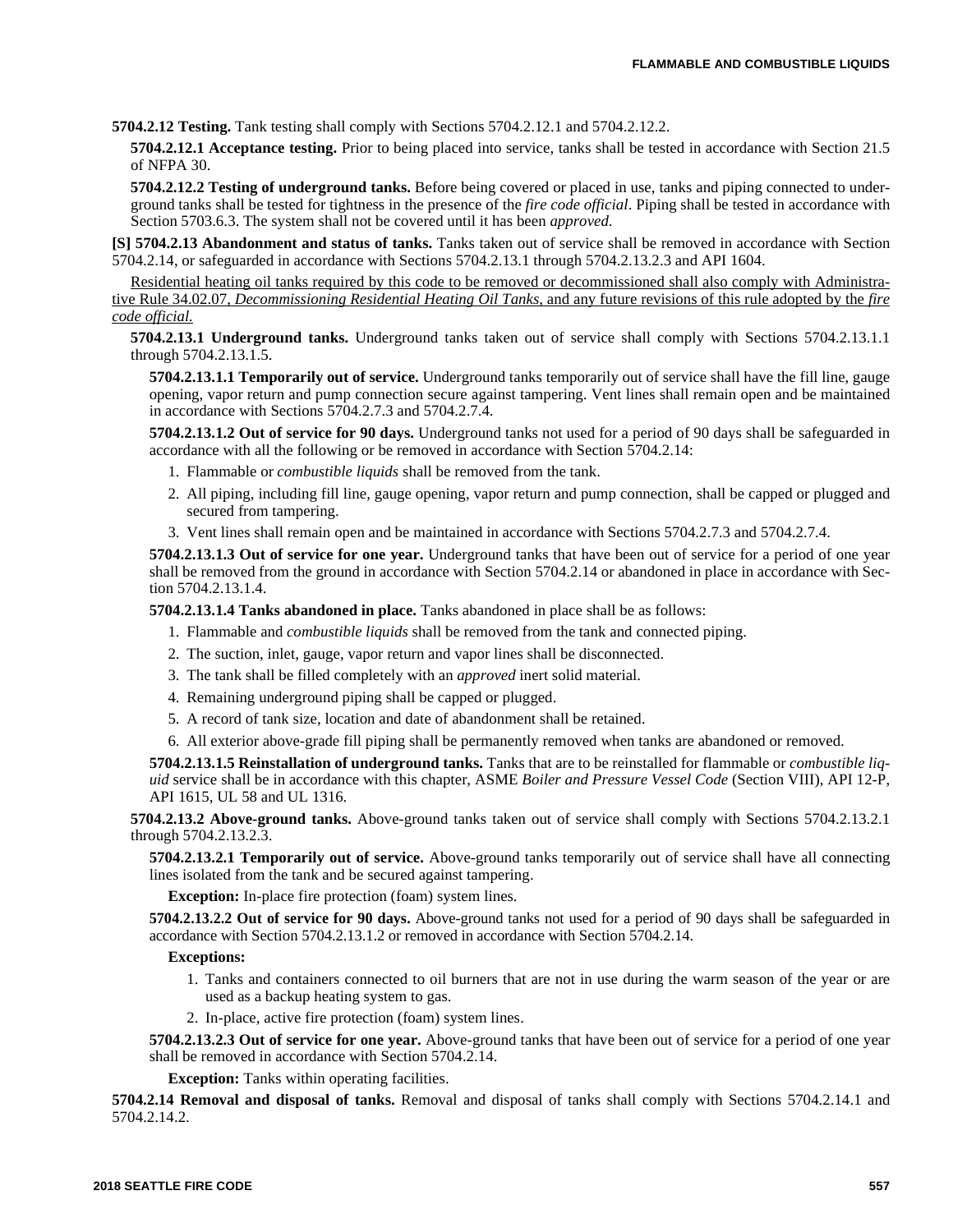**5704.2.14.1 Removal.** Removal of above-ground and underground tanks shall be in accordance with all of the following:

- 1. Flammable and *combustible liquids* shall be removed from the tank and connected piping.
- 2. Piping at tank openings that is not to be used further shall be disconnected.
- 3. Piping shall be removed from the ground.

**Exception:** Piping is allowed to be abandoned in place where the *fire code official* determines that removal is not practical. Abandoned piping shall be capped and safeguarded as required by the *fire code official*.

- 4. Tank openings shall be capped or plugged, leaving a 1/8-inch to 1/4-inch-diameter (3.2 mm to 6.4 mm) opening for pressure equalization.
- 5. Tanks shall be purged of vapor and inerted prior to removal.
- 6. All exterior above-grade fill and vent piping shall be permanently removed.

**Exception:** Piping associated with bulk plants, terminal facilities and refineries.

**5704.2.14.2 Disposal.** Tanks shall be disposed of in accordance with federal, state and local regulations.

**5704.2.15 Maintenance.** Above-ground tanks, connected piping and ancillary equipment shall be maintained in a safe operating condition. Tanks shall be maintained in accordance with their listings. Damage to above-ground tanks, connected piping or ancillary equipment shall be repaired using materials having equal or greater strength and *fire resistance* or the equipment shall be replaced or taken out of service.

**5704.3 Container and portable tank storage.** Storage of flammable and *combustible liquids* in closed containers that do not exceed 60 gallons (227 L) in individual capacity and portable tanks that do not exceed 660 gallons (2498 L) in individual capacity, and limited transfers incidental thereto, shall comply with Sections 5704.3.1 through 5704.3.8.5.

**5704.3.1 Design, construction and capacity of containers and portable tanks.** The design, construction and capacity of containers for the storage of Class I, II and IIIA liquids shall be in accordance with this section and Section 9.4 of NFPA 30.

**5704.3.1.1 Approved containers.** Only *approved* containers and portable tanks shall be used.

**5704.3.2 Liquid storage cabinets.** Where other sections of this code require that liquid containers be stored in storage cabinets, such cabinets and storage shall be in accordance with Sections 5704.3.2.1 through 5704.3.2.2.

**5704.3.2.1 Design and construction of storage cabinets.** Design and construction of liquid storage cabinets shall be in accordance with Sections 5704.3.2.1.1 through 5704.3.2.1.4.

**5704.3.2.1.1 Materials.** Cabinets shall be *listed* in accordance with UL 1275, or constructed of *approved* wood or metal in accordance with the following:

- 1. Unlisted metal cabinets shall be constructed of steel having a thickness of not less than 0.044 inch (1.12 mm) (18 gage). The cabinet, including the door, shall be double walled with 1-1/2-inch (38 mm) airspace between the walls. Joints shall be riveted or welded and shall be tight fitting.
- 2. Unlisted wooden cabinets, including doors, shall be constructed of not less than 1-inch (25 mm) exterior grade plywood. Joints shall be rabbeted and shall be fastened in two directions with wood screws. Door hinges shall be of steel or brass. Cabinets shall be painted with an intumescent-type paint.

**5704.3.2.1.2 Labeling.** Cabinets shall be provided with a conspicuous label in red letters on contrasting background that reads: FLAMMABLE—KEEP FIRE AWAY.

**5704.3.2.1.3 Doors.** Doors shall be well fitted, self-closing and equipped with a three-point latch.

**5704.3.2.1.4 Bottom.** The bottom of the cabinet shall be liquid tight to a height of not less than 2 inches (51 mm).

**5704.3.2.2 Capacity.** The combined total quantity of liquids in a cabinet shall not exceed 120 gallons (454 L).

**5704.3.3 Indoor storage.** Storage of flammable and *combustible liquids* inside buildings in containers and portable tanks shall be in accordance with Sections 5704.3.3.1 through 5704.3.3.10.

### **Exceptions:**

- 1. Liquids in the fuel tanks of motor vehicles, aircraft, boats or portable or stationary engines.
- 2. The storage of distilled spirits and wines in wooden barrels or casks.

**5704.3.3.1 Portable fire extinguishers.** *Approved* portable fire extinguishers shall be provided in accordance with specific sections of this chapter and Section 906.

**5704.3.3.2 Incompatible materials.** Materials that will react with water or other liquids to produce a hazard shall not be stored in the same room with flammable and combustible liquids except where stored in accordance with Section 5003.9.8.

**5704.3.3.3 Clear means of egress.** Storage of any liquids, including stock for sale, shall not be stored near or be allowed to obstruct physically the route of egress.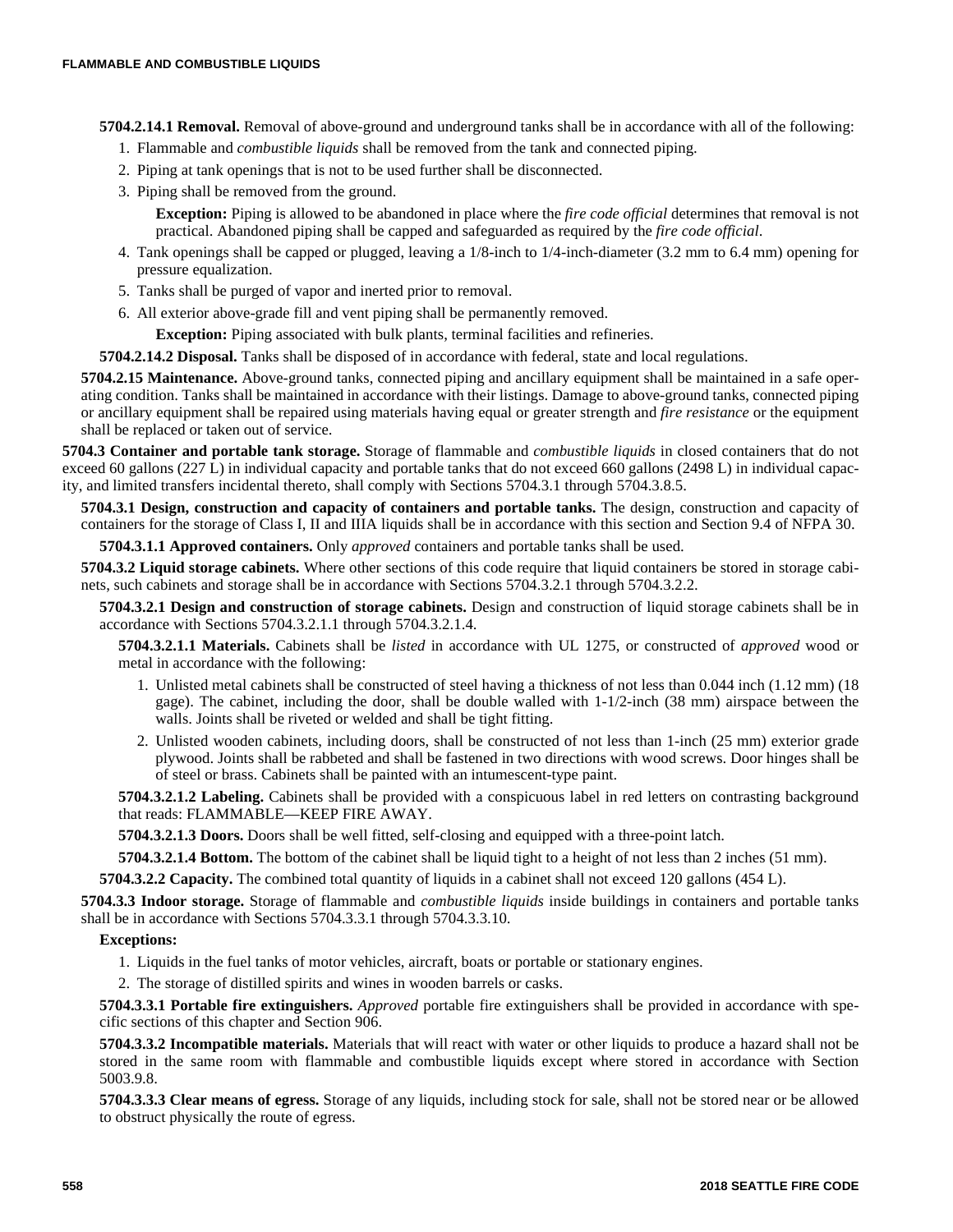**5704.3.3.4 Empty containers or portable tank storage.** The storage of empty tanks and containers previously used for the storage of flammable or *combustible liquids*, unless free from explosive vapors, shall be stored as required for filled containers and portable tanks. Portable tanks and containers, when emptied, shall have the covers or plugs immediately replaced in openings.

**5704.3.3.5 Shelf storage.** Shelving shall be of *approved* construction, adequately braced and anchored. Seismic requirements shall be in accordance with the *International Building Code*.

**5704.3.3.5.1 Use of wood.** Wood of not less than 1 inch (25 mm) nominal thickness is allowed to be used as shelving, racks, dunnage, scuffboards, floor overlay and similar installations.

**5704.3.3.5.2 Displacement protection.** Shelves shall be of sufficient depth and provided with a lip or guard to prevent individual containers from being displaced.

**Exception:** Shelves in storage cabinets or on laboratory furniture specifically designed for such use.

**5704.3.3.5.3 Orderly storage.** Shelf storage of flammable and *combustible liquids* shall be maintained in an orderly manner.

**5704.3.3.6 Rack storage.** Where storage on racks is allowed elsewhere in this code, a minimum 4-foot-wide (1219 mm) aisle shall be provided between adjacent rack sections and any adjacent storage of liquids. Main aisles shall be not less than 8 feet (2438 mm) wide.

**5704.3.3.7 Pile or palletized storage.** Solid pile and palletized storage in liquid warehouses shall be arranged so that piles are separated from each other by not less than 4 feet (1219 mm). Aisles shall be provided and arranged so that containers or portable tanks are not more than 20 feet (6096 mm) from an aisle. Main *aisles* shall be not less than 8 feet (2438 mm) wide.

**5704.3.3.8 Limited combustible storage.** Limited quantities of combustible commodities are allowed to be stored in liquid storage areas where the ordinary combustibles, other than those used for packaging the liquids, are separated from the liquids in storage by not less than 8 feet (2438 mm) horizontally, either by open aisles or by open racks, and where protection is provided in accordance with Chapter 9.

**5704.3.3.9 Idle combustible pallets.** Storage of empty or idle combustible pallets inside an unprotected liquid storage area shall be limited to a maximum pile size of 2,500 square feet (232 m<sup>2</sup>) and to a maximum storage height of 6 feet (1829 mm). Storage of empty or idle combustible pallets inside a protected liquid storage area shall comply with NFPA 13. Pallet storage shall be separated from liquid storage by aisles that are not less than 8 feet (2438 mm) wide.

**5704.3.3.10 Containers in piles.** Containers in piles shall be stacked in such a manner as to provide stability and to prevent excessive stress on container walls. Portable tanks stored more than one tier high shall be designed to nest securely, without dunnage. Material-handling equipment shall be suitable to handle containers and tanks safely at the upper tier level.

**5704.3.4 Quantity limits for storage.** Liquid storage quantity limitations shall comply with Sections 5704.3.4.1 through 5704.3.4.4.

**[S] 5704.3.4.1 Maximum allowable quantity per control area.** For occupancies other than Group M wholesale and retail sales uses and Group B non-production laboratories, indoor storage of flammable and *combustible liquids* shall not exceed the *maximum allowable quantities per control area* indicated in Table 5003.1.1(1) and shall not exceed the additional limitations set forth in this section.

For Group M occupancy wholesale and retail sales uses, indoor storage of flammable and *combustible liquids* shall not exceed the *maximum allowable quantities per control area* indicated in Table 5704.3.4.1. For Group B non-production laboratories, indoor storage of flammable and combustible liquids is allowed to be in accordance with Table 5003.13 and Section 5003.13.

Storage of hazardous production material flammable and *combustible liquids* in Group H-5 occupancies shall be in accordance with Chapter 27.

|                           |                                                                                    | <b>MAXIMUM ALLOWABLE QUANTITY PER CONTROL AREA (gallons)</b>                                        |                |
|---------------------------|------------------------------------------------------------------------------------|-----------------------------------------------------------------------------------------------------|----------------|
| <b>TYPE OF LIQUID</b>     | Sprinklered <sup>b</sup> in accordance with<br>footnote densities and arrangements | Sprinklered in accordance with Tables 5704.3.6.3(4)<br>through 5704.3.6.3(8) and Table 5704.3.7.5.1 | Nonsprinklered |
| Class IA                  | 60                                                                                 | 60                                                                                                  | 30             |
| Class IB, IC, II and IIIA | $7.500^{\circ}$                                                                    | $15,000^{\circ}$                                                                                    | 1.600          |
| Class IIIB                | Unlimited                                                                          | Unlimited                                                                                           | 13.200         |

| TABLE 5704.3.4.1                                                             |
|------------------------------------------------------------------------------|
| MAXIMUM ALLOWABLE QUANTITY PER CONTROL AREA OF                               |
| FLAMMABLE AND COMBUSTIBLE LIQUIDS IN WHOLESALE AND RETAIL SALES OCCUPANCIESª |

For SI: 1 foot = 304.8 mm, 1 square foot = 0.0929 m<sup>2</sup>, 1 gallon = 3.785 L, 1 gallon per minute per square foot = 40.75 L/min/m<sup>2</sup>. a. Control areas shall be separated from each other by not less than a 1-hour fire barrier.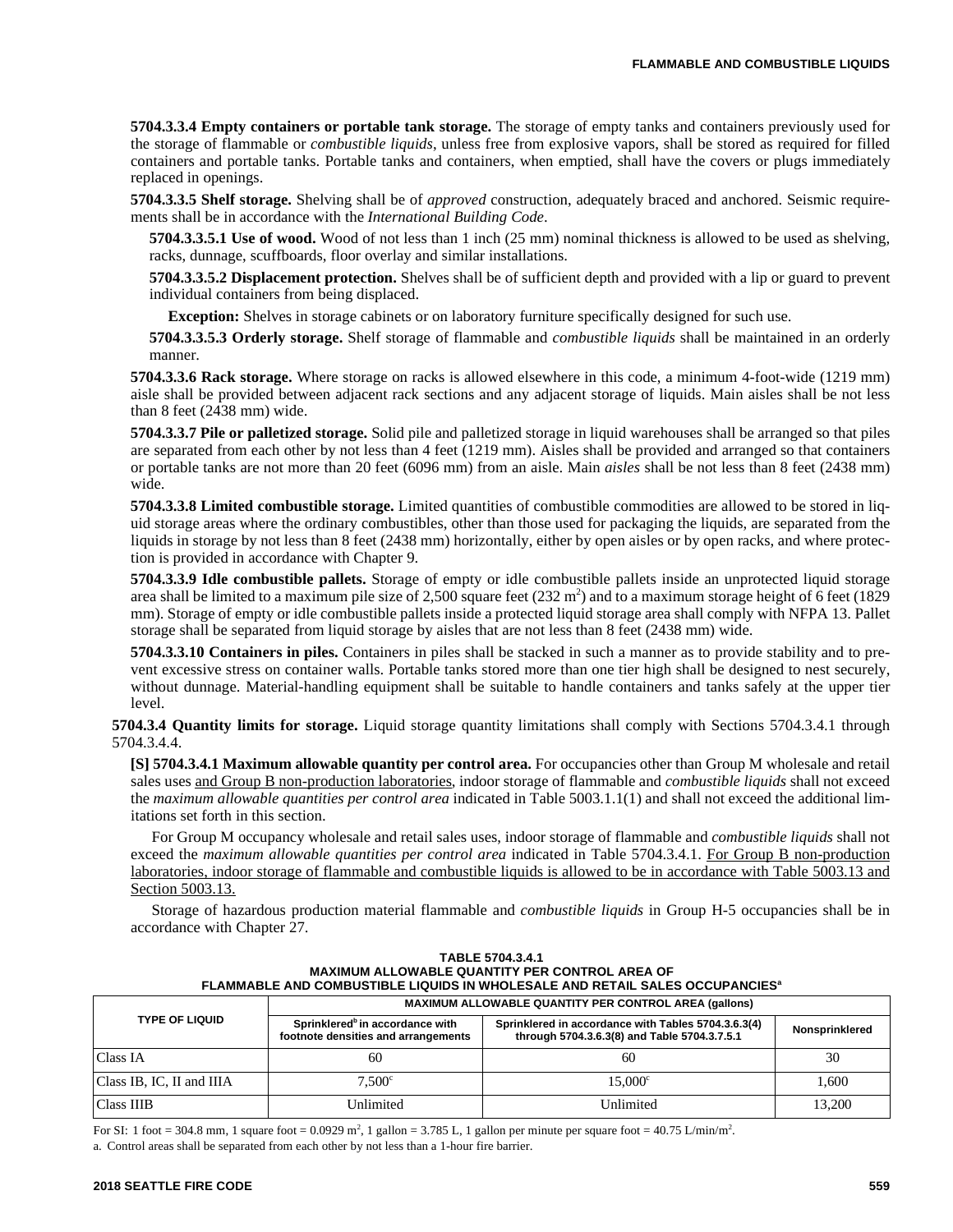- b. To be considered as sprinklered, a building shall be equipped throughout with an approved automatic sprinkler system with a design providing minimum densities as follows:
	- 1. For uncartoned commodities on shelves 6 feet or less in height where the ceiling height does not exceed 18 feet, quantities are those allowed with a minimum sprinkler design density of Ordinary Hazard Group 2.
	- 2. For cartoned, palletized or racked commodities where storage is 4 feet 6 inches or less in height and where the ceiling height does not exceed 18 feet, quantities are those allowed with a minimum sprinkler design density of 0.21 gallon per minute per square foot over the most remote 1,500-square-foot area.
- c. Where wholesale and retail sales or storage areas exceed 50,000 square feet in area, the maximum allowable quantities are allowed to be increased by 2 percent for each 1,000 square feet of area in excess of 50,000 square feet, up to not more than 100 percent of the table amounts. A control area separation is not required. The cumulative amounts, including amounts attained by having an additional control area, shall not exceed 30,000 gallons.

**5704.3.4.2 Occupancy quantity limits.** The following limits for quantities of stored flammable or *combustible liquids* shall not be exceeded:

- 1. Group A occupancies: Quantities in Group A occupancies shall not exceed that necessary for demonstration, treatment, laboratory work, maintenance purposes and operation of equipment, and shall not exceed quantities set forth in Table 5003.1.1(1).
- 2. Group B occupancies: Quantities in drinking, dining, office and school uses within Group B occupancies shall not exceed that necessary for demonstration, treatment, laboratory work, maintenance purposes and operation of equipment, and shall not exceed quantities set forth in Table 5003.1.1(1).
- 3. Group E occupancies: Quantities in Group E occupancies shall not exceed that necessary for demonstration, treatment, laboratory work, maintenance purposes and operation of equipment, and shall not exceed quantities set forth in Table 5003.1.1(1).
- 4. Group F occupancies: Quantities in dining, office, and school uses within Group F occupancies shall not exceed that necessary for demonstration, laboratory work, maintenance purposes and operation of equipment, and shall not exceed quantities set forth in Table 5003.1.1(1).
- 5. Group I occupancies: Quantities in Group I occupancies shall not exceed that necessary for demonstration, laboratory work, maintenance purposes and operation of equipment, and shall not exceed quantities set forth in Table 5003.1.1(1).
- 6. Group M occupancies: Quantities in dining, office, and school uses within Group M occupancies shall not exceed that necessary for demonstration, laboratory work, maintenance purposes and operation of equipment, and shall not exceed quantities set forth in Table 5003.1.1(1). The maximum allowable quantities for storage in wholesale and retail sales areas shall be in accordance with Section 5704.3.4.1.
- 7. Group R occupancies: Quantities in Group R occupancies shall not exceed that necessary for maintenance purposes and operation of equipment, and shall not exceed quantities set forth in Table 5003.1.1(1).
- 8. Group S occupancies: Quantities in dining and office uses within Group S occupancies shall not exceed that necessary for demonstration, laboratory work, maintenance purposes and operation of equipment, and shall not exceed quantities set forth in Table 5003.1.1(1).

**5704.3.4.3 Quantities exceeding limits for control areas.** Quantities exceeding those allowed in *control areas* set forth in Section 5704.3.4.1 shall be in liquid storage rooms or liquid storage warehouses in accordance with Sections 5704.3.7 and 5704.3.8.

**[S] 5704.3.4.4 Liquids for maintenance and operation of equipment.** In all occupancies, quantities of flammable and *combustible liquids* in excess of 10 gallons (38 L) used for maintenance purposes, demonstration, treatment, and laboratory work, and the operation of equipment shall be stored in liquid storage cabinets in accordance with Section 5704.3.2. Quantities not exceeding 10 gallons (38 L) are allowed to be stored outside of a cabinet where in *approved* containers located in private garages or other *approved* locations.

**5704.3.5 Storage in control areas.** Storage of flammable and *combustible liquids* in *control areas* shall be in accordance with Sections 5704.3.5.1 through 5704.3.5.4.

**5704.3.5.1 Basement storage.** Class I liquids shall be allowed to be stored in *basements* in amounts not exceeding the *maximum allowable quantity per control area* for use-*open systems* in Table 5003.1.1(1), provided that automatic suppression and other fire protection are provided in accordance with Chapter 9. Class II and IIIA liquids shall be allowed to be stored in *basements*, provided that automatic suppression and other fire protection are provided in accordance with Chapter 9.

**5704.3.5.2 Storage pile heights.** Containers having less than a 30-gallon (114 L) capacity that contain Class I or II liquids shall not be stacked more than 3 feet (914.4 mm) or two containers high, whichever is greater, unless stacked on fixed shelving or otherwise satisfactorily secured. Containers of Class I or II liquids having a capacity of 30 gallons (114 L) or more shall not be stored more than one container high. Containers shall be stored in an upright position.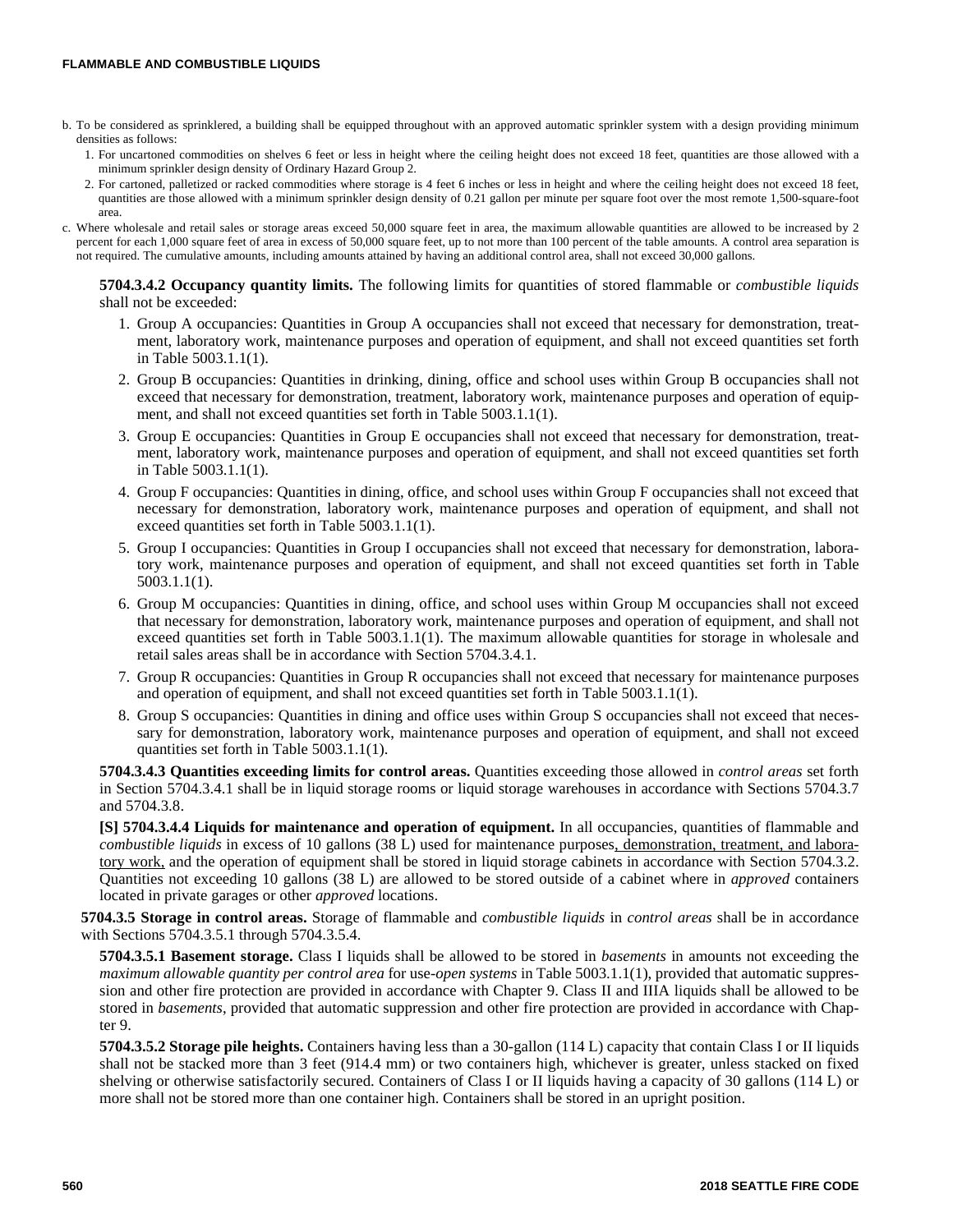**5704.3.5.3 Storage distance from ceilings and roofs.** Piles of containers or portable tanks shall not be stored closer than 3 feet (914 mm) to the nearest beam, chord, girder or other obstruction, and shall be 3 feet (914 mm) below sprinkler deflectors or discharge orifices of water spray or other overhead *fire protection system*.

**5704.3.5.4 Combustible materials.** In areas that are not open to the public, Class I, II and IIIA liquids shall not be stored in the same pile or rack section as ordinary combustible commodities unless such materials are packaged together as kits.

**5704.3.6 Wholesale and retail sales uses.** Flammable and *combustible liquids* in Group M occupancy wholesale and retail sales uses shall be in accordance with Sections 5704.3.6.1 through 5704.3.6.5, or Sections 10.10.2, 12.3.8, 16.4.1 through 16.4.3, 16.5.1 through 16.5.2.12, Tables 16.5.2.1 through 16.5.2.12, and Figures 16.4.1(a) through 16.14.1(c) of NFPA 30.

**5704.3.6.1 Container type.** Containers for Class I liquids shall be metal.

**Exception:** In sprinklered buildings, an aggregate quantity of 120 gallons (454 L) of water-miscible Class IB and Class IC liquids is allowed in nonmetallic containers, each having a capacity of 16 ounces (0.473 L) or less.

**5704.3.6.2 Container capacity.** Containers for Class I liquids shall not exceed a capacity of 5 gallons (19 L).

**Exception:** Metal containers not exceeding 55 gallons (208 L) are allowed to store up to 240 gallons (908 L) of the *maximum allowable quantity per control area* of Class IB and IC liquids in a *control area*. The building shall be equipped throughout with an *approved* automatic sprinkler system in accordance with Table 5704.3.4.1. The containers shall be provided with plastic caps without cap seals and shall be stored upright. Containers shall not be stacked or stored in racks and shall not be located in areas open to the public.

**5704.3.6.3 Fire protection and storage arrangements.** Fire protection and container storage arrangements shall be in accordance with Table 5704.3.6.3(1) or the following:

- 1. Storage on shelves shall not exceed 6 feet (1829 mm) in height, and shelving shall be metal.
- 2. Storage on pallets or in piles greater than 4 feet 6 inches (1372 mm) in height, or where the ceiling exceeds 18 feet (5486 mm) in height, shall be protected in accordance with Table 5704.3.6.3(4), and the storage heights and arrangements shall be limited to those specified in Table 5704.3.6.3(2).
- 3. Storage on racks greater than 4 feet 6 inches (1372 mm) in height, or where the ceiling exceeds 18 feet (5486 mm) in height shall be protected in accordance with Tables 5704.3.6.3(5), 5704.3.6.3(6), and 5704.3.6.3(7) as appropriate, and the storage heights and arrangements shall be limited to those specified in Table 5704.3.6.3(3).

Combustible commodities shall not be stored above flammable and *combustible liquids*.

|                       |                                      | MAXIMUM STORAGE HEIGHT IN CONTROL AREA        |                                                               |
|-----------------------|--------------------------------------|-----------------------------------------------|---------------------------------------------------------------|
| <b>TYPE OF LIQUID</b> | <b>NONSPRINKLERED AREA</b><br>(feet) | <b>SPRINKLERED AREA<sup>a</sup></b><br>(feet) | SPRINKLERED WITH IN-RACK PROTECTION <sup>a, b</sup><br>(feet) |
| Flammable liquids:    |                                      |                                               |                                                               |
| Class IA              |                                      |                                               |                                                               |
| Class IB              |                                      |                                               |                                                               |
| Class IC              |                                      |                                               | 12                                                            |
| Combustible liquids:  |                                      |                                               |                                                               |
| Class II              |                                      |                                               |                                                               |
| Class IIIA            |                                      |                                               | 16                                                            |
| Class IIIB            |                                      | 12                                            | 20                                                            |

**TABLE 5704.3.6.3(1) MAXIMUM STORAGE HEIGHT IN CONTROL AREA**

For SI: 1 foot  $= 304.8$  mm.

a In buildings protected by an automatic sprinkler system, the storage height for containers and portable tanks shall not exceed the maximum storage height permitted for the fire protection scheme set forth in NFPA 30 or the maximum storage height demonstrated in a full-scale fire test, whichever is greater. NFPA 30 criteria and fire test results for metallic containers and portable tanks shall not be applied to nonmetallic containers and portable tanks.

b. In-rack protection shall be in accordance with Table 5704.3.6.3(5), 5704.3.6.3(6) or 5704.3.6.3(7).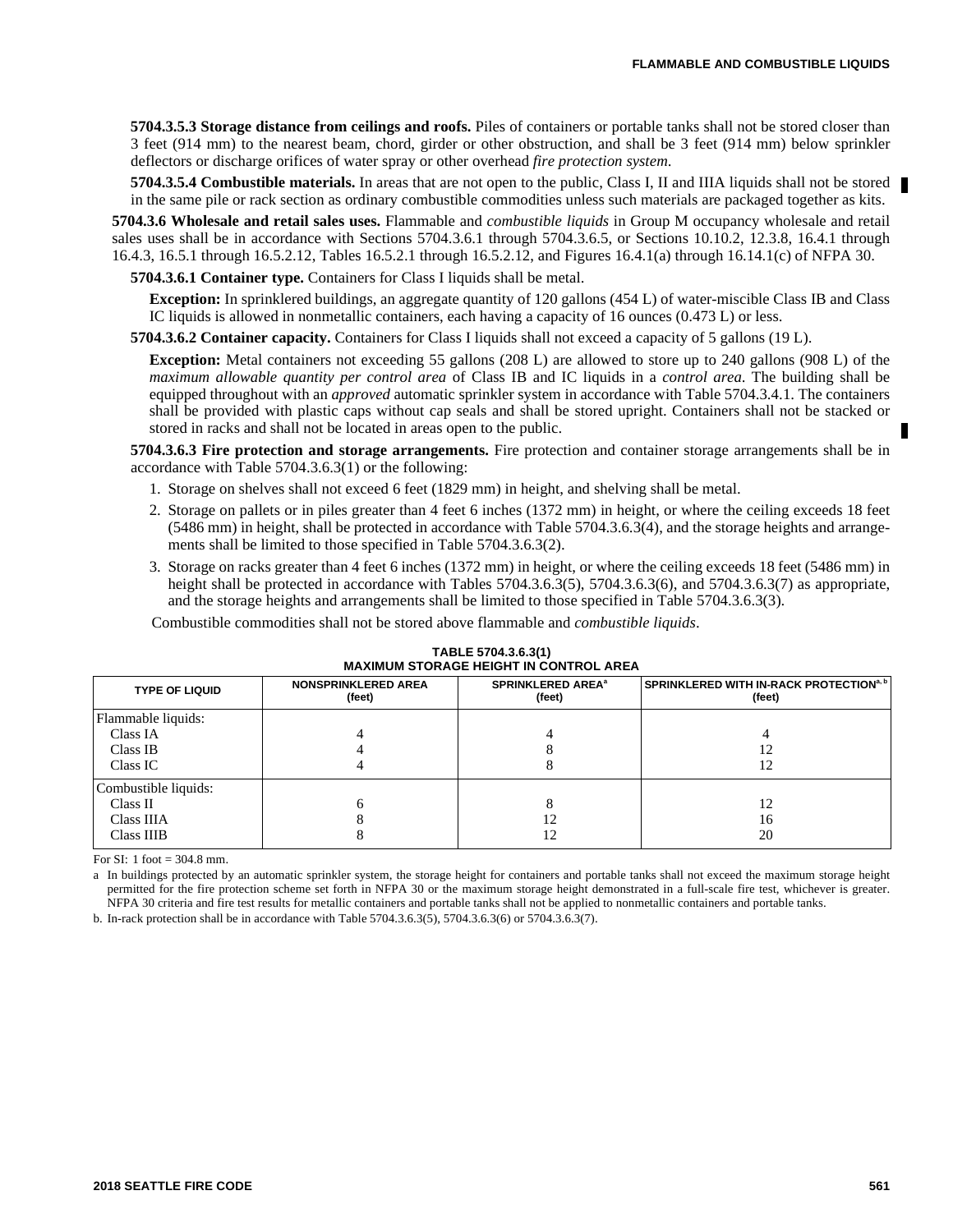| <b>CLASS</b> | <b>STORAGE LEVEL</b>                                          |                | <b>MAXIMUM STORAGE HEIGHT</b>             |                                           |                               | <b>MAXIMUM QUANTITY PER PILE</b><br>(gallons)    |                                 | <b>MAXIMUM QUANTITY PER ROOM<sup>a</sup></b><br>(gallons) |
|--------------|---------------------------------------------------------------|----------------|-------------------------------------------|-------------------------------------------|-------------------------------|--------------------------------------------------|---------------------------------|-----------------------------------------------------------|
|              |                                                               | <b>Drums</b>   | <b>Containers</b> <sup>b</sup><br>(feet)  | Portable tanks <sup>b</sup><br>(feet)     | <b>Containers</b>             | Portable tanks                                   | <b>Containers</b>               | Portable tanks                                            |
| IA           | Ground floor<br>Upper floors<br><b>Basements</b>              | $\overline{0}$ | 5<br>Not Allowed                          | Not Allowed<br>Not Allowed<br>Not Allowed | 3.000<br>2,000<br>Not Allowed | Not Allowed<br>Not Allowed<br><b>Not Allowed</b> | 12,000<br>8,000<br>Not Allowed  | Not Allowed<br>Not Allowed<br>Not Allowed                 |
| <b>IB</b>    | Ground floor<br>Upper floors<br><b>Basements</b>              | $\theta$       | 6.5<br>6.5<br>Not Allowed                 | Not Allowed                               | 5,000<br>3,000<br>Not Allowed | 20,000<br>10.000<br><b>Not Allowed</b>           | 15,000<br>12,000<br>Not Allowed | 40,000<br>20,000<br>Not Allowed                           |
| IC           | Ground floor <sup>d</sup><br>Upper floors<br><b>Basements</b> | $\mathbf{0}$   | $6.5^\circ$<br>$6.5^\circ$<br>Not Allowed | Not Allowed                               | 5,000<br>3,000<br>Not Allowed | 20,000<br>10.000<br>Not Allowed                  | 15,000<br>12,000<br>Not Allowed | 40,000<br>20,000<br>Not Allowed                           |
| IІ           | Ground floor <sup>d</sup><br>Upper floors<br><b>Basements</b> | 3<br>3         | 10<br>10<br>5                             | 14<br>14                                  | 10,000<br>10,000<br>7,500     | 40,000<br>40,000<br>20,000                       | 25,000<br>25,000<br>7,500       | 80,000<br>80,000<br>20,000                                |
| III          | Ground floor<br>Upper floors<br><b>Basements</b>              | 5<br>5<br>3    | 20<br>20<br>10                            | 14<br>14                                  | 15,000<br>15,000<br>10,000    | 60,000<br>60,000<br>20,000                       | 50,000<br>50,000<br>25,000      | 100,000<br>100,000<br>40,000                              |

#### **TABLE 5704.3.6.3(2) STORAGE ARRANGEMENTS FOR PALLETIZED OR SOLID-PILE STORAGE IN LIQUID STORAGE ROOMS AND WAREHOUSES**

For SI: 1 foot = 304.8 mm, 1 gallon = 3.785 L.

a. See Section 5704.3.8.1 for unlimited quantities in liquid storage warehouses.

b. In buildings protected by an automatic sprinkler system, the storage height for containers and portable tanks shall not exceed the maximum storage height permitted for the fire protection scheme set forth in NFPA 30 or the maximum storage height demonstrated in a full-scale fire test, whichever is greater. NFPA 30 criteria and fire test results for metallic containers and portable tanks shall not be applied to nonmetallic containers and portable tanks.

c. These height limitations are allowed to be increased to 10 feet for containers having a capacity of 5 gallons or less.

d. For palletized storage of unsaturated polyester resins (UPR) in relieving-style metal containers with 50 percent or less by weight Class IC or II liquid and no Class IA or IB liquid, height and pile quantity limits shall be permitted to be 10 feet and 15,000 gallons, respectively, provided that such storage is protected by sprinklers in accordance with NFPA 30 and that the UPR storage area is not located in the same containment area or drainage path for other Class I or II liquids.

|              |                                      |                                                  | STORAGE ARRANGEMENTS FOR RACK STORAGE IN LIQUID STORAGE ROOMS AND WAREHOUSES |                                                           |
|--------------|--------------------------------------|--------------------------------------------------|------------------------------------------------------------------------------|-----------------------------------------------------------|
| <b>CLASS</b> | <b>TYPE RACK</b>                     | <b>STORAGE LEVEL</b>                             | <b>MAXIMUM STORAGE HEIGHT<sup>b</sup></b><br>(feet)                          | <b>MAXIMUM QUANTITY PER ROOM<sup>a</sup></b><br>(gallons) |
|              |                                      |                                                  | <b>Containers</b>                                                            | <b>Containers</b>                                         |
| IA           | Double row or Single row             | Ground floor<br>Upper floors<br><b>Basements</b> | 25<br>15<br>Not Allowed                                                      | 7.500<br>4.500<br>Not Allowed                             |
| IB<br>IC     | Double row or Single row             | Ground floor<br>Upper floors<br><b>Basements</b> | 25<br>15<br>Not Allowed                                                      | 15,000<br>9.000<br>Not Allowed                            |
| $\mathbf{I}$ | Double row or Single row             | Ground floor<br>Upper floors<br><b>Basements</b> | 25<br>25<br>15                                                               | 24,000<br>24,000<br>9,000                                 |
| Ш            | Multirow<br>Double row<br>Single row | Ground floor<br>Upper floors<br><b>Basements</b> | 40<br>20<br>20                                                               | 48,000<br>48,000<br>24,000                                |

**TABLE 5704.3.6.3(3) STORAGE ARRANGEMENTS FOR RACK STORAGE IN LIQUID STORAGE ROOMS AND WAREHOUSES**

For SI: 1 foot =  $304.8$  mm, 1 gallon =  $3.785$  L.

a. See Section 5704.3.8.1 for unlimited quantities in liquid storage warehouses.

b. In buildings protected by an automatic sprinkler system, the storage height for containers and portable tanks shall not exceed the maximum storage height permitted for the fire protection scheme set forth in NFPA 30 or the maximum storage height demonstrated in a full-scale fire test, whichever is greater. NFPA 30 criteria and fire test results for metallic containers and portable tanks shall not be applied to nonmetallic containers and portable tanks.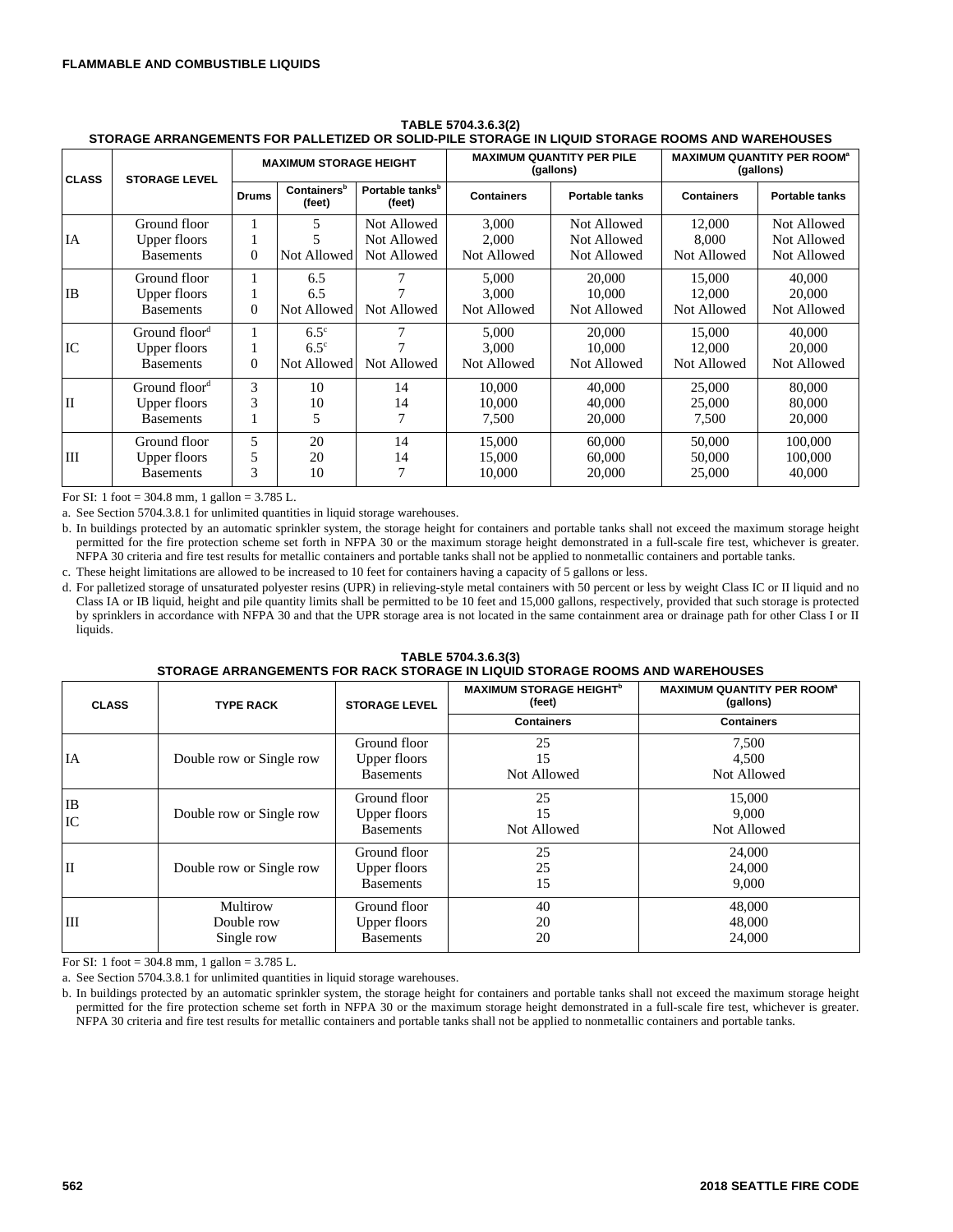**2018 SEATTLE FIRE CODE 563**

|               |                                                                                                        |                          |                                | <b>DE LIQUIDS IN METAL CONTAINERS AND PORTABLE TANKS®</b> |                                  |                                      |                                |
|---------------|--------------------------------------------------------------------------------------------------------|--------------------------|--------------------------------|-----------------------------------------------------------|----------------------------------|--------------------------------------|--------------------------------|
|               | STORAGE CONDITIONS                                                                                     |                          |                                | CEILING SPRINKLER DESIGN AND DEMAND                       |                                  |                                      | <b>MINIMUM DURATION</b>        |
|               |                                                                                                        | Density                  |                                | Area (square feet)                                        |                                  | STREAM DEMAND<br><b>MINIMUM HOSE</b> | SPRINKLERS AND                 |
| Class liquid  | Container size and arrangement                                                                         | $g$ pm/ft <sup>2</sup> ) | High-temperature<br>sprinklers | Ordinary temperature<br>sprinklers                        | Maximum spacing<br>(square feet) | (gpm)                                | <b>HOSE STREAMS</b><br>(hours) |
| ⊴             | 5 gallons or less, with or without cartons, palletized or<br>solid pile <sup>b</sup>                   | 0.30                     | 3,000                          | 5,000                                                     | $\overline{100}$                 | 750                                  | $\mathcal{L}$                  |
|               | Containers greater than 5 gallons, on end or side,<br>palletized or solid pile                         | 0.60                     | 5,000                          | 8,000                                                     | 80                               | 750                                  |                                |
| IB, IC and II | 5 gallons or less, with or without cartons, palletized or<br>solid pile <sup>b</sup>                   | 0.30                     | 3,000                          | 5,000                                                     | $\overline{100}$                 | 500                                  | $\mathcal{L}$                  |
|               | Containers greater than 5 gallons on pallets or solid pile,<br>one high                                | 0.25                     | 5,000                          | 8,000                                                     | 100                              |                                      |                                |
|               | Containers greater than 5 gallons on pallets or solid pile,<br>more than one high, on end or side      | 0.60                     | 5,000                          | 8,000                                                     | 80                               | 750                                  | $\mathcal{L}$                  |
|               | IB, IC and II Portable tanks, one high                                                                 | 0.30                     | 3,000                          | 5,000                                                     | $\overline{0}$                   | 500                                  | $\mathbf{\sim}$                |
|               | Portable tanks, two high                                                                               | 0.60                     | 5,000                          | 8,000                                                     | 80                               | 750                                  | $\mathcal{L}$                  |
|               | 5 gallons or less, with or without cartons, palletized or<br>solid pile                                | 0.25                     | 3,000                          | 5,000                                                     | 120                              | 500                                  |                                |
|               | Containers greater than 5 gallons on pallets or solid pile,<br>on end or sides, up to three high       | 0.25                     | 3,000                          | 5,000                                                     | 120                              | 500                                  |                                |
|               | or solid<br>Containers greater than 5 gallons, on pallets<br>pile, on end or sides, up to 18 feet high | 0.35                     | 3,000                          | 5,000                                                     | $\approx$                        | 750                                  | $\mathcal{L}$                  |
|               | Portable tanks, one high                                                                               | 0.25                     | 3,000                          | 5,000                                                     | 120                              | 500                                  |                                |
|               | Portable tanks, two high                                                                               | 0.50                     | 3,000                          | 5,000                                                     | 80                               | 750                                  | 2                              |

**T A BLE 5704.3.6.3(4) AUTOMATIC SPRIN KLER PR OTEC TIO N FO RSOLID-PILE A ND PALLETIZED STORAGE**

For SI: 1 foot = 304.8 m m, 1 gallon = 3.785 L, 1 square foot = 0.0929 m  $\sim$  , 1 gallon per minute = 3.785 L/m, 1 gallon per minute per square foot = 40.75 L/min/m  $\sim$  .

a. The design area contemplates the use of Class II standpipe systems. Where Class I standpipe systems are used, the area of application shall be increased by 30 percent without revising density.<br>b. For storage heights abo a. The design area contemplates the use of Class II standpipe systems. Where Class I standpipe systems are used, the area of application shall be increased by 30 percent without revising density. b. For storage heights above 4 feet or ceiling heights greater than 18 feet, an approved engineering design shall be provided in accordance with Section 104.7.2.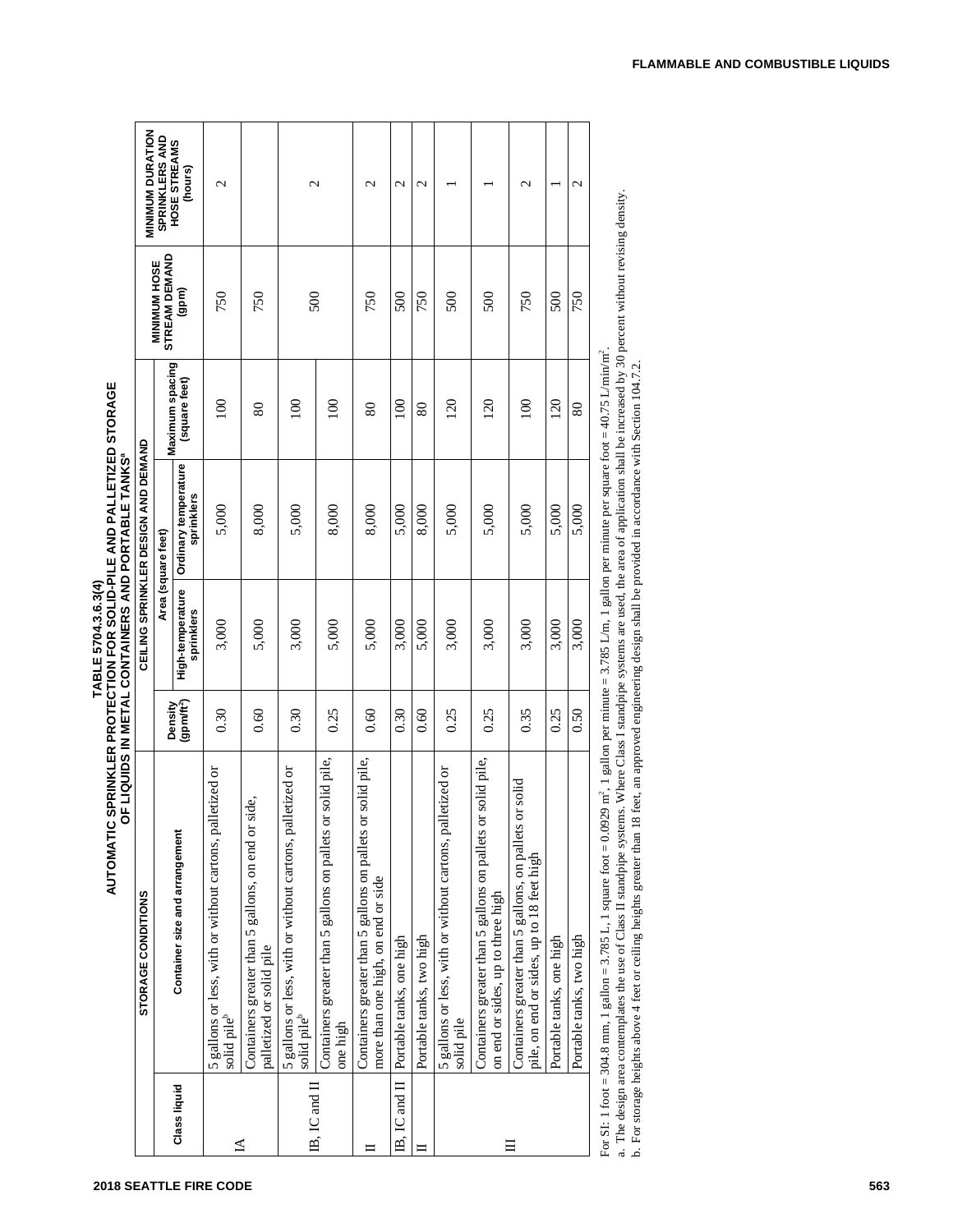**T A**

**BLE 5704.3.6.3(5)**

|                                                                                         |                                   | <b>CEILING SPRINKLER DESIGN</b><br>AND DEMAND |                                       |                             |                                                                                                                                                                                                                                                                          | N-RACK SPRINKLER ARRANGEMENT AND DEMAND                                                                                                                                                                                                                                                                             |                                                 |                                                                                                                                                                                                                                                      |                                                               | <b>MINIMUM</b>                           |
|-----------------------------------------------------------------------------------------|-----------------------------------|-----------------------------------------------|---------------------------------------|-----------------------------|--------------------------------------------------------------------------------------------------------------------------------------------------------------------------------------------------------------------------------------------------------------------------|---------------------------------------------------------------------------------------------------------------------------------------------------------------------------------------------------------------------------------------------------------------------------------------------------------------------|-------------------------------------------------|------------------------------------------------------------------------------------------------------------------------------------------------------------------------------------------------------------------------------------------------------|---------------------------------------------------------------|------------------------------------------|
| CLASS<br>LIQUID                                                                         |                                   |                                               | (square feet)<br>Area                 | Maximum                     |                                                                                                                                                                                                                                                                          | Racks more than                                                                                                                                                                                                                                                                                                     | (standard<br>orifice)<br>30 psi                 | Number of                                                                                                                                                                                                                                            | MININUM<br><b>DEMAND</b><br><b>STREAM</b><br>HO <sub>SE</sub> | SPRINKLER<br>AND HOSE<br><b>DURATION</b> |
|                                                                                         | Density<br>(gpm/ff <sup>2</sup> ) | temperature<br>sprinklers<br>High-            | temperature<br>sprinklers<br>Ordinary | spacing                     | Racks up to 9 feet deep                                                                                                                                                                                                                                                  | 9 feet to 12 feet deep                                                                                                                                                                                                                                                                                              | (large orifice)<br>14 psi                       | sprinklers operating                                                                                                                                                                                                                                 | (approx)                                                      | <b>STREAM</b><br>(hours)                 |
| 25-foot height)<br>(maximum<br>Option 1                                                 | 0.40                              | 3,000                                         | 5,000                                 | 80 ft <sup>2</sup> /head    | Ordinary temperature, quick-<br>3. Locate in longitudinal flue<br>response sprinklers, maxi-<br>One line sprinklers above<br>space, staggered vertical<br>Shields required where<br>each level of storage<br>mum 8 feet 3 inches<br>horizontal spacing<br>multiple-level | response sprinklers, maximum 8<br>Shields required where multiple-<br>Locate in transverse flue spaces,<br>staggered vertical and within 20<br>feet 3 inches horizontal spacing<br>One line sprinklers above each<br>Ordinary temperature, quick-<br>level of storage<br>inches of aisle<br>level<br>Ń۰<br>2.<br>4. | $(0.5 -$ inch<br>orifice)<br>$30\,\mathrm{psi}$ | Six sprinklers each<br>Six sprinklers each<br>on top three levels,<br>1. Eight sprinklers if<br>if three or more<br>on two levels if<br>only two levels<br>only one level<br>4. Hydraulically<br>most remote<br>levels<br>ς.<br>$\dot{\mathfrak{c}}$ | 750                                                           | $\mathbf{C}$                             |
| 25-foot height)<br>Option 2<br>(maximum                                                 | 0.55                              | $2,000^{\rm b}$                               | Applicable<br><b>Z</b>                | $100\ {\rm ft}^2$<br>head   | Ordinary temperature, quick-<br>response sprinklers, maxi-<br>mum 8 feet 3 inches<br>horizontal spacing<br>2. See 2 above<br>3. See 3 above<br>4. See 4 above                                                                                                            | response sprinklers, maximum 8<br>feet 3 inches horizontal spacing<br>Ordinary temperature, quick-<br>See 2 above<br>See 3 above<br>See 4 above<br>$\ddot{\mathrm{c}}$<br>$\div$<br>ΙÓ.<br>$\overline{a}$                                                                                                           | $(0.53 - inch$<br>orifice)<br>14 psi            | 1 through 4 above<br>See                                                                                                                                                                                                                             | 500                                                           | $\mathbf{\Omega}$                        |
| $(\text{maximum} 14$<br>foot storage<br>(maximum<br>three tiers)<br>height)<br>I and II | $0.55^{\circ}$                    | $2,000^{\rm d}$                               | Applicable<br>$\overline{\text{X}}$   | $100\ {\rm ft}^2/$<br>head  | None for maximum<br>6-foot-deep racks<br>Not Applicable                                                                                                                                                                                                                  | Not Applicable                                                                                                                                                                                                                                                                                                      | Not Applicable                                  | Not Applicable                                                                                                                                                                                                                                       | 500                                                           | $\mathcal{L}$                            |
| (maximum 25-<br>foot height)                                                            | 0.30                              | 3,000                                         | 5,000                                 | $100~\mathrm{ft}^2$<br>head | One line sprinklers between<br>sprinklers 8 feet apart hori-<br>3. Locate in longitudinal flue<br>space, staggered vertical<br>levels at nearest 10-foot<br>Shields required where<br>. Ordinary temperature<br>vertical intervals<br>multiple-level<br>zontally         | Two lines between levels at nearest<br>Ordinary temperature sprinklers 8<br>Shields required where multiple-<br>Locate in transverse flue spaces,<br>staggered vertical and within 20<br>10-foot vertical intervals<br>feet apart horizontally<br>inches of aisle<br>level<br>$\ddot{ }$<br>ς.<br>2.<br>4.          | 30 psi                                          | Hydraulically most<br>maximum of three<br>sprinklers at each<br>level, up to a<br>remote-six<br>levels                                                                                                                                               | 750                                                           | $\mathcal{L}$                            |
| (40-foot height)                                                                        | 0.25                              | 3,000                                         | 5,000                                 | $120 \text{ ft}^2$<br>head  | Same as for Class II liquids                                                                                                                                                                                                                                             | Same as for Class II liquids                                                                                                                                                                                                                                                                                        | 30 psi                                          | Class II liquids<br>Same as for                                                                                                                                                                                                                      | 500                                                           | $\mathcal{L}$                            |
|                                                                                         |                                   |                                               |                                       |                             |                                                                                                                                                                                                                                                                          | For SI: 1 inch = 25.4 mm, 1 foot = 304.8 mm, 1 square foot = 0.0929 m <sup>2</sup> , 1 pound per square inch = 6.895 kPa, 1 gallon = 3.785 L, 1 gallon per minute = 3.785 L/m, 1 gallon per minute per square foot = 40.75                                                                                          |                                                 |                                                                                                                                                                                                                                                      |                                                               |                                          |

 $L/min/m<sup>2</sup>$ . a. The design area contemplates the use of Class II standpipe systems. Where Class I standpipe systems are used, the area of application shall be increased by 30 percent without revising density. a. The design area contemplates the use of Class II standpipe systems. Where Class I standpipe systems are used, the area of application shall be increased by 30 percent without revising density.

b. Using listed or approved extra-large orifices, high-temperature quick-response or standard element sprinklers under a maximum 30-foot ceiling with minimum 7.5-foot aisles. b. Using listed or approved extra-large orifices, high-temperature quick-response or standard element sprinklers under a maximum 30-foot ceiling with minimum 7.5-foot aisles.

c. For friction lid cans and other metal containers equipped with plastic nozzles or caps, the density shall be increased to 0.65 gpm per square foot using listed or approved extra-large orifice, high-temperature c. For friction lid cans and other metal containers equipped with plastic nozzles or caps, the density shall be increased to 0.65 gpm per square foot using listed or approved extra-large orifice, high-temperature quick-response sprinklers.

quick-response sprinklers.<br>d. Using listed or approved extra-large orifice, high-temperature quick-response or standard element sprinklers under a maximum 18-foot ceiling with minimum 7.5-foot aisles and metal containers. d. Using listed or approved extra-large orifice, high-temperature quick-response or standard element sprinklers under a maximum 18-foot ceiling with minimum 7.5-foot aisles and metal containers.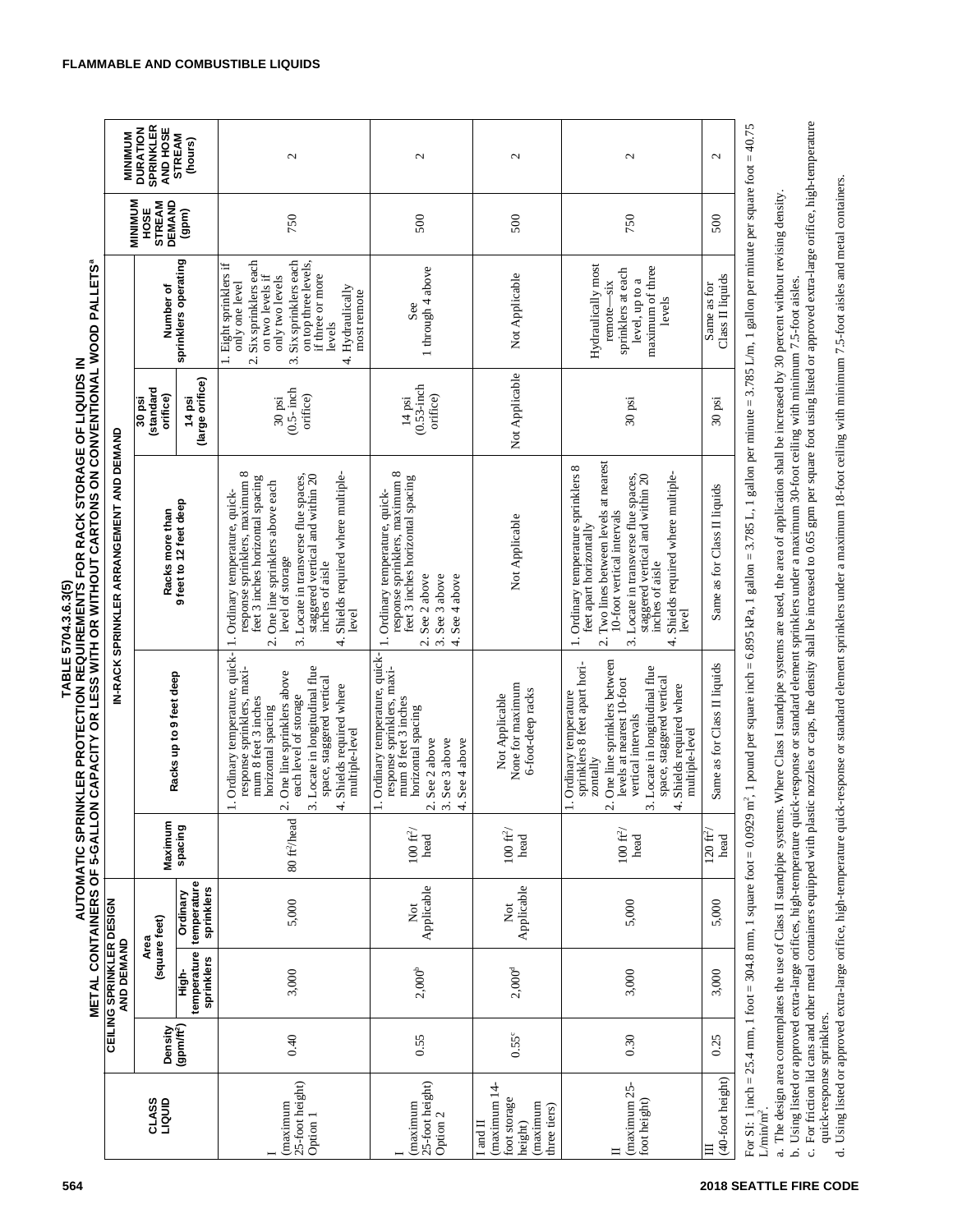**T A BLE 5704.3.6.3(6) AUTOMATIC SPRIN KLER PR O TEC** Z)<br>D\_S<br>I.I **REQ UIREMEN T S FO R RACK**<br>CALC **S T O R A GE OF LIQ UID S IN MET AL C ONTAINER SGREA TER THAN 5-G ALLO NCAPA**  $\frac{1}{2}$ 

| <b>MINIMUM</b>                           | SPRINKLER<br>AND HOSE<br><b>DURATION</b> | <b>STREAM</b><br>(hours)                | 2                                                                                                                                                                                                                                             | $\mathbf 2$                                                                                                  |                                                                                                             |
|------------------------------------------|------------------------------------------|-----------------------------------------|-----------------------------------------------------------------------------------------------------------------------------------------------------------------------------------------------------------------------------------------------|--------------------------------------------------------------------------------------------------------------|-------------------------------------------------------------------------------------------------------------|
| <b>MINIMUM</b>                           | <b>DEMAND</b><br>STREAM<br>HOSE<br>(gpm) |                                         | 1,000                                                                                                                                                                                                                                         | 750                                                                                                          | 500                                                                                                         |
|                                          | Number of                                | sprinklers<br>operating                 | Hydraulically<br>six sprinklers<br>at each level<br>most remote-                                                                                                                                                                              | Hydraulically<br>six sprinklers<br>at each level<br>most remote-                                             | Hydraulically<br>six sprinklers<br>at each level<br>most remote-                                            |
|                                          | Minimum                                  | pressure<br>nozzle                      | 30 psi                                                                                                                                                                                                                                        | 30 psi                                                                                                       | 15 psi                                                                                                      |
| IN-RACK SPRINKLER ARRANGEMENT AND DEMAND | On-end storage                           | 9-foot-deep racks<br>(on pallets) up to | flue space, staggered ver-<br>2. One line sprinklers above<br>4. Shields required where<br>3. Locate in longitudinal<br>sprinklers 8 feet apart<br>1. Ordinary temperature<br>each tier of storage<br>multiple-level<br>horizontally<br>tical | 2. See 2 above<br>4. See 4 above<br>I. See 1 above<br>3. See 3 above                                         | 2. One line sprinklers every<br>third level (maximum)<br>3. See 3 above<br>4. See 4 above<br>1. See 1 above |
|                                          | On-side storage racks up to              | 9-foot-deep racks                       | sprinklers 8 feet apart hor-<br>3. Locate in longitudinal flue<br>2. One line sprinklers above<br>space, staggered vertical<br>4. Shields required where<br>1. Ordinary temperature<br>each tier of storage<br>multiple-level<br>izontally    | 2. One line sprinklers every<br>three tiers of storage<br>4. See 4 above<br>1. See 1 above<br>3. See 3 above | 2. One line sprinklers every<br>sixth level (maximum)<br>3. See 3 above<br>4. See 4 above<br>1. See 1 above |
|                                          | Maximum                                  | spacing                                 | ft <sup>2</sup> /head<br>80                                                                                                                                                                                                                   | 100 ft <sup>2</sup> /head                                                                                    | 120 ft <sup>2</sup> /head                                                                                   |
|                                          | (square feet)<br>Area                    | temperature<br>sprinklers<br>Ordinary   | 5,000                                                                                                                                                                                                                                         | 5,000                                                                                                        | 5,000                                                                                                       |
| CEILING SPRINKLER DESIGN AND<br>DEMAND   |                                          | temperature<br>sprinklers<br>소<br>도     | 3,000                                                                                                                                                                                                                                         | 3,000                                                                                                        | 3,000                                                                                                       |
|                                          |                                          | Density<br>(gpm/ft <sup>2</sup> )       | 0.60                                                                                                                                                                                                                                          | 0.60                                                                                                         | 0.25                                                                                                        |
|                                          | CLASS<br>LIQUID                          |                                         | 25-foot height)<br>(maximum                                                                                                                                                                                                                   | 25-foot height)<br>IB, IC and II<br>(maximum                                                                 | 40-foot height)<br>(maximum                                                                                 |

a. The design assumes the use of Class II standpipe systems. Where a Class I standpipe system is used, the area of application shall be increased by 30 percent without revising density.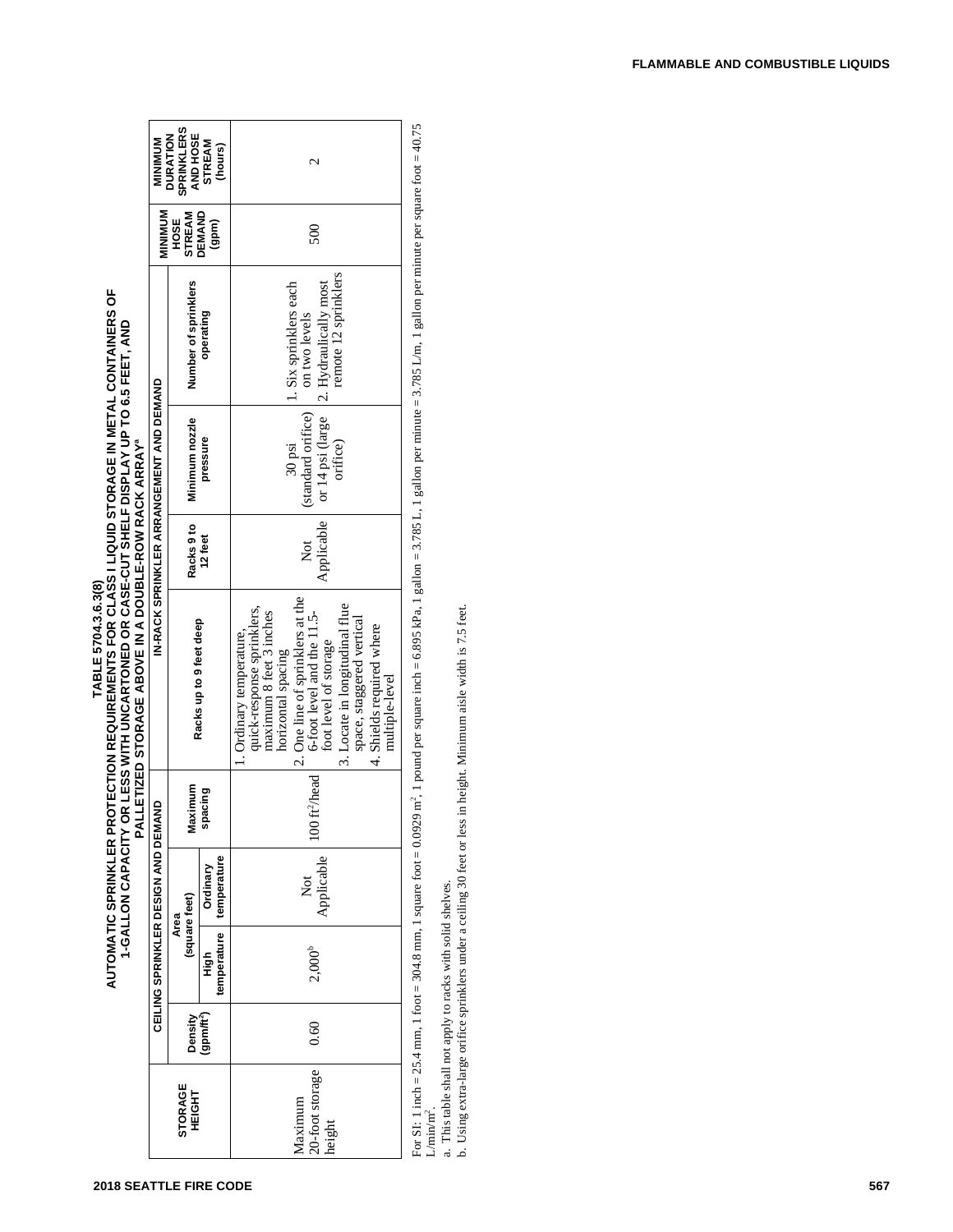**5704.3.6.4 Warning for containers.** Cans, containers and vessels containing flammable liquids or flammable liquid compounds or mixtures offered for sale shall be provided with a warning indicator, painted or printed on the container and stating that the liquid is flammable, and shall be kept away from heat and an open flame.

**5704.3.6.5 Storage plan.** Where required by fire the code official, *aisle* and storage plans shall be submitted in accordance with Chapter 50.

**5704.3.7 Liquid storage rooms.** Liquid storage rooms shall comply with Sections 5704.3.7.1 through 5704.3.7.5.2.

**5704.3.7.1 General.** Quantities of liquids exceeding those set forth in Section 5704.3.4.1 for storage in *control areas* shall be stored in a liquid storage room complying with this section and constructed and separated as required by the *International Building Code*.

**5704.3.7.2 Quantities and arrangement of storage.** The quantity limits and storage arrangements in liquid storage rooms shall be in accordance with Tables 5704.3.6.3(2) and 5704.3.6.3(3) and Sections 5704.3.7.2.1 through 5704.3.7.2.3.

**5704.3.7.2.1 Mixed storage.** Where two or more classes of liquids are stored in a pile or rack section, both of the following shall apply:

- 1. The quantity in that pile or rack shall not exceed the smallest of the maximum quantities for the classes of liquids stored in accordance with Table 5704.3.6.3(2) or 5704.3.6.3(3).
- 2. The height of storage in that pile or rack shall not exceed the smallest of the maximum heights for the classes of liquids stored in accordance with Table 5704.3.6.3(2) or 5704.3.6.3(3).

**5704.3.7.2.2 Separation and aisles.** Piles shall be separated from each other by not less than 4-foot (1219 mm) aisles. Aisles shall be provided so that all containers are 20 feet (6096 mm) or less from an aisle. Where the storage of liquids is on racks, a minimum 4-foot-wide (1219 mm) aisle shall be provided between adjacent rows of racks and adjacent storage of liquids. Main aisles shall be not less than 8 feet (2438 mm) wide.

Additional aisles shall be provided for access to doors, required windows and ventilation openings, standpipe connections, mechanical equipment and switches. Such aisles shall be not less than 3 feet (914 mm) in width, unless greater widths are required for separation of piles or racks, in which case the greater width shall be provided.

**5704.3.7.2.3 Stabilizing and supports.** Containers and piles shall be separated by pallets or dunnage to provide stability and to prevent excessive stress to container walls. Portable tanks stored over one tier shall be designed to nest securely without dunnage.

Requirements for portable tank design shall be in accordance with Chapters 9 and 12 of NFPA 30. Shelving, racks, dunnage, scuffboards, floor overlay and similar installations shall be of noncombustible construction or of wood not less than a 1-inch (25 mm) nominal thickness. Adequate material-handling equipment shall be available to handle tanks safely at upper tier levels.

**5704.3.7.3 Spill control and secondary containment.** Liquid storage rooms shall be provided with spill control and secondary containment in accordance with Section 5004.2.

**5704.3.7.4 Ventilation.** Liquid storage rooms shall be ventilated in accordance with Section 5004.3.

**5704.3.7.5 Fire protection.** Fire protection for liquid storage rooms shall comply with Sections 5704.3.7.5.1 and 5704.3.7.5.2.

**5704.3.7.5.1 Fire-extinguishing systems.** Liquid storage rooms shall be protected by *automatic sprinkler systems* installed in accordance with Chapter 9 and Tables 5704.3.6.3(4) through 5704.3.6.3(7) and Table 5704.3.7.5.1. In-rack sprinklers shall also comply with NFPA 13.

Automatic foam-water systems and automatic aqueous film-forming foam (AFFF) water sprinkler systems shall not be used except where *approved*.

Protection criteria developed from fire modeling or full-scale fire testing conducted at an *approved* testing laboratory are allowed in lieu of the protection as shown in Tables 5704.3.6.3(2) through 5704.3.6.3(7) and Table 5704.3.7.5.1 where *approved*.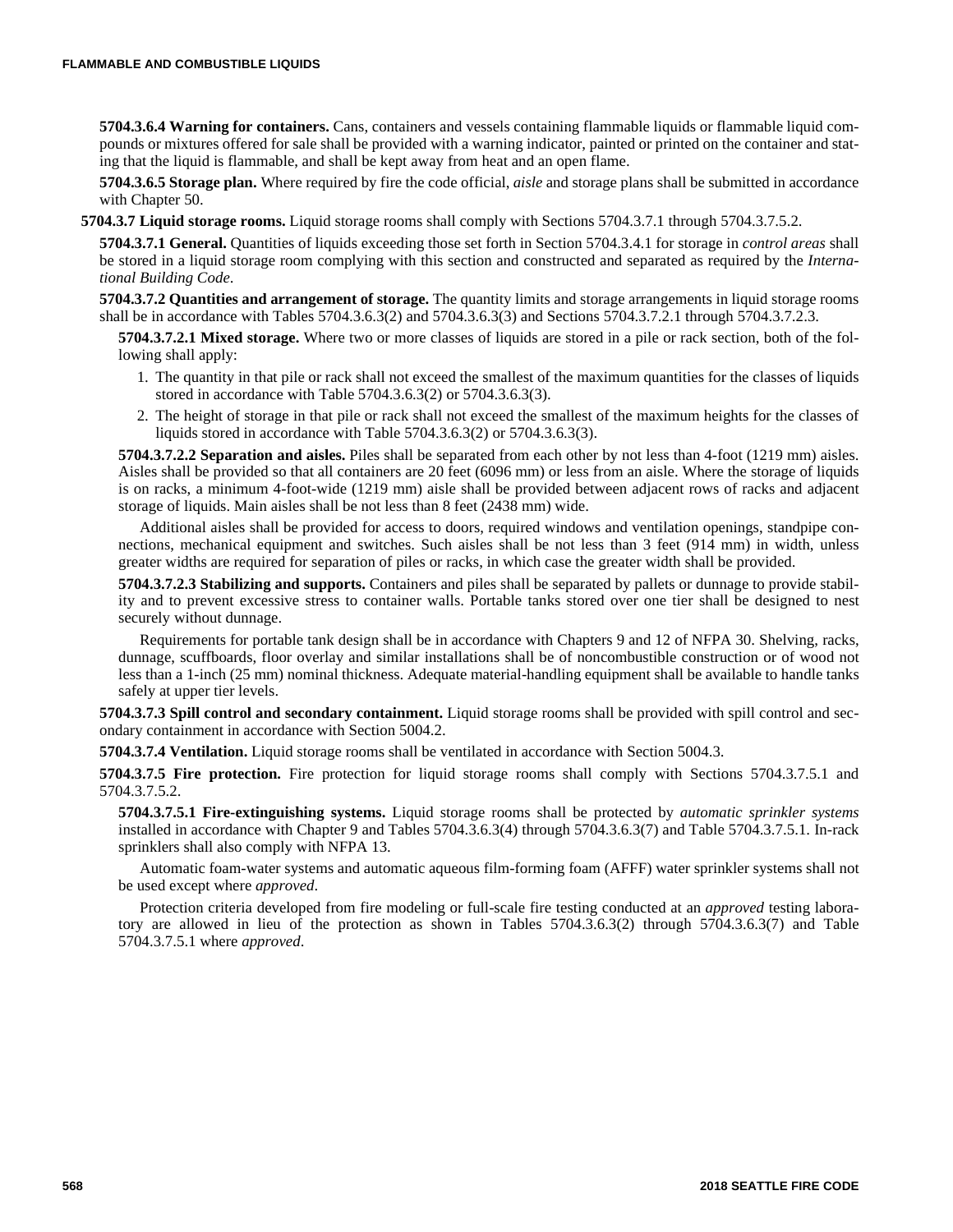#### **PACKAGE TYPE CLASS LIQUID CEILING SPRINKLER DESIGN AND DEMAND STORAGE HEIGHT (feet) HOSE DEMAND (gpm)<sup>c</sup> DURATION AFFF SUPPLY (minimum) DURATION WATER SUPPLY (hours) Density (gpm/ft<sup>2</sup> ) Area (square feet) Temperature rating Maximum spacing Orifice size (inch)**  $\text{Cartoned}$  IB, IC, II  $\begin{array}{c|c|c|c|c|c} \text{B, IC, II} & & 0.40 & & 2,000 & & 286°F & & 100 ft^2 \text{ and III} & & & 0.40 & & & 2000 & & & 286°F & & & 2000 & & & 2000 \end{array}$  $100 \text{ ft}^2$  $\begin{array}{|c|c|c|c|c|c|c|c|c|} \hline \text{0.531} & 11 & 500 & 15 & 2 \ \hline \text{head} & \text{0.531} & 11 & 500 & 15 & 2 \ \hline \end{array}$ Uncartoned  $\begin{array}{|c|c|} \hline \text{IB, IC, II} \\ \text{and III} \end{array}$  $\begin{array}{c|c|c|c|c|c} \text{B, IC, II} & 0.30 & 2,000 & 286^{\circ}F & 100 \text{ ft}^2 \end{array}$  $100 \text{ ft}^2$ head 0.5 or  $\begin{array}{c|c|c|c|c|c|c|c|c} \hline 0.531 & 12 & 500 & 15 & 2 \ \hline \end{array}$

#### **TABLE 5704.3.7.5.1 AUTOMATIC AFFF-WATER PROTECTION REQUIREMENTS FOR SOLID-PILE AND PALLETIZED STORAGE OF LIQUIDS IN METAL CONTAINERS OF 5-GALLON CAPACITY OR LESSa, b**

For SI: 1 inch = 25.4 mm, 1 foot = 304.8 mm, 1 square foot = 0.0929 m<sup>2</sup>, 1 gallon per minute = 3.785 L/m, 1 gallon per minute per square foot = 40.75 L/min/m<sup>2</sup>,  $^{\circ}C = [(^{\circ}F) - 32]/1.8$ .

a. System shall be a closed-head wet system with approved devices for proportioning aqueous film-forming foam.

b. Maximum ceiling height of 30 feet.

c. Hose stream demand includes 1-1/2-inch inside hose connections, where required.

**5704.3.7.5.2 Portable fire extinguishers.** Not less than one *approved* portable fire extinguisher complying with Section 906 and having a rating of not less than 20-B shall be located not less than 10 feet (3048 mm) or more than 50 feet (15 240 mm) from any Class I or II liquid storage area located outside of a liquid storage room.

Not less than one portable fire extinguisher having a rating of not less than 20-B shall be located outside of, but not more than 10 feet (3048 mm) from, the door opening into a liquid storage room.

**5704.3.8 Liquid storage warehouses.** Buildings used for storage of flammable or *combustible liquids* in quantities exceeding those set forth in Section 5704.3.4 for *control areas* and Section 5704.3.7 for liquid storage rooms shall comply with Sections 5704.3.8.1 through 5704.3.8.5 and shall be constructed and separated as required by the *International Building Code*.

**5704.3.8.1 Quantities and storage arrangement.** The total quantities of liquids in a liquid storage warehouse shall not be limited. The arrangement of storage shall be in accordance with Table 5704.3.6.3(2) or 5704.3.6.3(3).

**5704.3.8.1.1 Mixed storage.** Mixed storage shall be in accordance with Section 5704.3.7.2.1.

**5704.3.8.1.2 Separation and aisles.** Separation and *aisles* shall be in accordance with Section 5704.3.7.2.2.

**5704.3.8.2 Spill control and secondary containment.** Liquid storage warehouses shall be provided with spill control and secondary containment as set forth in Section 5004.2.

**5704.3.8.3 Ventilation.** Liquid storage warehouses storing containers greater than 5 gallons (19 L) in capacity shall be ventilated at a rate of not less than 0.25 cfm per square foot  $(0.075 \text{ m}^3/\text{s} \cdot \text{m}^2)$  of floor area over the storage area.

**5704.3.8.4 Automatic sprinkler systems.** Liquid storage warehouses shall be protected by *automatic sprinkler systems* installed in accordance with Chapter 9 and Tables 5704.3.6.3(4) through 5704.3.6.3(7) and Table 5704.3.7.5.1, or Sections 16.4.1 through 16.4.3, 16.5.1 through 16.5.2.12, and Tables 16.5.2.1 through 16.5.2.12 and Figures 16.4.1(a) through 16.4.1(c) of NFPA 30. In-rack sprinklers shall also comply with NFPA 13.

Automatic foam-water systems and automatic AFFF water sprinkler systems shall not be used except where *approved*.

Protection criteria developed from fire modeling or full-scale fire testing conducted at an *approved* testing laboratory are allowed in lieu of the protection as shown in Tables 5704.3.6.3(2) through 5704.3.6.3(7) and Table 5704.3.7.5.1 where *approved*.

**5704.3.8.5 Warehouse hose lines.** In liquid storage warehouses, either 1-1/2-inch (38 mm) lined or 1-inch (25 mm) hard rubber hose lines shall be provided in sufficient number to reach all liquid storage areas and shall be in accordance with Section 903 or 905.

**5704.4 Outdoor storage of containers and portable tanks.** Storage of flammable and *combustible liquids* in closed containers and portable tanks outside of buildings shall be in accordance with Section 5703 and Sections 5704.4.1 through 5704.4.8. Capacity limits for containers and portable tanks shall be in accordance with Section 5704.3.

**5704.4.1 Plans.** Storage shall be in accordance with *approved* plans.

**5704.4.2 Location on property.** Outdoor storage of liquids in containers and portable tanks shall be in accordance with Table 5704.4.2. Storage of liquids near buildings located on the same lot shall be in accordance with this section.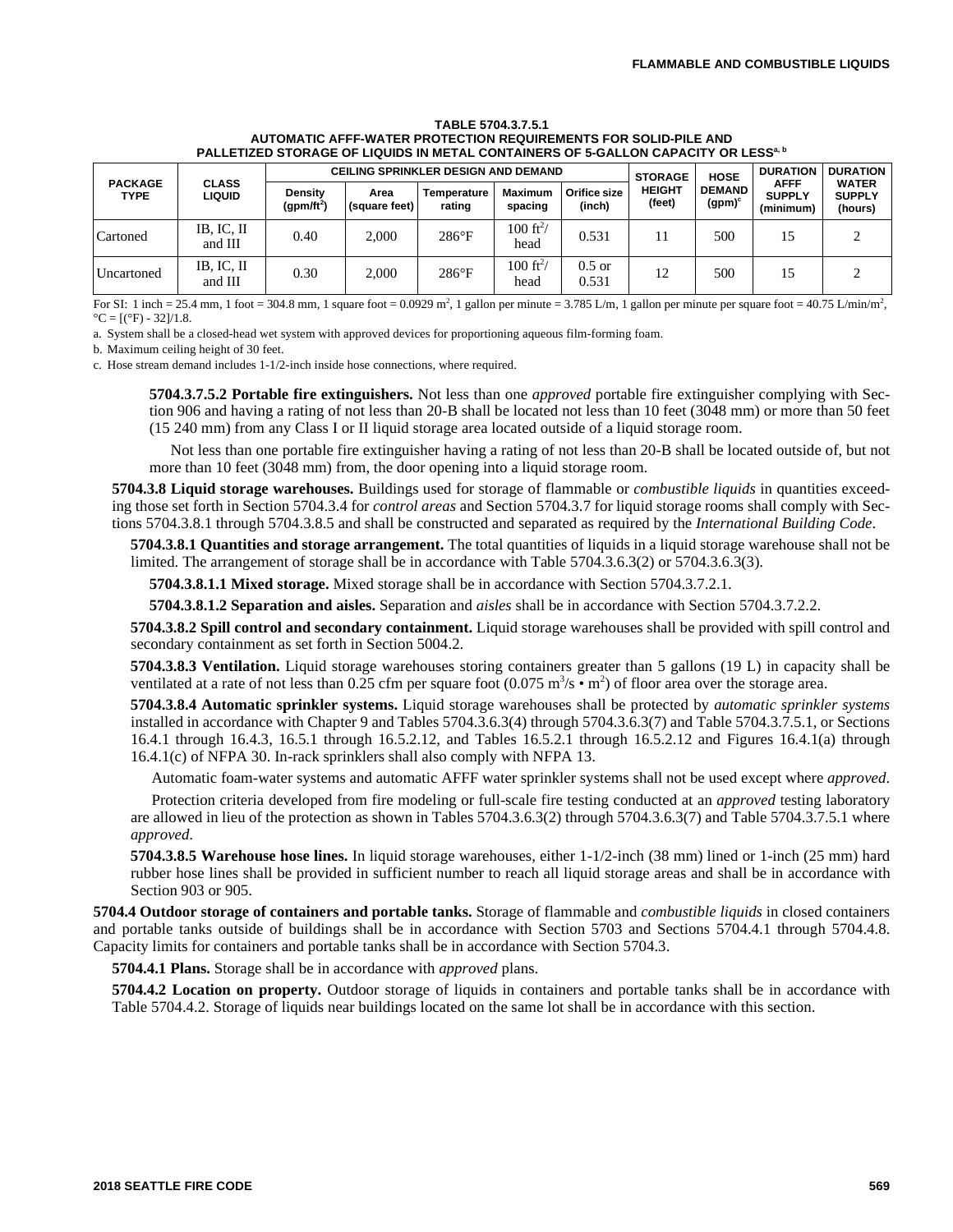| <b>CLASS OF</b><br><b>LIQUID</b> | <b>CONTAINER STORAGE-</b><br><b>MAXIMUM PER PILE</b> |                  | <b>PORTABLE TANK STORAGE-</b><br><b>MAXIMUM PER PILE</b> |                  | <b>MINIMUM</b><br><b>DISTANCE</b>       | <b>MINIMUM DISTANCE TO</b><br>LOT LINE OF                           | <b>MINIMUM DISTANCE TO</b><br><b>PUBLIC STREET, PUBLIC</b> |  |
|----------------------------------|------------------------------------------------------|------------------|----------------------------------------------------------|------------------|-----------------------------------------|---------------------------------------------------------------------|------------------------------------------------------------|--|
|                                  | Quantity <sup>a, b</sup><br>(gallons)                | Height<br>(feet) | Quantity <sup>a, b</sup><br>(gallons)                    | Height<br>(feet) | <b>BETWEEN PILES</b><br>OR RACKS (feet) | <b>PROPERTY THAT CAN</b><br>BE BUILT UPON <sup>c, d</sup><br>(feet) | ALLEY OR PUBLIC WAY <sup>d</sup><br>(feet)                 |  |
| IA                               | 1.100                                                | 10               | 2.200                                                    |                  |                                         | 50                                                                  | 10                                                         |  |
| <b>IB</b>                        | 2.200                                                |                  | 4.400                                                    | 14               |                                         | 50                                                                  | 10                                                         |  |
| IC                               | 4.400                                                |                  | 8.800                                                    | 14               |                                         | 50                                                                  | 10                                                         |  |
| Ш                                | 8.800                                                | 12               | 17.600                                                   | 14               |                                         | 25                                                                  |                                                            |  |
| III                              | 22,000                                               | 18               | 44,000                                                   | 14               |                                         | 10                                                                  |                                                            |  |
|                                  |                                                      |                  |                                                          |                  |                                         |                                                                     |                                                            |  |

**TABLE 5704.4.2 OUTDOOR LIQUID STORAGE IN CONTAINERS AND PORTABLE TANKS**

For SI: 1 foot = 304.8 mm, 1 gallon 3.785 L.

a. For mixed class storage, see Section 5704.4.2.

b. For storage in racks, the quantity limits per pile do not apply, but the rack arrangement shall be limited to not more than 50 feet in length and two rows or 9 feet in depth.

c. If protection by a public fire department or private fire brigade capable of providing cooling water streams is not available, the distance shall be doubled.

d. Where the total quantity stored does not exceed 50 percent of the maximum allowed per pile, the distances are allowed to be reduced 50 percent, but not less than 3 feet.

**5704.4.2.1 Mixed liquid piles.** Where two or more classes of liquids are stored in a single pile, the quantity in the pile shall not exceed the smallest of maximum quantities for the classes of material stored.

**5704.4.2.2 Access.** Storage of containers or portable tanks shall be provided with fire apparatus access roads in accordance with Chapter 5.

**5704.4.2.3 Security.** The storage area shall be protected against tampering or trespassers where necessary and shall be kept free from weeds, debris and other combustible materials not necessary to the storage.

**5704.4.2.4 Storage adjacent to buildings.** Not more than 1,100 gallons (4163 L) of liquids stored in closed containers and portable tanks is allowed adjacent to a building located on the same premises and under the same management, provided that one of the following requirements is met:

- 1. The building does not exceed one story in height.Such building shall be of fire-resistance-rated construction with noncombustible exterior surfaces or noncombustible construction and shall be used principally for the storage of liquids.
- 2. The exterior building wall adjacent to the storage area shall have a *fire-resistance rating* of not less than 2 hours, having no openings to above-grade areas within 10 feet (3048 mm) horizontally of such storage and no openings to below-grade areas within 50 feet (15 240 mm) horizontally of such storage.

The quantity of liquids stored adjacent to a building protected in accordance with Item 2 is allowed to exceed 1,100 gallons (4163 L), provided that the maximum quantity per pile does not exceed 1,100 gallons (4163 L) and each pile is separated by a 10-foot-minimum (3048 mm) clear space along the common wall.

Where the quantity stored exceeds 1,100 gallons (4163 L) adjacent to a building complying with Item 1, or the provisions of Item 1 cannot be met, a minimum distance in accordance with Table 5704.4.2, column 7 ("Minimum Distance to Lot Line of Property That Can Be Built Upon") shall be maintained between buildings and the nearest container or portable tank.

**5704.4.3 Spill control and secondary containment.** Storage areas shall be provided with spill control and secondary containment in accordance with Section 5703.4.

**Exception:** Containers stored on *approved* containment pallets in accordance with Section 5004.2.3 and containers stored in cabinets and lockers with integral spill containment.

**5704.4.4 Security.** Storage areas shall be protected against tampering or trespassers by fencing or other *approved* control measures.

**5704.4.5 Protection from vehicles.** Guard posts or other means shall be provided to protect exterior storage tanks from vehicular damage. Where guard posts are installed, the posts shall be installed in accordance with Section 312.

**5704.4.6 Clearance from combustibles.** The storage area shall be kept free from weeds, debris and combustible materials not necessary to the storage. The area surrounding an exterior storage area shall be kept clear of such materials for a minimum distance of 15 feet (4572 mm).

**5704.4.7 Weather protection.** Weather protection for outdoor storage shall be in accordance with Section 5004.13.

**5704.4.8 Empty containers and tank storage.** The storage of empty tanks and containers previously used for the storage of flammable or *combustible liquids*, unless free from explosive vapors, shall be stored as required for filled containers and tanks. Tanks and containers when emptied shall have the covers or plugs immediately replaced in openings.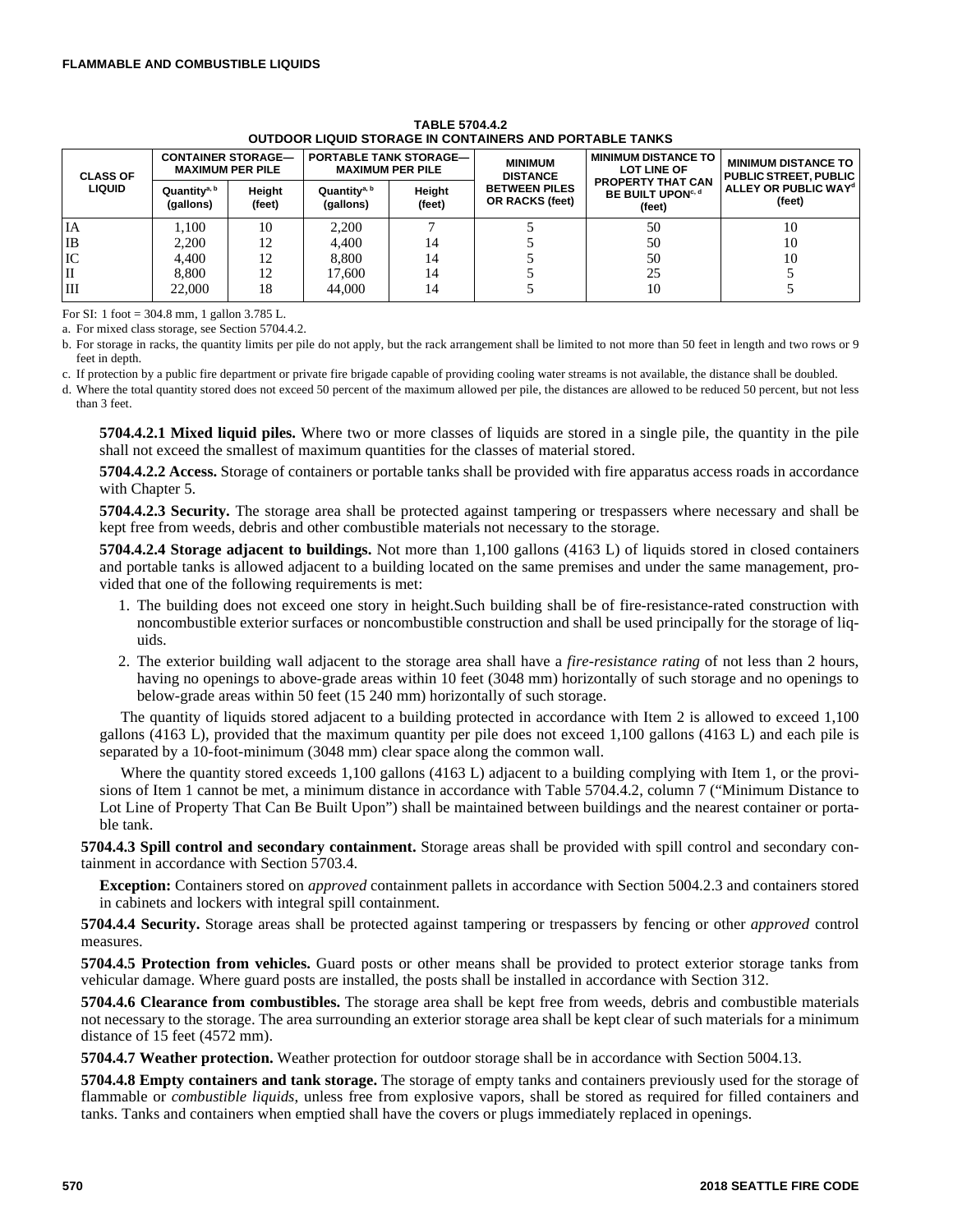### **SECTION 5705 DISPENSING, USE, MIXING AND HANDLING**

**5705.1 Scope.** Dispensing, use, mixing and handling of flammable liquids shall be in accordance with Section 5703 and this section. Tank vehicle and tank car loading and unloading and other special operations shall be in accordance with Section 5706.

**Exception:** Containers of organic coatings having no fire point and which are opened for pigmentation are not required to comply with this section.

**5705.2 Liquid transfer.** Liquid transfer equipment and methods for transfer of Class I, II and IIIA liquids shall be *approved* and be in accordance with Sections 5705.2.1 through 5705.2.6.

**5705.2.1 Pumps.** Where positive-displacement pumps are used, they shall be provided with pressure relief discharging back to the tank, pump suction or other *approved* location, or shall be provided with interlocks to prevent over-pressure.

**5705.2.2 Pressured systems.** Where gases are introduced to provide for transfer of Class I liquids, or Class II and III liquids transferred at temperatures at or above their *flash points* by pressure, only inert gases shall be used. Controls, including pressure relief devices, shall be provided to limit the pressure so that the maximum working pressure of tanks, containers and piping systems cannot be exceeded. Where devices operating through pressure within a tank or container are used, the tank or container shall be a pressure vessel *approved* for the intended use. Air or oxygen shall not be used for pressurization.

**Exception:** Air transfer of Class II and III liquids at temperatures below their *flash points*.

**5705.2.3 Piping, hoses and valves.** Piping, hoses and valves used in liquid transfer operations shall be *approved* or *listed* for the intended use.

**5705.2.4 Class I, II and III liquids.** Class I liquids or, when heated to or above their flash points, Class II and Class III liquids, shall be transferred by one of the following methods:

- 1. From safety cans complying with UL 30.
- 2. Through an *approved* closed piping system.
- 3. From containers or tanks by an *approved* pump taking suction through an opening in the top of the container or tank.
- 4. For Class IB, IC, II and III liquids, from containers or tanks by gravity through an *approved* self-closing or automaticclosing valve where the container or tank and dispensing operations are provided with spill control and secondary containment in accordance with Section 5703.4. Class IA liquids shall not be dispensed by gravity from tanks.
- 5. *Approved* engineered liquid transfer systems.

**Exception:** Liquids in original shipping containers not exceeding a 5.3-gallon (20 L) capacity.

**5705.2.5 Manual container filling operations.** Class I liquids or Class II and Class III liquids that are heated up to or above their *flash points* shall not be transferred into containers unless the nozzle and containers are electrically interconnected. Acceptable methods of electrical interconnection include either of the following:

- 1. Metallic floor plates on which containers stand while filling, where such floor plates are electrically connected to the fill stem.
- 2. Where the fill stem is bonded to the container during filling by means of a bond wire.

**5705.2.6 Automatic container-filling operations for Class I liquids.** Container-filling operations for Class I liquids involving conveyor belts or other automatic-feeding operations shall be designed to prevent static accumulations.

**5705.3 Use, dispensing and mixing inside of buildings.** Indoor use, dispensing and mixing of flammable and *combustible liquids* shall be in accordance with Section 5705.2 and Sections 5705.3.1 through 5705.3.5.3.

**5705.3.1 Closure of mixing or blending vessels.** Vessels used for mixing or blending of Class I liquids and Class II or III liquids heated up to or above their *flash points* shall be provided with self-closing, tight-fitting, noncombustible lids that will control a fire within such vessel.

**Exception:** Where such devices are impractical, *approved* automatic or manually controlled fire-extinguishing devices shall be provided.

**5705.3.2 Bonding of vessels.** Where differences of potential could be created, vessels containing Class I liquids or liquids handled at or above their *flash points* shall be electrically connected by bond wires, ground cables, piping or similar means to a static grounding system to maintain equipment at the same electrical potential to prevent sparking.

**5705.3.3 Heating, lighting and cooking appliances.** Heating, lighting and cooking appliances that utilize Class I liquids shall not be operated within a building or structure.

**Exception:** Operation in single-family *dwellings*.

**5705.3.4 Location of processing vessels.** Processing vessels shall be located with respect to distances to *lot lines* of adjoining property that can be built on, in accordance with Tables 5705.3.4(1) and 5705.3.4(2).

**Exception:** Where the exterior wall facing the adjoining *lot line* is a blank wall having a *fire-resistance rating* of not less than 4 hours, the *fire code official* is authorized to modify the distances. The distance shall be not less than that set forth in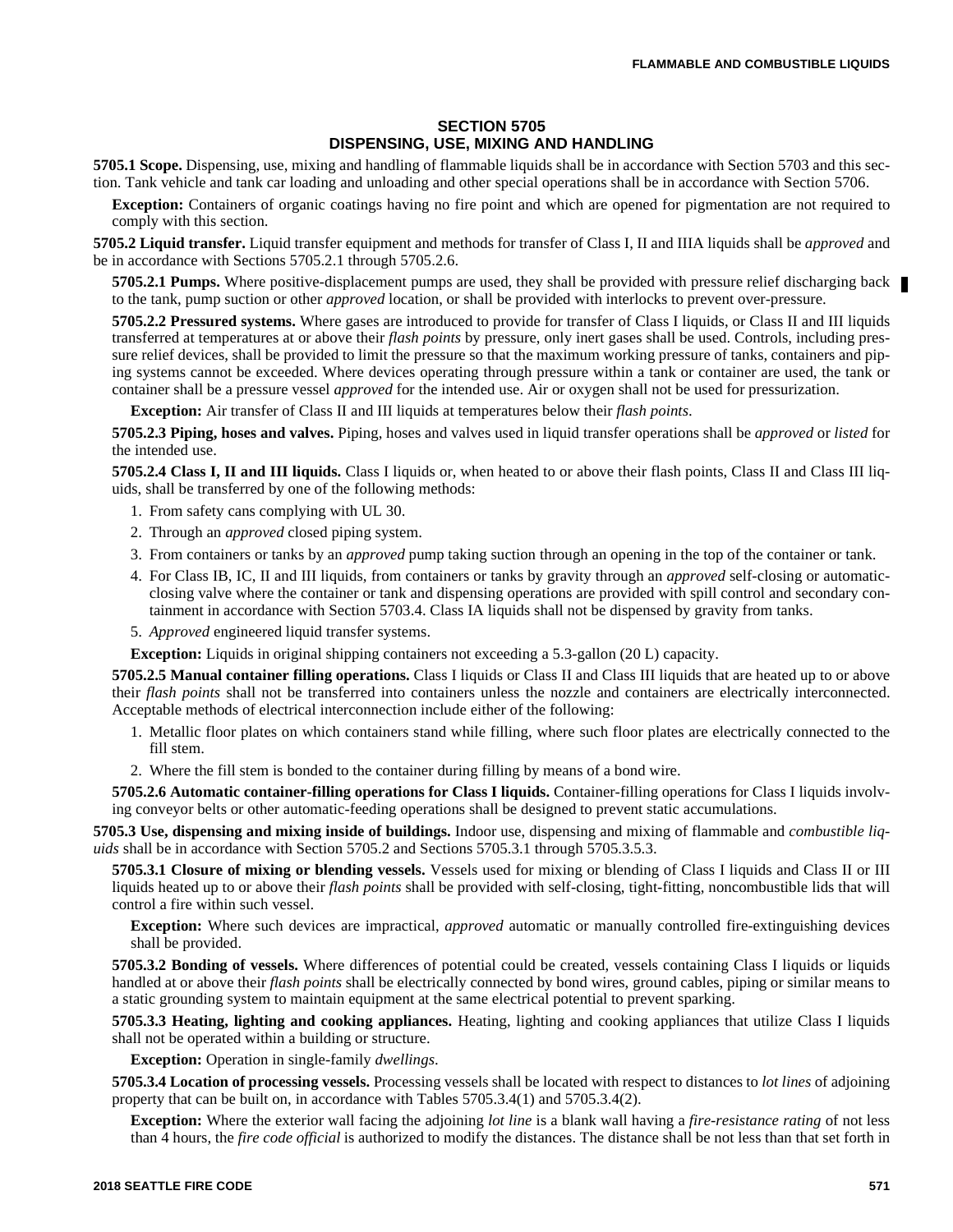the *International Building Code*, and where Class IA or unstable liquids are involved, explosion control shall be provided in accordance with Section 911.

**TABLE 5705.3.4(1) SEPARATION OF PROCESSING VESSELS FROM LOT LINES**

| <b>PROCESSING VESSELS WITH EMERGENCY RELIEF VENTING</b> | LOCATION <sup>a</sup>       |                             |  |  |
|---------------------------------------------------------|-----------------------------|-----------------------------|--|--|
|                                                         | <b>Stable liquids</b>       | Unstable liquids            |  |  |
| Not in excess of 2.5 psig                               | Table 5705.3.4(2)           | 2.5 times Table 5705.3.4(2) |  |  |
| Over $2.5$ psig                                         | 1.5 times Table 5705.3.4(2) | 4 times Table 5705.3.4(2)   |  |  |

For SI: 1 pound per square inch gauge = 6.895 kPa.

a. Where protection of exposures by a public fire department or private fire brigade capable of providing cooling water streams on structures is not provided, distances shall be doubled.

**TABLE 5705.3.4(2)**

| REFERENCE TABLE FOR USE WITH TABLE 5705.3.4(1) |                                                                                                                                          |                                                                                                                                            |  |  |  |
|------------------------------------------------|------------------------------------------------------------------------------------------------------------------------------------------|--------------------------------------------------------------------------------------------------------------------------------------------|--|--|--|
| <b>TANK CAPACITY</b><br>(gallons)              | <b>MINIMUM DISTANCE FROM LOT LINE OF</b><br>A LOT THAT IS OR CAN BE BUILT UPON,<br>INCLUDING THE OPPOSITE SIDE OF A PUBLIC WAY<br>(feet) | <b>MINIMUM DISTANCE FROM NEAREST SIDE OF</b><br>ANY PUBLIC WAY OR FROM NEAREST IMPORTANT<br><b>BUILDING ON THE SAME PROPERTY</b><br>(feet) |  |  |  |
| 275 or less                                    |                                                                                                                                          |                                                                                                                                            |  |  |  |
| 276 to 750                                     | 10                                                                                                                                       | 5                                                                                                                                          |  |  |  |
| 751 to 12,000                                  | 15                                                                                                                                       | 5                                                                                                                                          |  |  |  |
| 12,001 to 30,000                               | 20                                                                                                                                       | 5                                                                                                                                          |  |  |  |
| 30,001 to 50,000                               | 30                                                                                                                                       | 10                                                                                                                                         |  |  |  |
| 50,001 to 100,000                              | 50                                                                                                                                       | 15                                                                                                                                         |  |  |  |
| 100,001 to 500,000                             | 80                                                                                                                                       | 25                                                                                                                                         |  |  |  |
| 500,001 to 1,000,000                           | 100                                                                                                                                      | 35                                                                                                                                         |  |  |  |
| 1,000,001 to 2,000,000                         | 135                                                                                                                                      | 45                                                                                                                                         |  |  |  |
| 2,000,001 to 3,000,000                         | 165                                                                                                                                      | 55                                                                                                                                         |  |  |  |
| 3,000,001 or more                              | 175                                                                                                                                      | 60                                                                                                                                         |  |  |  |

For SI: 1 foot = 304.8 mm, 1 gallon = 3.785 L.

**5705.3.5 Quantity limits for use.** Liquid use quantity limitations shall comply with Sections 5705.3.5.1 through 5705.3.5.3.

**[S] 5705.3.5.1 Maximum allowable quantity per control area.** Indoor use, dispensing and mixing of flammable and *combustible liquids* shall not exceed the *maximum allowable quantity per control area* indicated in Table 5003.1.1(1) and shall not exceed the additional limitations set forth in Section 5705.3.5.

Use of hazardous production material flammable and *combustible liquids* in Group H-5 occupancies shall be in accordance with Chapter 27.

### **Exceptions:**

1. Cleaning with Class I, II and IIIA liquids shall be in accordance with Section 5705.3.6.

2. Group B non-production laboratories in accordance with Table 5003.8.3.3 and Section 5003.13.

**5705.3.5.2 Occupancy quantity limits.** The following limits for quantities of flammable and *combustible liquids* used, dispensed or mixed based on occupancy classification shall not be exceeded:

**Exception:** Cleaning with Class I, II, or IIIA liquids shall be in accordance with Section 5705.3.6.

- 1. Group A occupancies: Quantities in Group A occupancies shall not exceed that necessary for demonstration, treatment, laboratory work, maintenance purposes and operation of equipment, and shall not exceed quantities set forth in Table 5003.1.1(1).
- 2. Group B occupancies: Quantities in drinking, dining, office and school uses within Group B occupancies shall not exceed that necessary for demonstration, treatment, laboratory work, maintenance purposes and operation of equipment, and shall not exceed quantities set forth in Table 5003.1.1(1).
- 3. Group E occupancies: Quantities in Group E occupancies shall not exceed that necessary for demonstration, treatment, laboratory work, maintenance purposes and operation of equipment and shall not exceed quantities set forth in Table 5003.1.1(1).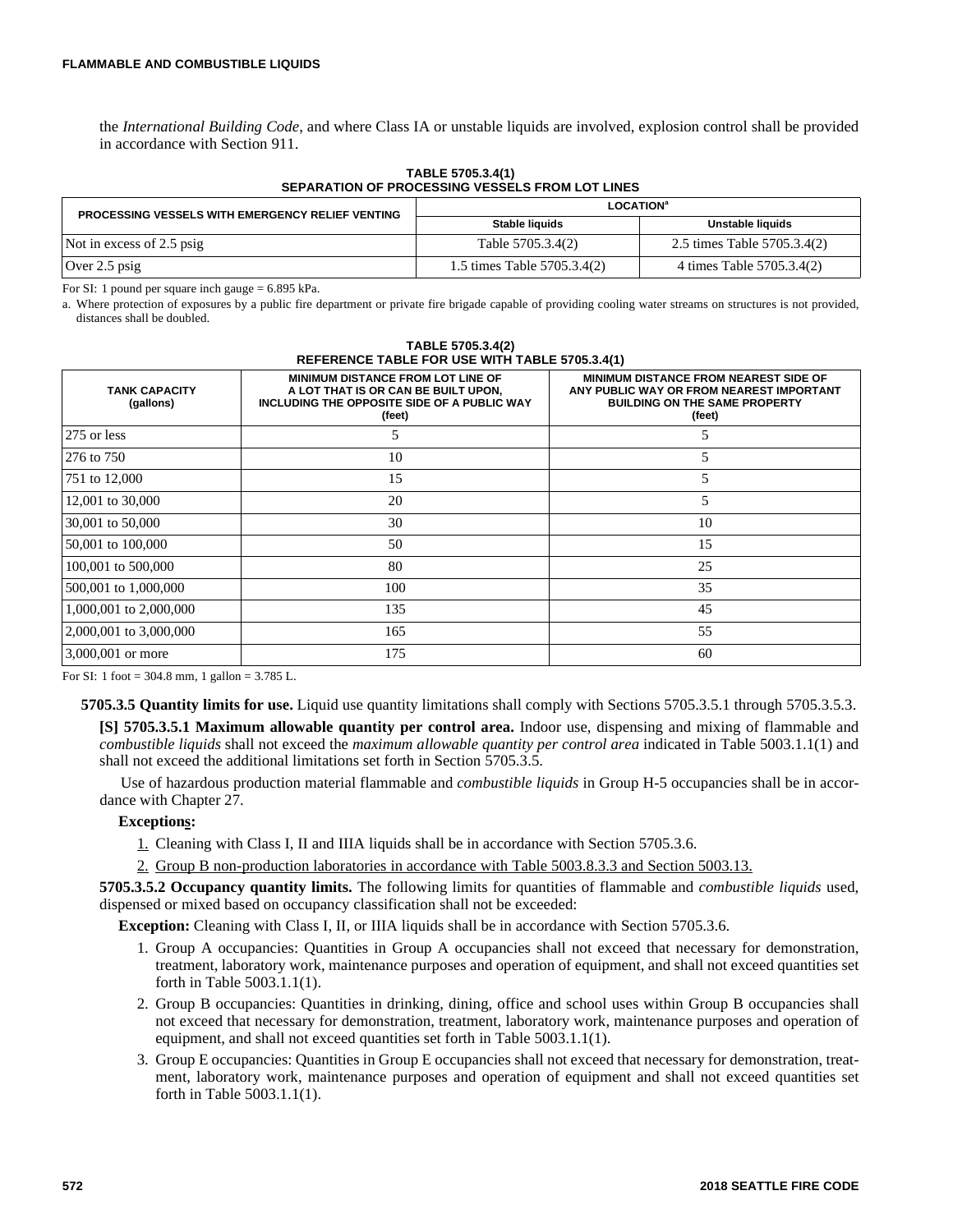- 4. Group F occupancies: Quantities in dining, office and school uses within Group F occupancies shall not exceed that necessary for demonstration, laboratory work, maintenance purposes and operation of equipment, and shall not exceed quantities set forth in Table 5003.1.1(1).
- 5. Group I occupancies: Quantities in Group I occupancies shall not exceed that necessary for demonstration, laboratory work, maintenance purposes and operation of equipment, and shall not exceed quantities set forth in Table 5003.1.1(1).
- 6. Group M occupancies: Quantities in dining, office and school uses within Group M occupancies shall not exceed that necessary for demonstration, laboratory work, maintenance purposes and operation of equipment, and shall not exceed quantities set forth in Table 5003.1.1(1).
- 7. Group R occupancies: Quantities in Group R occupancies shall not exceed that necessary for maintenance purposes and operation of equipment, and shall not exceed quantities set forth in Table 5003.1.1(1).
- 8. Group S occupancies: Quantities in dining and office uses within Group S occupancies shall not exceed that necessary for demonstration, laboratory work, maintenance purposes and operation of equipment and shall not exceed quantities set forth in Table 5003.1.1(1).

**5705.3.5.3 Quantities exceeding limits for control areas.** Quantities exceeding the *maximum allowable quantity per control area* indicated in Sections 5705.3.5.1 and 5705.3.5.2 shall be in accordance with the following:

- 1. For *open systems,* indoor use, dispensing and mixing of flammable and *combustible liquids* shall be within a room or building complying with the *International Building Code* and Sections 5705.3.7.1 through 5705.3.7.5.3.
- 2. For *closed systems,* indoor use, dispensing and mixing of flammable and *combustible liquids* shall be within a room or building complying with the *International Building Code* and Sections 5705.3.7 through 5705.3.7.4 and Section 5705.3.7.6.

**5705.3.6 Cleaning with flammable and combustible liquids.** Cleaning with Class I, II and IIIA liquids shall be in accordance with Sections 5705.3.6.1 through 5705.3.6.2.7.

### **Exceptions:**

- 1. Dry cleaning shall be in accordance with Chapter 21.
- 2. Spray-nozzle cleaning shall be in accordance with Section 2403.3.5.

**5705.3.6.1 Cleaning operations.** Class IA liquids shall not be used for cleaning. Cleaning with Class IB, IC or II liquids shall be conducted as follows:

- 1. In a room or building, Section 5705.3.7; or
- 2. In a parts cleaner *listed*, *labeled* and approved for the purpose, Section 5705.3.6.2.

**Exception:** Materials used in commercial and industrial process-related cleaning operations in accordance with other provisions of this code and not involving facilities maintenance cleaning operations.

**5705.3.6.2 Listed and approved machines.** Parts cleaning and degreasing conducted in *listed* and *approved* machines in accordance with Section 5705.3.6.1 shall be in accordance with Sections 5705.3.6.2.1 through 5705.3.6.2.7.

**5705.3.6.2.1 Solvents.** Solvents shall be classified and shall be compatible with the machines within which they are used.

**5705.3.6.2.2 Machine capacities.** The quantity of solvent shall not exceed the *listed* design capacity of the machine for the solvent being used with the machine.

**5705.3.6.2.3 Solvent quantity limits.** Solvent quantities shall be limited as follows:

- 1. Machines without remote solvent reservoirs shall be limited to quantities set forth in Section 5705.3.5.
- 2. Machines with remote solvent reservoirs using Class I liquids shall be limited to quantities set forth in Section 5705.3.5.
- 3. Machines with remote solvent reservoirs using Class II liquids shall be limited to 35 gallons (132 L) per machine. The total quantities shall not exceed an aggregate of 240 gallons (908 L) per *control area* in buildings not equipped throughout with an *approved* automatic sprinkler system and an aggregate of 480 gallons (1817 L) per *control area* in buildings equipped throughout with an *approved* automatic sprinkler system in accordance with Section 903.3.1.1.
- 4. Machines with remote solvent reservoirs using Class IIIA liquids shall be limited to 80 gallons (303 L) per machine.

**5705.3.6.2.4 Immersion soaking of parts.** Work areas of machines with remote solvent reservoirs shall not be used for immersion soaking of parts.

**5705.3.6.2.5 Separation.** Multiple machines shall be separated from each other by a distance of not less than 30 feet (9144 mm) or by a *fire barrier* with a minimum 1-hour *fire-resistance rating*.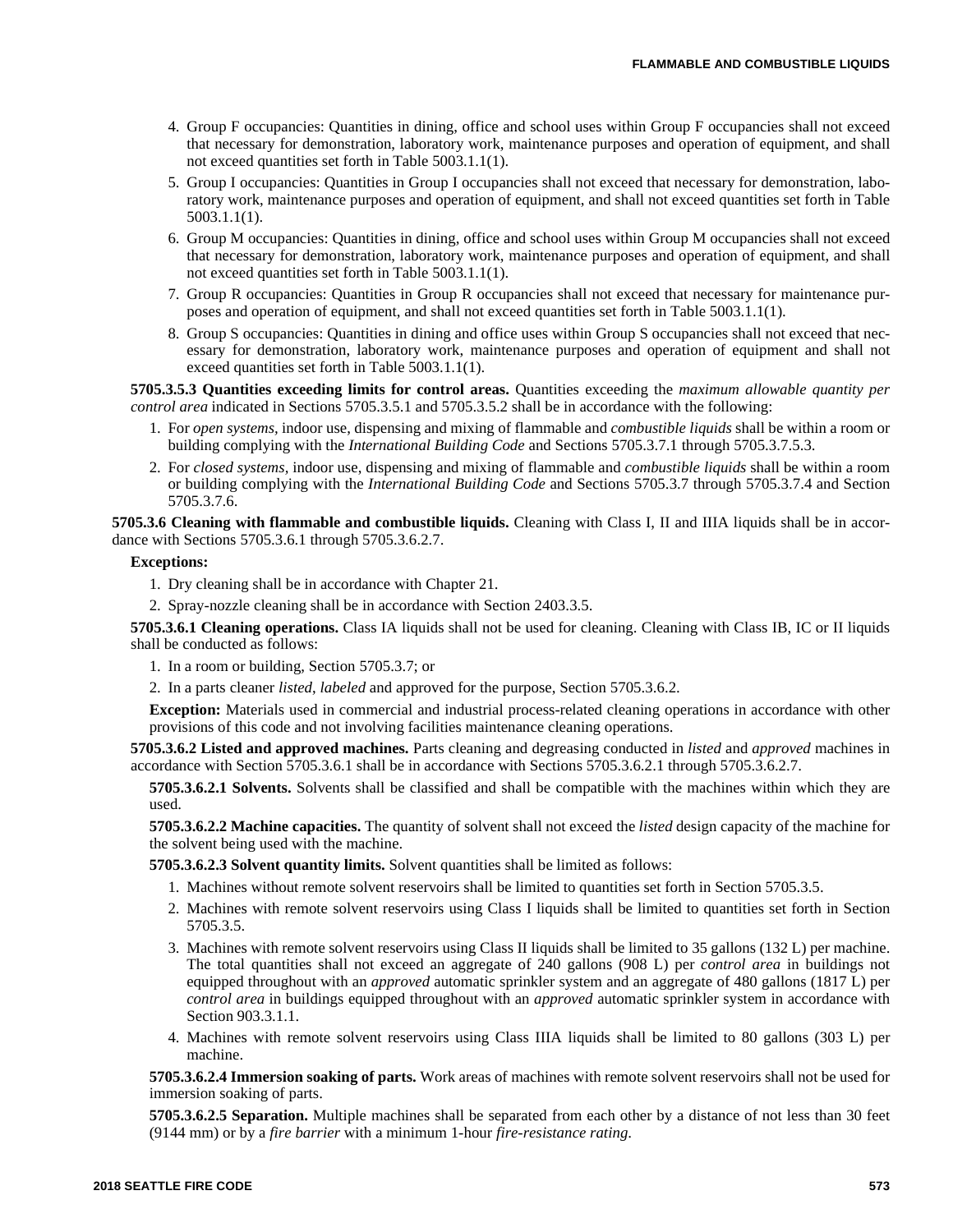**5705.3.6.2.6 Ventilation.** Machines shall be located in areas adequately ventilated to prevent accumulation of vapors.

**5705.3.6.2.7 Installation.** Machines shall be installed in accordance with their listings.

**5705.3.7 Rooms or buildings for quantities exceeding the maximum allowable quantity per control area.** Where required by Section 5705.3.5.3 or 5705.3.6.1, rooms or buildings used for the use, dispensing or mixing of flammable and *combustible liquids* in quantities exceeding the *maximum allowable quantity per control area* shall be in accordance with Sections 5705.3.7.1 through 5705.3.7.6.3.

**5705.3.7.1 Construction, location and fire protection.** Rooms or buildings classified in accordance with the *International Building Code* as Group H-2 or H-3 occupancies based on use, dispensing or mixing of flammable or *combustible liquids* shall be constructed in accordance with the *International Building Code*.

**5705.3.7.2 Basements.** In rooms or buildings classified in accordance with the *International Building Code* as Group H-2 or H-3, dispensing or mixing of flammable or *combustible liquids* shall not be conducted in *basements*.

**5705.3.7.3 Fire protection.** Rooms or buildings classified in accordance with the *International Building Code* as Group H-2 or H-3 occupancies shall be equipped with an *approved* automatic fire-extinguishing system in accordance with Chapter 9.

**5705.3.7.4 Doors.** Interior doors to rooms or portions of such buildings shall be self-closing fire doors in accordance with the *International Building Code*.

**5705.3.7.5 Open systems.** Use, dispensing and mixing of flammable and *combustible liquids* in *open systems* shall be in accordance with Sections 5705.3.7.5.1 through 5705.3.7.5.3.

**5705.3.7.5.1 Ventilation.** Continuous mechanical ventilation shall be provided at a rate of not less than 1 cfm per square foot  $[0.00508 \text{ m}^3/(s \cdot \text{m}^2)]$  of floor area over the design area. Provisions shall be made for introduction of makeup air in such a manner to include all floor areas or pits where vapors can collect. Local or spot ventilation shall be provided where needed to prevent the accumulation of hazardous vapors. Ventilation system design shall comply with the *International Building Code* and *International Mechanical Code*.

**Exception:** Where natural ventilation can be shown to be effective for the materials used, dispensed or mixed.

**5705.3.7.5.2 Explosion control.** Explosion control shall be provided in accordance with Section 911.

**[S] 5705.3.7.5.3 Spill control and secondary containment.** Spill control shall be provided in accordance with Section 5703.4 where Class I, II or IIIA liquids are dispensed into containers exceeding a 1.3-gallon (5 L) capacity or mixed or used in open containers or systems exceeding a 5.3-gallon (20 L) capacity. Spill control and secondary containment shall be provided in accordance with Section 5703.4 where the capacity of an individual container exceeds 55 gallons (208 L) or the aggregate capacity of multiple containers or tanks exceeds 100 gallons (378.5 L).

**Exception:** Double wall tanks where all piping connections to the tank are located above the maximum liquid level, and a means is provided to prevent the release of liquids from the tank by siphon.

**5705.3.7.6 Closed systems.** Use or mixing of flammable or *combustible liquids* in *closed systems* shall be in accordance with Sections 5705.3.7.6.1 through 5705.3.7.6.3.

**5705.3.7.6.1 Ventilation.** *Closed systems* designed to be opened as part of normal operations shall be provided with ventilation in accordance with Section 5705.3.7.5.1.

**5705.3.7.6.2 Explosion control.** Explosion control shall be provided where an explosive environment can occur as a result of the mixing or use process. Explosion control shall be designed in accordance with Section 911.

**Exception:** Where process vessels are designed to contain fully the worst-case explosion anticipated within the vessel under process conditions considering the most likely failure.

**5705.3.7.6.3 Spill control and secondary containment.** Spill control shall be provided in accordance with Section 5703.4 where flammable or *combustible liquids* are dispensed into containers exceeding a 1.3-gallon (5 L) capacity or mixed or used in open containers or systems exceeding a 5.3-gallon (20 L) capacity. Spill control and secondary containment shall be provided in accordance with Section 5703.4 where the capacity of an individual container exceeds 55 gallons (208 L) or the aggregate capacity of multiple containers or tanks exceeds 1,000 gallons (3785 L).

**5705.3.8 Use, dispensing and handling outside of buildings.** Outside use, dispensing and handling shall be in accordance with Sections 5705.3.8.1 through 5705.3.8.4.

Dispensing of liquids into motor vehicle fuel tanks at motor fuel-dispensing facilities shall be in accordance with Chapter 23.

**5705.3.8.1 Spill control.** Outside use, dispensing and handling areas shall be provided with spill control as set forth in Section 5703.4.

**5705.3.8.2 Location on property.** Dispensing activities that exceed the quantities set forth in Table 5705.3.8.2 shall not be conducted within 15 feet (4572 mm) of buildings or combustible materials or within 25 feet (7620 mm) of building openings, *lot lines*, public streets, public alleys or *public ways*. Dispensing activities that exceed the quantities set forth in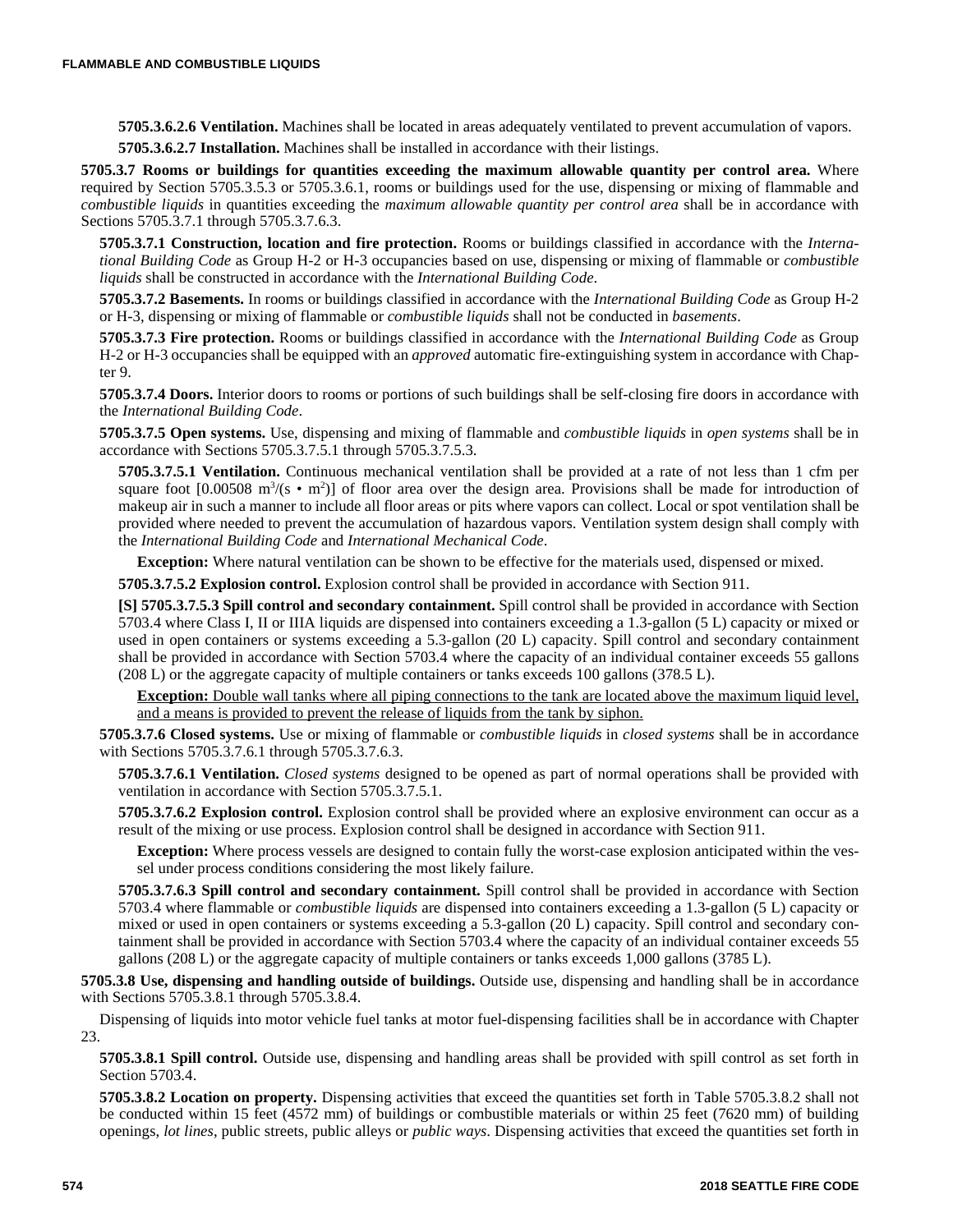Table 5705.3.8.2 shall not be conducted within 15 feet (4572 mm) of storage of Class I, II or III liquids unless such liquids are stored in tanks that are *listed* and *labeled* as 2-hour protected tank assemblies in accordance with UL 2085.

#### **Exceptions:**

- 1. The requirements shall not apply to areas where only the following are dispensed: Class III liquids; liquids that are heavier than water; water-miscible liquids; and liquids with viscosities greater than 10,000 centipoise (cp) (10  $Pa \cdot s$ ).
- 2. Flammable and *combustible liquid* dispensing in refineries, chemical plants, process facilities, gas and crude oil production facilities and oil-blending and packaging facilities, terminals and bulk plants.

**TABLE 5705.3.8.2 MAXIMUM ALLOWABLE QUANTITIES FOR DISPENSING FLAMMABLE AND COMBUSTIBLE LIQUIDS IN OUTDOOR CONTROL AREASa, b**

| <b>CLASS OF LIQUID</b>          | <b>QUANTITY (gallons)</b> |
|---------------------------------|---------------------------|
| Flammable                       |                           |
| Class IA                        | 10                        |
| Class IB                        | 15                        |
| Class IC                        | 20                        |
| Combination Class IA, IB and IC | 30 <sup>c</sup>           |
| Combustible                     |                           |
| Class II                        | 30                        |
| Class IIIA                      | 80                        |
| Class IIIB                      | 3,300                     |

For SI: 1 gallon = 3.785 L.

a. For definition of "Outdoor Control Area," see Section 202.

b. The fire code official is authorized to impose special conditions regarding locations, types of containers, dispensing units, fire control measures and other factors involving fire safety.

c. Containing not more than the maximum allowable quantity per control area of each individual class.

**5705.3.8.3 Location of processing vessels.** Processing vessels shall be located with respect to distances to *lot lines* that can be built on in accordance with Table 5705.3.4(1).

**Exception:** In refineries and distilleries.

**5705.3.8.4 Weather protection.** Weather protection for outdoor use shall be in accordance with Section 5005.3.9.

**5705.4 Solvent distillation units.** Solvent distillation units shall comply with Sections 5705.4.1 through 5705.4.9.

**5705.4.1 Unit with a capacity of 60 gallons or less.** Solvent distillation units used to recycle Class I, II or IIIA liquids having a distillation chamber capacity of 60 gallons (227 L) or less shall be *listed*, *labeled* and installed in accordance with Section 5705.4 and UL 2208.

#### **Exceptions:**

- 1. Solvent distillation units used in continuous through-put industrial processes where the source of heat is remotely supplied using steam, hot water, oil or other heat transfer fluids, the temperature of which is below the auto-ignition point of the solvent.
- 2. *Approved* research, testing and experimental processes.

**5705.4.2 Units with a capacity exceeding 60 gallons.** Solvent distillation units used to recycle Class I, II or IIIA liquids, having a distillation chamber capacity exceeding 60 gallons (227 L) shall be used in locations that comply with the use and mixing requirements of Section 5705 and other applicable provisions in this chapter.

**5705.4.3 Prohibited processing.** Class I, II and IIIA liquids that are classified as unstable (reactive) shall not be processed in solvent distillation units.

**Exception:** Appliances *listed* for the distillation of unstable (reactive) solvents.

**5705.4.4 Labeling.** A permanent label shall be affixed to the unit by the manufacturer. The label shall indicate the capacity of the distillation chamber, and the distance the unit shall be placed away from sources of ignition. The label shall indicate the products for which the unit has been *listed* for use or refer to the instruction manual for a list of the products.

**5705.4.5 Manufacturer's instruction manual.** An instruction manual shall be provided. The manual shall be readily available for the user and the *fire code official*. The manual shall include installation, use and servicing instructions. It shall identify the liquids for which the unit has been *listed* for distillation purposes along with each liquid's *flash point* and autoignition temperature. For units with adjustable controls, the manual shall include directions for setting the heater temperature for each liquid to be instilled.

**5705.4.6 Location.** Solvent distillation units shall be used in locations in accordance with the listing. Solvent distillation units shall not be used in *basements*.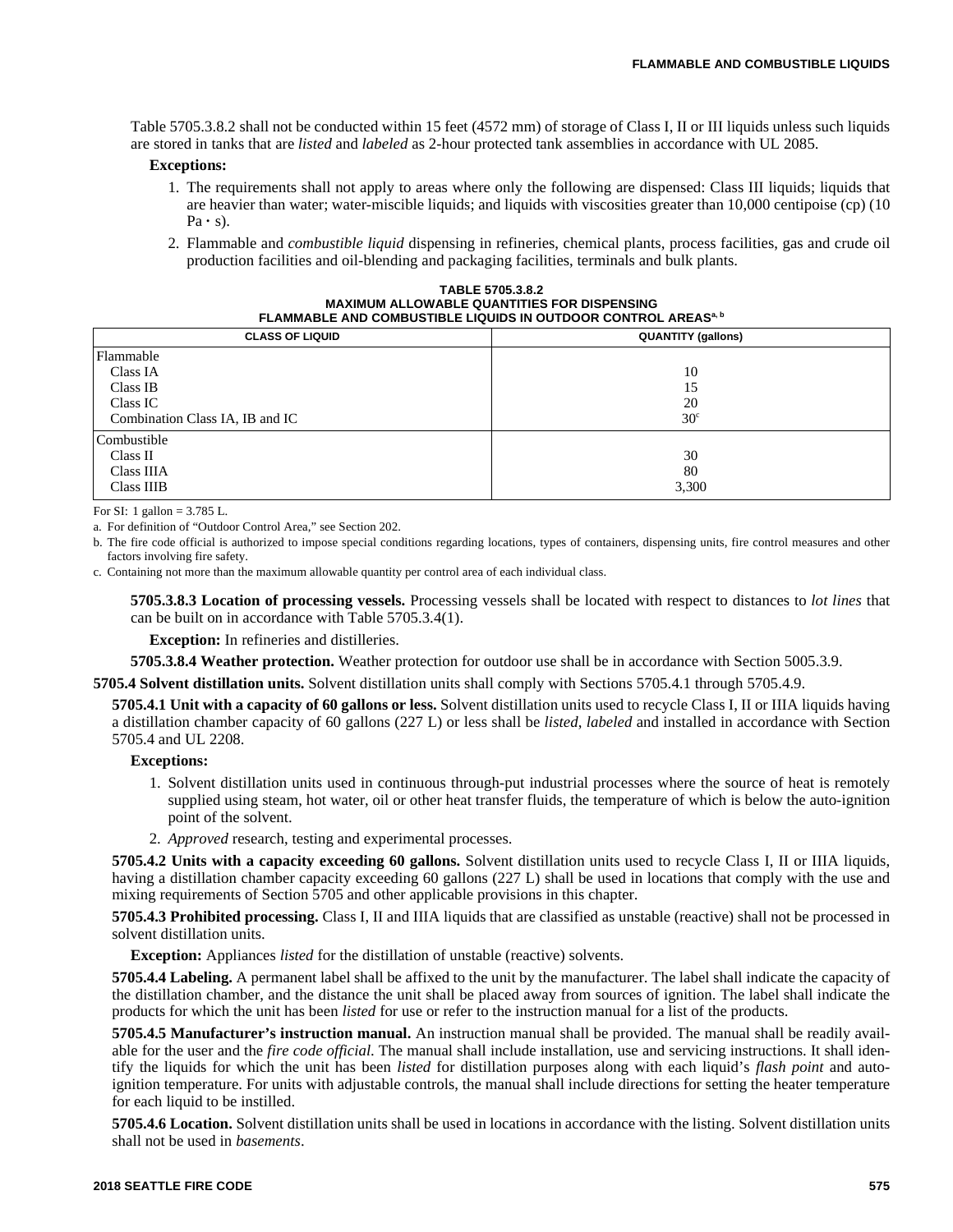**5705.4.7 Storage of liquids.** Distilled liquids and liquids awaiting distillation shall be stored in accordance with Section 5704.

**5705.4.8 Storage of residues.** Hazardous residue from the distillation process shall be stored in accordance with Section 5704 and Chapter 50.

**5705.4.9 Portable fire extinguishers.** *Approved* portable fire extinguishers shall be provided in accordance with Section 906. Not less than one portable fire extinguisher having a rating of not less than 40-B shall be located not less than 10 feet (3048 mm) or more than 30 feet (9144 mm) from any solvent distillation unit.

**5705.5 Alcohol-based hand rubs classified as Class I or II liquids.** The use of wall-mounted dispensers containing alcoholbased hand rubs classified as Class I or II liquids shall be in accordance with all of the following:

- 1. The maximum capacity of each dispenser shall be 68 ounces (2 L).
- 2. The minimum separation between dispensers shall be 48 inches (1219 mm).
- 3. The dispensers shall not be installed above, below, or closer than 1 inch (25 mm) to an electrical receptacle, switch, appliance, device or other ignition source. The wall space between the dispenser and the floor or intervening counter top shall be free of electrical receptacles, switches, appliances, devices or other ignition sources.
- 4. Dispensers shall be mounted so that the bottom of the dispenser is not less than 42 inches (1067 mm) and not more than 48 inches (1219 mm) above the finished floor.
- 5. Dispensers shall not release their contents except when the dispenser is manually activated. Facilities shall be permitted to install and use automatically activated "touch free" alcohol-based hand-rub dispensing devices with the following requirements:
	- 5.1. The facility or persons responsible for the dispensers shall test the dispensers each time a new refill is installed in accordance with the manufacturer's care and use instructions.
	- 5.2. Dispensers shall be designed and must operate in a manner that ensures accidental or malicious activations of the dispensing device are minimized. At a minimum, all devices subject to or used in accordance with this section shall have the following safety features:
		- 5.2.1.Any activations of the dispenser shall only occur when an object is placed within 4 inches (98 mm) of the sensing device.
		- 5.2.2.The dispenser shall not dispense more than the amount required for hand hygiene consistent with label instructions as regulated by the United States Food and Drug Administration (USFDA).
		- 5.2.3.An object placed within the activation zone and left in place will cause only one activation.
- 6. Storage and use of alcohol-based hand rubs shall be in accordance with the applicable provisions of Sections 5704 and 5705.
- 7. Dispensers installed in occupancies with carpeted floors shall only be allowed in smoke compartments or *fire areas* equipped throughout with an *approved* automatic sprinkler system in accordance with Section 903.3.1.1 or 903.3.1.2.

**5705.5.1 Corridor installations.** In addition to the provisions of Section 5705.5, where wall-mounted dispensers containing alcohol-based hand rubs are installed in *corridors* or rooms and areas open to the *corridor*, they shall be in accordance with all of the following:

- 1. Level 2 and 3 aerosol containers shall not be allowed in *corridors*.
- 2. The maximum capacity of each Class I or II liquid dispenser shall be 41 ounces (1.21 L) and the maximum capacity of each Level 1 aerosol dispenser shall be 18 ounces (0.51 kg).
- 3. The maximum quantity allowed in a *corridor* within a *control area* shall be 10 gallons (37.85 L) of Class I or II liquids or 1135 ounces (32.2 kg) of Level 1 aerosols, or a combination of Class I or II liquids and Level 1 aerosols not to exceed, in total, the equivalent of 10 gallons (37.85 L) or 1,135 ounces (32.2 kg) such that the sum of the ratios of the liquid and aerosol quantities divided by the allowable quantity of liquids and aerosols, respectively, shall not exceed one.
- 4. The minimum *corridor* width shall be 72 inches (1829 mm).
- 5. Projections into a *corridor* shall be in accordance with Section 1003.3.3.

### **SECTION 5706 SPECIAL OPERATIONS**

**5706.1 General.** This section shall cover the provisions for special operations that include, but are not limited to, storage, use, dispensing, mixing or handling of flammable and *combustible liquids*. The following special operations shall be in accordance with Sections 5701, 5703, 5704 and 5705, except as provided in Section 5706.

1. Storage and dispensing of flammable and *combustible liquids* on farms and construction sites.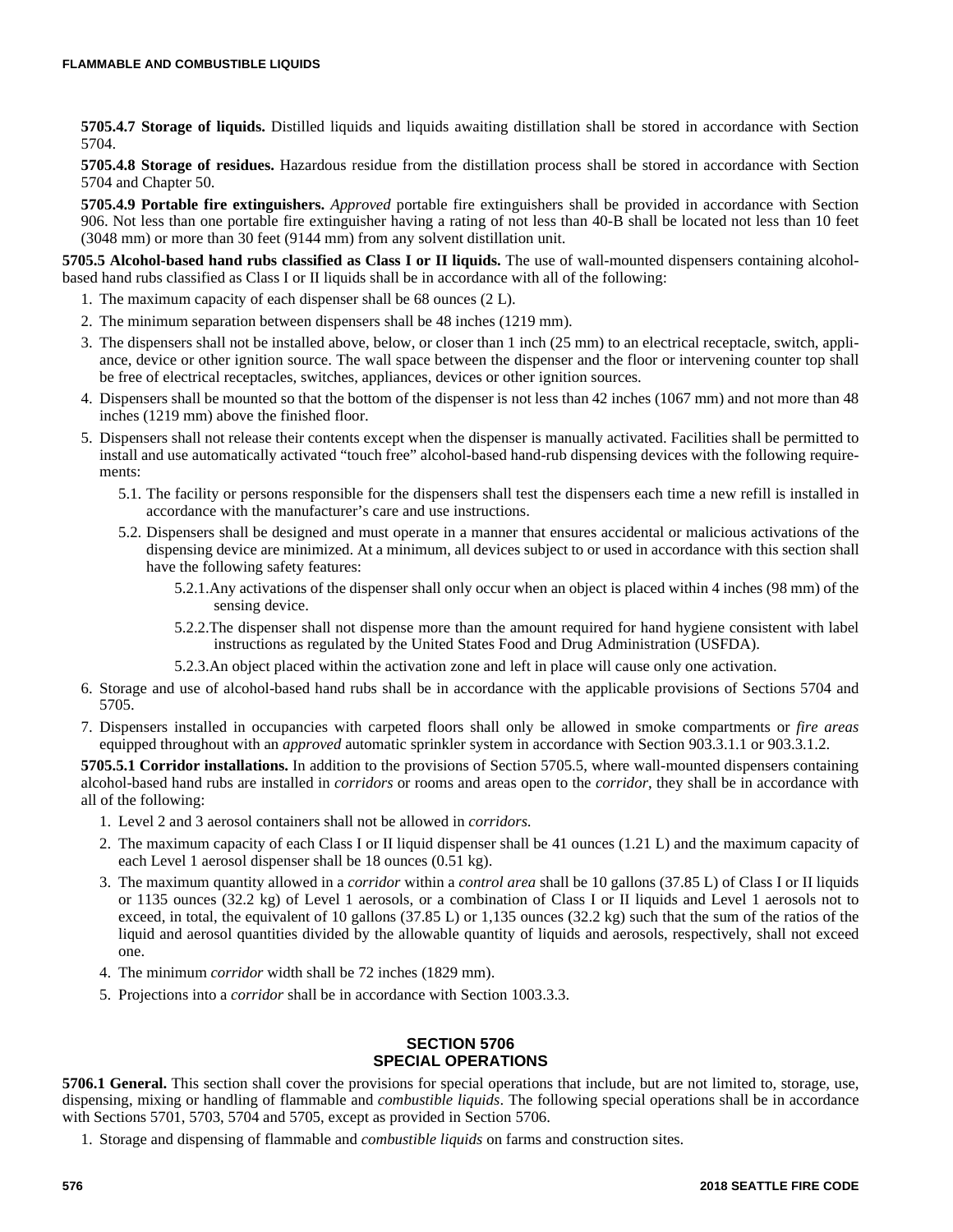- 2. Well drilling and operating.
- 3. Bulk plants or terminals.
- 4. Bulk transfer and process transfer operations utilizing tank vehicles and tank cars.
- 5. Tank vehicles and tank vehicle operation.
- 6. Refineries.
- 7. Vapor recovery and vapor-processing systems.

**5706.2 Storage and dispensing of flammable and combustible liquids on farms and construction sites.** Permanent and temporary storage and dispensing of Class I and II liquids for private use on farms and rural areas and at construction sites, earthmoving projects, gravel pits or borrow pits shall be in accordance with Sections 5706.2.1 through 5706.2.8.1.

**Exception:** Storage and use of fuel oil and containers connected with oil-burning equipment regulated by Section 603 and the *International Mechanical Code*.

**5706.2.1 Combustibles and open flames near tanks.** Storage areas shall be kept free from weeds and extraneous combustible material. Open flames and smoking are prohibited in flammable or *combustible liquid* storage areas.

**5706.2.2 Marking of tanks and containers.** Tanks and containers for the storage of liquids above ground shall be conspicuously marked with the name of the product that they contain and the words: FLAMMABLE—KEEP FIRE AND FLAME AWAY. Tanks shall bear the additional marking: KEEP 50 FEET FROM BUILDINGS.

**5706.2.3 Containers for storage and use.** Metal containers used for storage of Class I or II liquids shall be in accordance with DOTn requirements or shall be of an *approved* design.

Discharge devices shall be of a type that do not develop an internal pressure on the container. Pumping devices or *approved* self-closing faucets used for dispensing liquids shall not leak and shall be well-maintained. Individual containers shall not be interconnected and shall be kept closed when not in use.

Containers stored outside of buildings shall be in accordance with Section 5704 and the *International Building Code*.

**5706.2.4 Permanent and temporary tanks.** The capacity of permanent above-ground tanks containing Class I or II liquids shall not exceed 1,100 gallons (4164 L). The capacity of temporary above-ground tanks containing Class I or II liquids shall not exceed 10,000 gallons (37 854 L). Tanks shall be of the single-compartment design.

**Exception:** Permanent above-ground tanks of greater capacity that meet the requirements of Section 5704.2.

**5706.2.4.1 Fill-opening security.** Fill openings shall be equipped with a locking closure device. Fill openings shall be separate from vent openings.

**5706.2.4.2 Vents.** Tanks shall be provided with a method of normal and emergency venting. Normal vents shall be in accordance with Section 5704.2.7.3.

Emergency vents shall be in accordance with Section 5704.2.7.4. Emergency vents shall be arranged to discharge in a manner that prevents localized overheating or flame impingement on any part of the tank in the event that vapors from such vents are ignited.

**5706.2.4.3 Location.** Tanks containing Class I or II liquids shall be kept outside and not less than 50 feet (15 240 mm) from buildings and combustible storage. Additional distance shall be provided where necessary to ensure that vehicles, equipment and containers being filled directly from such tanks will not be less than 50 feet (15 240 mm) from structures, haystacks or other combustible storage.

**5706.2.4.4 Locations where above-ground tanks are prohibited.** The storage of Class I and II liquids in above-ground tanks is prohibited within the limits established by law as the limits of districts in which such storage is prohibited **[JURIS-DICTION TO SPECIFY]**.

**5706.2.5 Type of tank.** Tanks shall be provided with top openings only or shall be elevated for gravity discharge.

**5706.2.5.1 Tanks with top openings only.** Tanks with top openings shall be mounted in accordance with either of the following:

- 1. On well-constructed metal legs connected to shoes or runners designed so that the tank is stabilized and the entire tank and its supports can be moved as a unit.
- 2. For stationary tanks, on a stable base of timbers or blocks approximately 6 inches (152 mm) in height that prevents the tank from contacting the ground.

**5706.2.5.1.1 Pumps and fittings.** Tanks with top openings only shall be equipped with a tightly and permanently attached, *approved* pumping device having an *approved* hose of sufficient length for filling vehicles, equipment or containers to be served from the tank. Either the pump or the hose shall be equipped with a padlock to its hanger to prevent tampering. An effective antisiphoning device shall be included in the pump discharge unless a self-closing nozzle is provided. Siphons or internal pressure discharge devices shall not be used.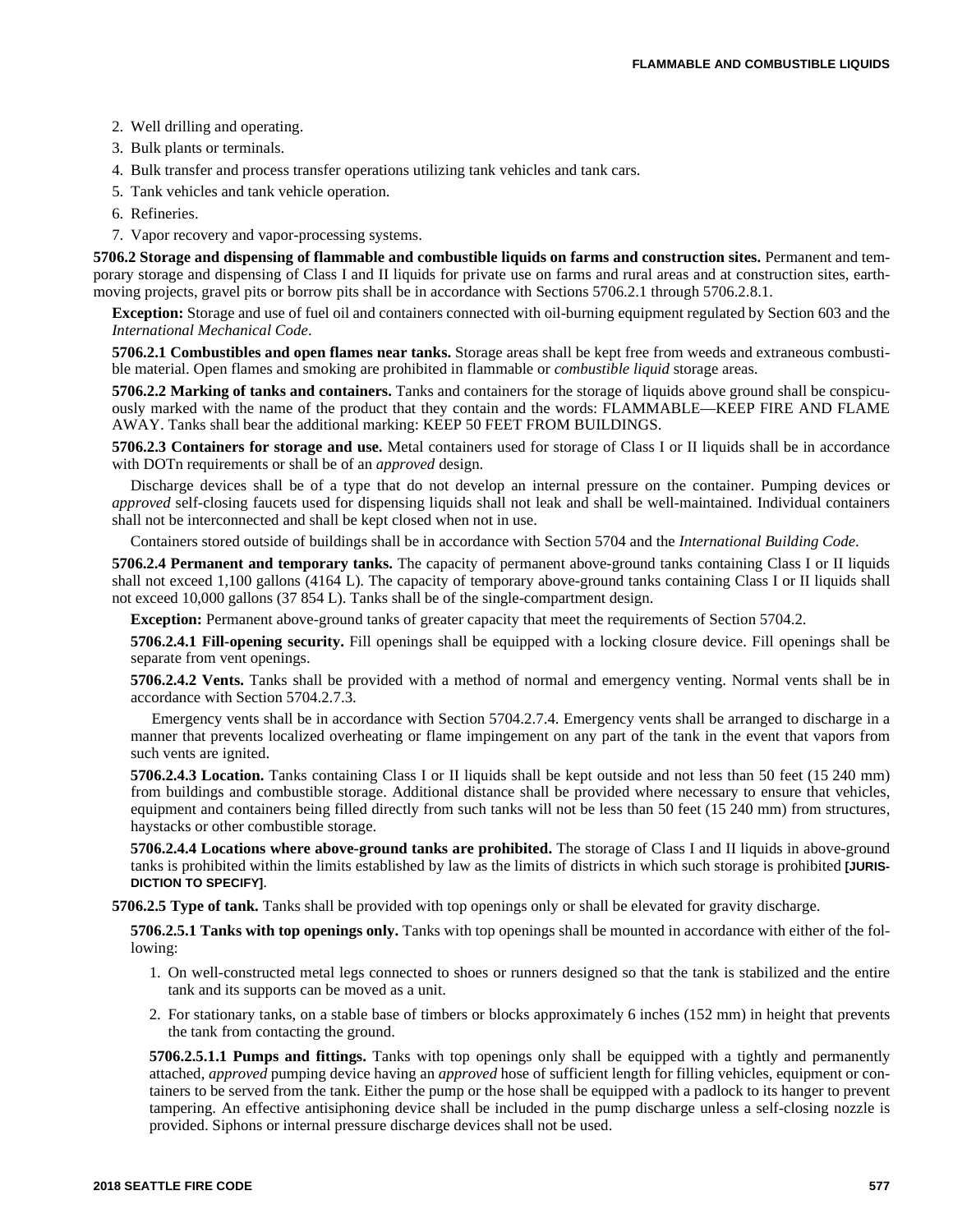**5706.2.5.2 Tanks for gravity discharge.** Tanks with a connection in the bottom or the end for gravity-dispensing liquids shall be mounted and equipped as follows:

- 1. Supports to elevate the tank for gravity discharge shall be designed to carry all required loads and provide stability.
- 2. Bottom or end openings for gravity discharge shall be equipped with a valve located adjacent to the tank shell that will close automatically in the event of fire through the operation of an effective heat-activated releasing device. Where this valve cannot be operated manually, it shall be supplemented by a second, manually operated valve.

The gravity discharge outlet shall be provided with an *approved* hose equipped with a self-closing valve at the discharge end of a type that can be padlocked to its hanger.

**5706.2.6 Spill control drainage control and diking.** Indoor storage and dispensing areas shall be provided with spill control and drainage control as set forth in Section 5703.4. Outdoor storage areas shall be provided with drainage control or diking as set forth in Section 5704.2.10.

**5706.2.7 Portable fire extinguishers.** Portable fire extinguishers with a minimum rating of 20-B:C and complying with Section 906 shall be provided where required by the *fire code official*.

**5706.2.8 Dispensing from tank vehicles.** Where *approved*, liquids used as fuels are allowed to be transferred from tank vehicles into the tanks of motor vehicles or special equipment, provided that:

- 1. The tank vehicle's specific function is that of supplying fuel to motor vehicle fuel tanks.
- 2. The dispensing hose does not exceed 100 feet (30 480 mm) in length.
- 3. The dispensing nozzle is an *approved* type.
- 4. The dispensing hose is properly placed on an *approved* reel or in a compartment provided before the tank vehicle is moved.
- 5. Signs prohibiting smoking or open flames within 25 feet (7620 mm) of the vehicle or the point of refueling are prominently posted on the tank vehicle.
- 6. Electrical devices and wiring in areas where fuel dispensing is conducted are in accordance with NFPA 70.
- 7. Tank vehicle-dispensing equipment is operated only by designated personnel who are trained to handle and dispense motor fuels.
- 8. Provisions are made for controlling and mitigating unauthorized discharges.

**5706.2.8.1 Location.** Dispensing from tank vehicles shall be conducted not less than 50 feet (15 240 mm) from structures or combustible storage.

**5706.3 Well drilling and operating.** Wells for oil and natural gas shall be drilled and operated in accordance with Sections 5706.3.1 through 5706.3.8.

**5706.3.1 Location.** The location of wells shall comply with Sections 5706.3.1.1 through 5706.3.1.3.2.

**5706.3.1.1 Storage tanks and sources of ignition.** Storage tanks or boilers, fired heaters, open-flame devices or other sources of ignition shall not be located within 25 feet (7620 mm) of well heads. Smoking is prohibited at wells or tank locations except as designated and in *approved* posted areas.

**Exception:** Engines used in the drilling, production and serving of wells.

**5706.3.1.2 Streets and railways.** Wells shall not be drilled within 75 feet (22 860 mm) of any dedicated public street, highway or nearest rail of an operating railway.

**5706.3.1.3 Buildings.** Wells shall not be drilled within 100 feet (30 480 mm) of buildings not necessary to the operation of the well.

**5706.3.1.3.1 Group A, E or I buildings.** Wells shall not be drilled within 300 feet (91 440 mm) of buildings with an occupancy in Group A, E or I.

**5706.3.1.3.2 Existing wells.** Where wells are existing, buildings shall not be constructed within the distances set forth in Section 5706.3.1 for separation of wells or buildings.

**5706.3.2 Waste control.** Control of waste materials associated with wells shall comply with Sections 5706.3.2.1 and 5706.3.2.2.

**5706.3.2.1 Discharge on a street or water channel.** Liquids containing crude petroleum or its products shall not be discharged into or on streets, highways, drainage canals or ditches, storm drains or flood control channels.

**5706.3.2.2 Discharge and combustible materials on ground.** The surface of the ground under, around or near wells, pumps, boilers, oil storage tanks or buildings shall be kept free from oil, waste oil, refuse or waste material.

**5706.3.3 Sumps.** Sumps associated with wells shall comply with Sections 5706.3.3.1 through 5706.3.3.3.

**5706.3.3.1 Maximum width.** Sumps or other basins for the retention of oil or petroleum products shall not exceed 12 feet (3658 mm) in width.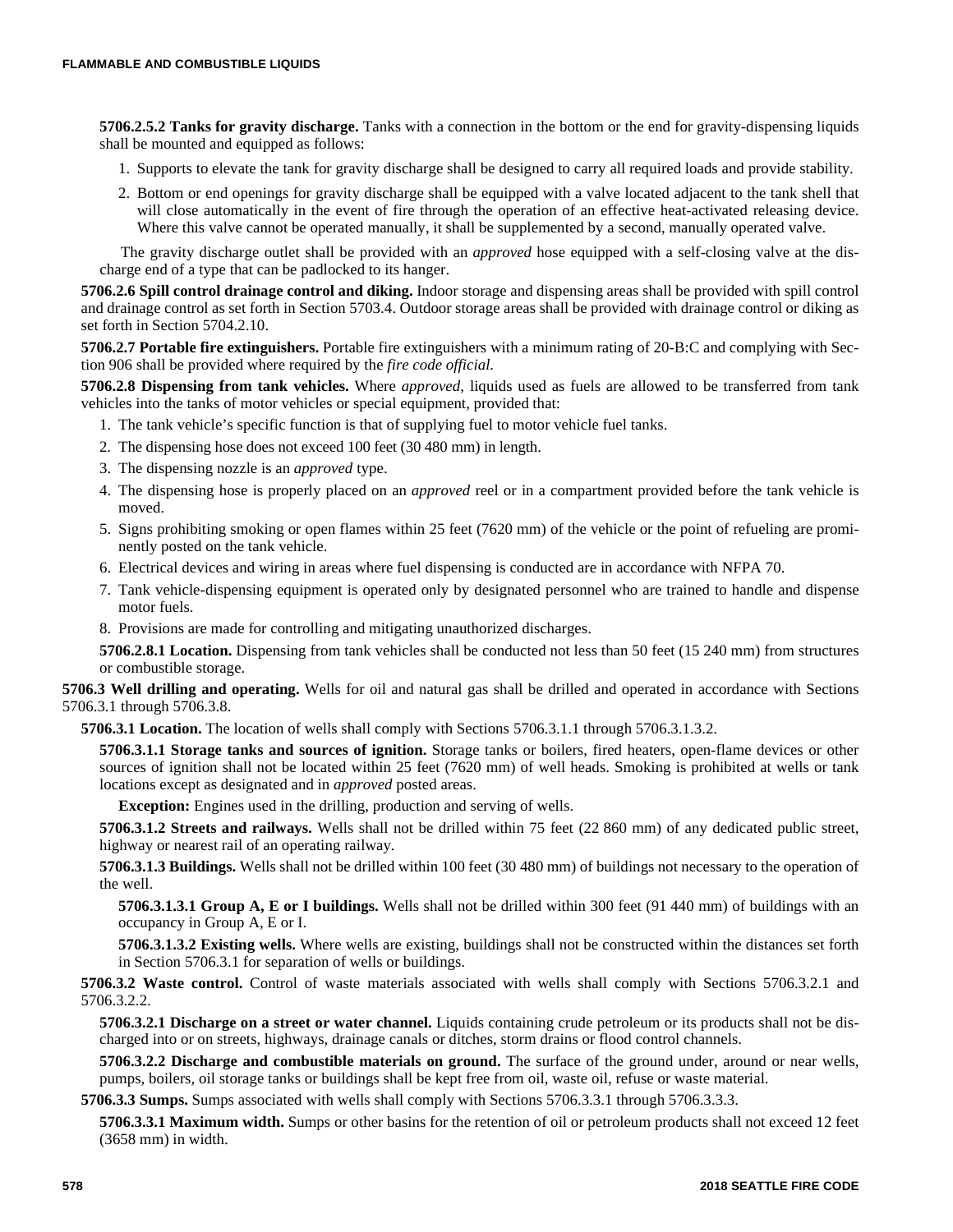**5706.3.3.2 Backfilling.** Sumps or other basins for the retention of oil or petroleum products larger than 6 feet by 6 feet by 6 feet (1829 mm by 1829 mm by 1829 mm) shall not be maintained longer than 60 days after the cessation of drilling operations.

**5706.3.3.3 Security.** Sumps, diversion ditches and depressions used as sumps shall be securely fenced or covered.

**5706.3.4 Prevention of blowouts.** Protection shall be provided to control and prevent the blowout of a well. Protection equipment shall meet federal, state and other applicable jurisdiction requirements.

**5706.3.5 Storage tanks.** Storage of flammable or *combustible liquids* in tanks shall be in accordance with Section 5704. Oil storage tanks or groups of tanks shall have posted in a conspicuous place, on or near such tank or tanks, an *approved* sign with the name of the *owner* or operator, or the lease number and the telephone number where a responsible person can be reached at any time.

**5706.3.6 Soundproofing.** Where soundproofing material is required during oil field operations, such material shall be noncombustible.

**5706.3.7 Signs.** Well locations shall have posted in a conspicuous place on or near such tank or tanks an *approved* sign with the name of the *owner* or operator, name of the leasee or the lease number, the well number and the telephone number where a responsible person can be reached at any time. Such signs shall be maintained on the premises from the time materials are delivered for drilling purposes until the well is abandoned.

**5706.3.8 Field-loading racks.** Field-loading racks shall be in accordance with Section 5706.5.

**5706.4 Bulk plants or terminals.** Portions of properties where flammable and *combustible liquids* are received by tank vessels, pipelines, tank cars or tank vehicles and stored or blended in bulk for the purpose of distribution by tank vessels, pipelines, tanks cars, tank vehicles or containers shall be in accordance with Sections 5706.4.1 through 5706.4.10.4.

**5706.4.1 Building construction.** Buildings shall be constructed in accordance with the *International Building Code*.

**5706.4.2 Means of egress.** Rooms in which liquids are stored, used or transferred by pumps shall have *means of egress* arranged to prevent occupants from being trapped in the event of fire.

**5706.4.3 Heating.** Rooms in which Class I liquids are stored or used shall be heated only by means not constituting a source of ignition, such as steam or hot water. Rooms containing heating appliances involving sources of ignition shall be located and arranged to prevent entry of flammable vapors.

**5706.4.4 Ventilation.** Ventilation shall be provided for rooms, buildings and enclosures in which Class I liquids are pumped, used or transferred. Design of ventilation systems shall consider the relatively high specific gravity of the vapors. Where natural ventilation is used, adequate openings in outside walls at floor level, unobstructed except by louvers or coarse screens, shall be provided. Where natural ventilation is inadequate, mechanical ventilation shall be provided in accordance with the *International Mechanical Code*.

**5706.4.4.1 Basements and pits.** Class I liquids shall not be stored or used within a building having a *basement* or pit into which flammable vapors can travel, unless such area is provided with ventilation designed to prevent the accumulation of flammable vapors therein.

**5706.4.4.2 Dispensing of Class I liquids.** Containers of Class I liquids shall not be drawn from or filled within buildings unless a provision is made to prevent the accumulation of flammable vapors in hazardous concentrations. Where mechanical ventilation is required, it shall be kept in operation while flammable vapors could be present.

**5706.4.5 Storage.** Storage of Class I, II and IIIA liquids in bulk plants shall be in accordance with the applicable provisions of Section 5704.

**5706.4.6 Overfill protection of Class I and II liquids.** Manual and automatic systems shall be provided to prevent overfill during the transfer of Class I and II liquids from mainline pipelines and marine vessels in accordance with API 2350.

**5706.4.7 Wharves.** This section shall apply to all wharves, piers, bulkheads and other structures over or contiguous to navigable water having a primary function of transferring liquid cargo in bulk between shore installations and tank vessels, ships, barges, lighter boats or other mobile floating craft.

**Exception:** Marine motor fuel-dispensing facilities in accordance with Chapter 23.

**5706.4.7.1 Transferring approvals.** Handling packaged cargo of liquids, including full and empty drums, bulk fuel and stores, over a wharf during cargo transfer shall be subject to the approval of the wharf supervisor and the senior deck officer on duty.

**5706.4.7.2 Transferring location.** Wharves at which liquid cargoes are to be transferred in bulk quantities to or from tank vessels shall be not less than 100 feet (30 480 mm) from any bridge over a navigable waterway; or from an entrance to, or superstructure of, any vehicular or railroad tunnel under a waterway. The termination of the fixed piping used for loading or unloading at a wharf shall be not less than 200 feet (60 960 mm) from a bridge or from an entrance to, or superstructures of, a tunnel.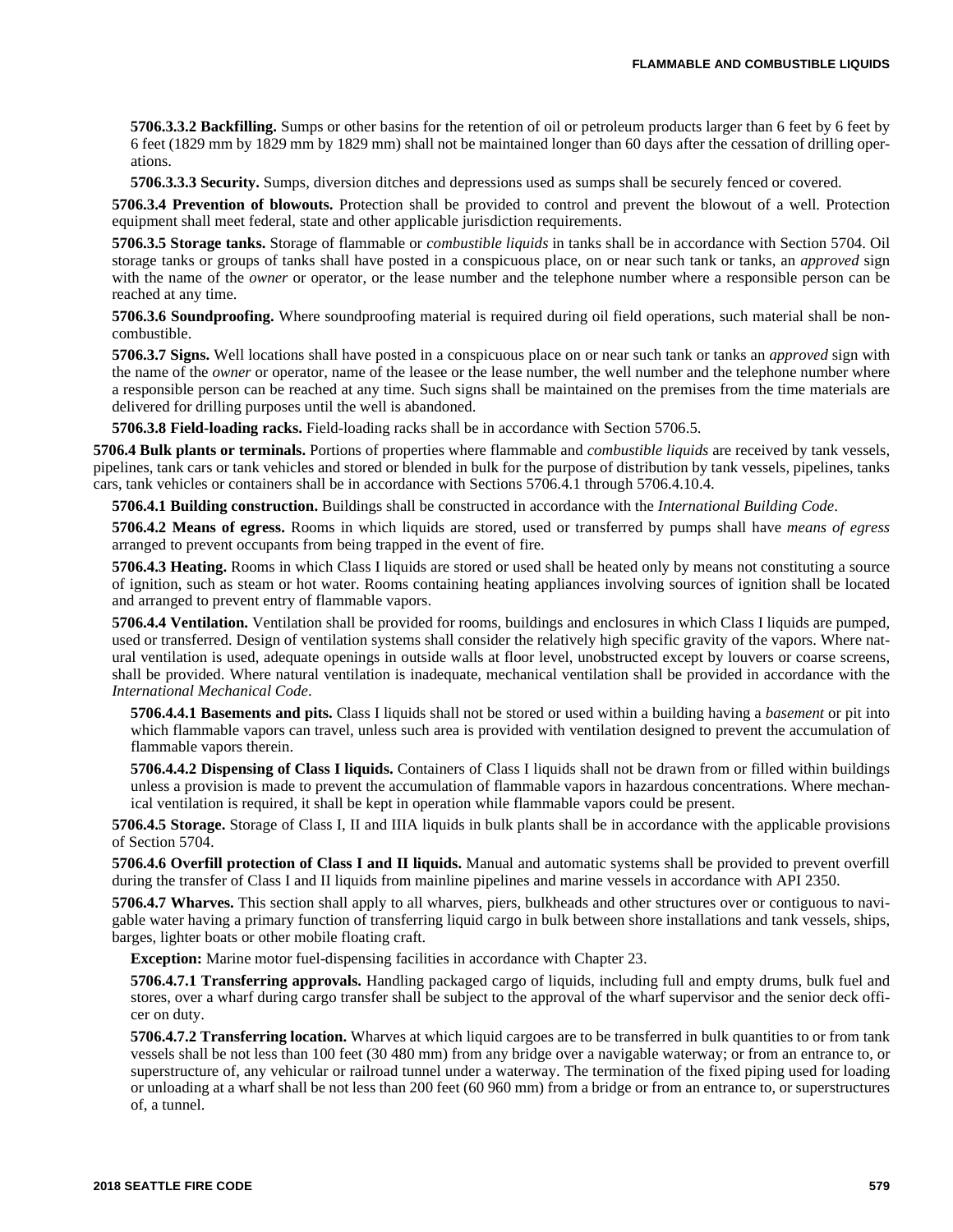**5706.4.7.3 Superstructure and decking material.** Superstructure and decking shall be designed for the intended use. Decking shall be constructed of materials that will afford the desired combination of flexibility, resistance to shock, durability, strength and *fire resistance*.

**5706.4.7.4 Tanks allowed.** Tanks used exclusively for ballast water or Class II or III liquids are allowed to be installed on suitably designed wharves.

**5706.4.7.5 Transferring equipment.** Loading pumps capable of building up pressures in excess of the safe working pressure of cargo hose or loading arms shall be provided with bypasses, relief valves or other arrangements to protect the loading facilities against excessive pressure. Relief devices shall be tested not less than annually to determine that they function satisfactorily at their set pressure.

**5706.4.7.6 Piping, valves and fittings.** Piping valves and fittings shall be in accordance with Section 5703.6 except as modified by the following:

- 1. Flexibility of piping shall be ensured by appropriate layout and arrangement of piping supports so that motion of the wharf structure resulting from wave action, currents, tides or the mooring of vessels will not subject the pipe to repeated excessive strain.
- 2. Pipe joints that depend on the friction characteristics of combustible materials or on the grooving of pipe ends for mechanical continuity of piping shall not be used.
- 3. Swivel joints are allowed in piping to which hoses are connected and for articulated, swivel-joint transfer systems, provided that the design is such that the mechanical strength of the joint will not be impaired if the packing materials fail such as by exposure to fire.
- 4. Each line conveying Class I or II liquids leading to a wharf shall be provided with a block valve that has *ready access* and that is on shore, near the approach to the wharf and outside of any diked area. Where more than one line is involved, the valves shall be grouped in one location.
- 5. Means shall be provided for easy access to cargo line valves located below the wharf deck.
- 6. Piping systems shall contain a sufficient number of valves to operate the system properly and to control the flow of liquid in normal operation and in the event of physical damage.
- 7. Piping on wharves shall be bonded and grounded where Class I and II liquids are transported. Where excessive stray currents are encountered, insulating joints shall be installed. Bonding and grounding connections on piping shall be located on the wharf side of hose riser insulating flanges, where used, and shall be in a location provided with *ready access* for inspection.
- 8. Hose or articulated swivel-joint pipe connections used for cargo transfer shall be capable of accommodating the combined effects of change in draft and maximum tidal range, and mooring lines shall be kept adjusted to prevent surge of the vessel from placing stress on the cargo transfer system.
- 9. Hoses shall be supported to avoid kinking and damage from chafing.

**5706.4.7.7 Loading and unloading.** Loading or discharging shall not commence until the wharf superintendent and officer in charge of the tank vessel agree that the tank vessel is properly moored and connections are properly made.

**5706.4.7.8 Mechanical work.** Mechanical work shall not be performed on the wharf during cargo transfer, except under special authorization by the *fire code official* based on a review of the area involved, methods to be employed and precautions necessary.

**5706.4.8 Sources of ignition.** Class I, II or IIIA liquids shall not be used, drawn or dispensed where flammable vapors can reach a source of ignition. Smoking shall be prohibited except in designated locations. "No Smoking" signs complying with Section 310 shall be conspicuously posted where a hazard from flammable vapors is normally present.

**5706.4.9 Drainage control.** Loading and unloading areas shall be provided with drainage control in accordance with Section 5704.2.10.

**5706.4.10 Fire protection.** Fire protection shall be in accordance with Chapter 9 and Sections 5706.4.10.1 through 5706.4.10.4.

**5706.4.10.1 Portable fire extinguishers.** Portable fire extinguishers with a rating of not less than 20-B and complying with Section 906 shall be located within 75 feet (22 860 mm) of hose connections, pumps and separator tanks.

**5706.4.10.2 Fire hoses.** Where piped water is available, ready-connected fire hose in a size appropriate for the water supply shall be provided in accordance with Section 905 so that manifolds where connections are made and broken can be reached by not less than one hose stream.

**5706.4.10.3 Obstruction of equipment.** Material shall not be placed on wharves in such a manner that would obstruct access to fire-fighting equipment or important pipeline control valves.

**5706.4.10.4 Fire apparatus access.** Where the wharf is designed for vehicular traffic, an unobstructed fire apparatus access road to the shore end of the wharf shall be maintained in accordance with Chapter 5.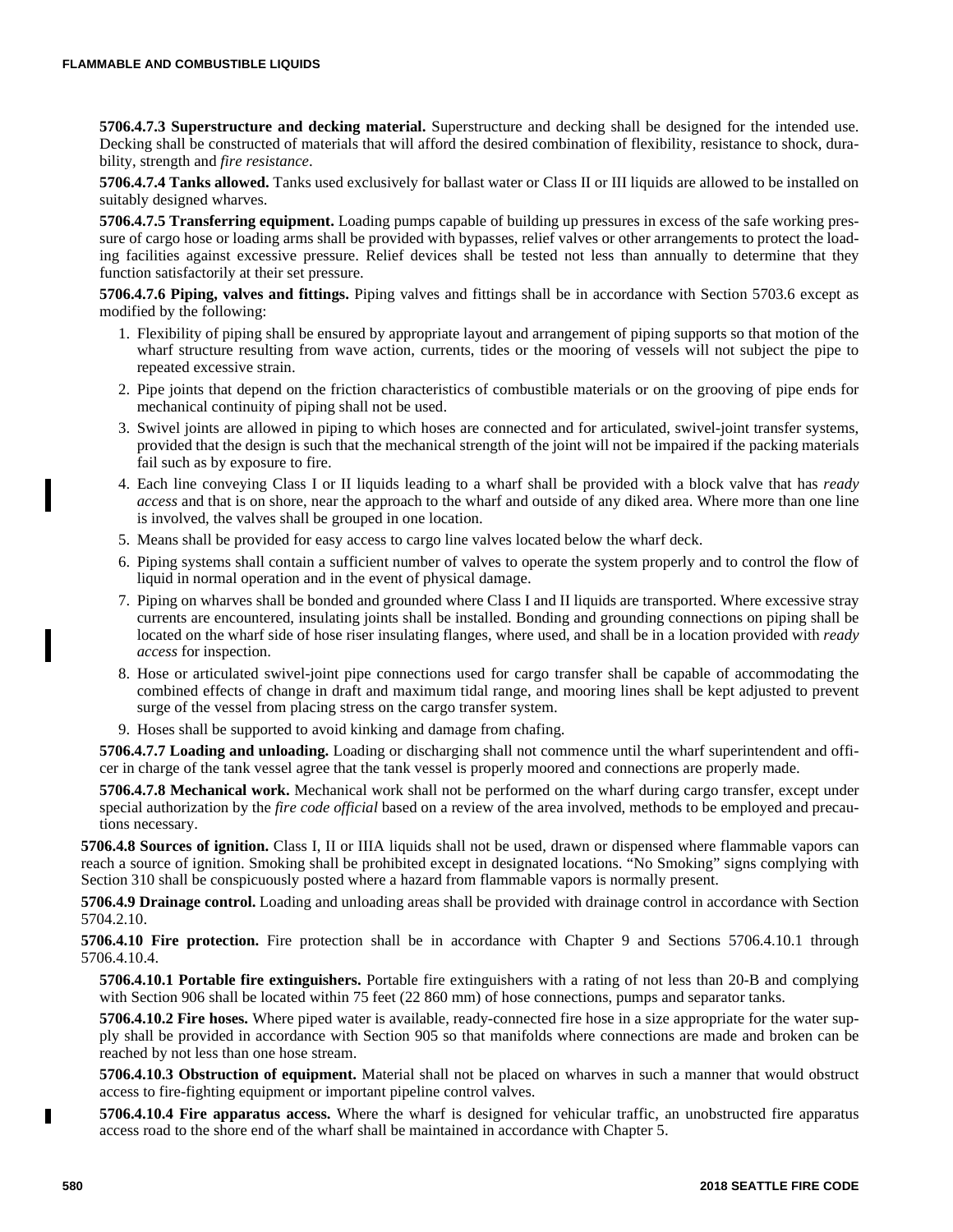**5706.5 Bulk transfer and process transfer operations.** Bulk transfer and process transfer operations shall be *approved* and be in accordance with Sections 5706.5.1 through 5706.5.4.5. Motor fuel-dispensing facilities shall comply with Chapter 23.

**5706.5.1 General.** The provisions of Sections 5706.5.1.1 through 5706.5.1.18 shall apply to bulk transfer and process transfer operations; Sections 5706.5.2 and 5706.5.2.1 shall apply to bulk transfer operations; Sections 5706.5.3 through 5706.5.3.3 shall apply to process transfer operations and Sections 5706.5.4 through 5706.5.4.5 shall apply to dispensing from tank vehicles and tank cars.

**5706.5.1.1 Location.** Bulk transfer and process transfer operations shall be conducted in *approved* locations. Tank cars shall be unloaded only on private sidings or railroad-siding facilities equipped for transferring flammable or *combustible liquids*. Tank vehicles and tank cars engaged in bulk transfer or process transfer operations shall be separated from buildings, above-ground tanks, combustible materials, *lot lines*, public streets, public alleys or *public ways* by a distance of 25 feet (7620 mm) for Class I liquids and 15 feet (4572 mm) for Class II and IIIA liquids measured from the nearest loading or unloading valve on the tank vehicle or tank car.

**Exception:** Buildings for pumps and shelters for personnel supporting transfer operations shall not be required to be separated from tank vehicles and tank cars engaged in bulk transfer or process transfer operations.

**5706.5.1.2 Weather protection canopies.** Where weather protection canopies are provided, they shall be constructed in accordance with Section 5004.13. Weather protection canopies shall not be located within 15 feet (4572 mm) of a building or combustible material or within 25 feet (7620 mm) of building openings, *lot lines*, public streets, public alleys or *public ways*. **5706.5.1.3 Ventilation.** Ventilation shall be provided to prevent accumulation of vapors in accordance with Section

5705.3.7.5.1.

**5706.5.1.4 Sources of ignition.** Sources of ignition shall be controlled or eliminated in accordance with Section 5003.7.

**5706.5.1.5 Spill control and secondary containment.** Areas where transfer operations are located shall be provided with spill control and secondary containment in accordance with Section 5703.4. The spill control and secondary containment system shall have a design capacity capable of containing the capacity of the largest tank compartment located in the area where transfer operations are conducted. Containment of the rainfall volume specified in Section 5004.2.2.6 is not required.

**5706.5.1.6 Fire protection.** Fire protection shall be in accordance with Section 5703.2.

**5706.5.1.7 Static protection.** Static protection shall be provided to prevent the accumulation of static charges during transfer operations. Bonding facilities shall be provided during the transfer through open domes where Class I liquids are transferred, or where Class II and III liquids are transferred into tank vehicles or tank cars that could contain vapors from previous cargoes of Class I liquids.

Protection shall consist of a metallic bond wire permanently electrically connected to the fill stem. The fill pipe assembly shall form a continuous electrically conductive path downstream from the point of bonding. The free end of such bond wire shall be provided with a clamp or equivalent device for convenient attachment to a metallic part in electrical contact with the cargo tank of the tank vehicle or tank car. For tank vehicles, protection shall consist of a flexible bond wire of adequate strength for the intended service and the electrical resistance shall not exceed 1 megohm. For tank cars, bonding shall be provided where the resistance of a tank car to ground through the rails is 25 ohms or greater.

Such bonding connection shall be fastened to the vehicle, car or tank before dome covers are raised and shall remain in place until filling is complete and all dome covers have been closed and secured.

### **Exceptions:**

- 1. Where vehicles and cars are loaded exclusively with products not having a static-accumulating tendency, such as asphalt, cutback asphalt, most crude oils, residual oils and water-miscible liquids.
- 2. Where Class I liquids are not handled at the transfer facility and the tank vehicles are used exclusively for Class II and III liquids.
- 3. Where vehicles and cars are loaded or unloaded through closed top or bottom connections whether the hose is conductive or nonconductive.

Filling through open domes into the tanks of tank vehicles or tank cars that contain vapor-air mixtures within the flammable range, or where the liquid being filled can form such a mixture, shall be by means of a downspout that extends to near the bottom of the tank.

**5706.5.1.8 Stray current protection.** Tank car loading facilities where Class I, II or IIIA liquids are transferred through open domes shall be protected against stray currents by permanently bonding the pipe to not less than one rail and to the transfer apparatus. Multiple pipes entering the transfer areas shall be permanently electrically bonded together. In areas where excessive stray currents are known to exist, all pipes entering the transfer area shall be provided with insulating sections to isolate electrically the transfer apparatus from the pipelines.

**5706.5.1.9 Top loading.** When top loading a tank vehicle with Class I and II liquids without vapor control, valves used for the final control of flow shall be of the self-closing type and shall be manually held open except where automatic means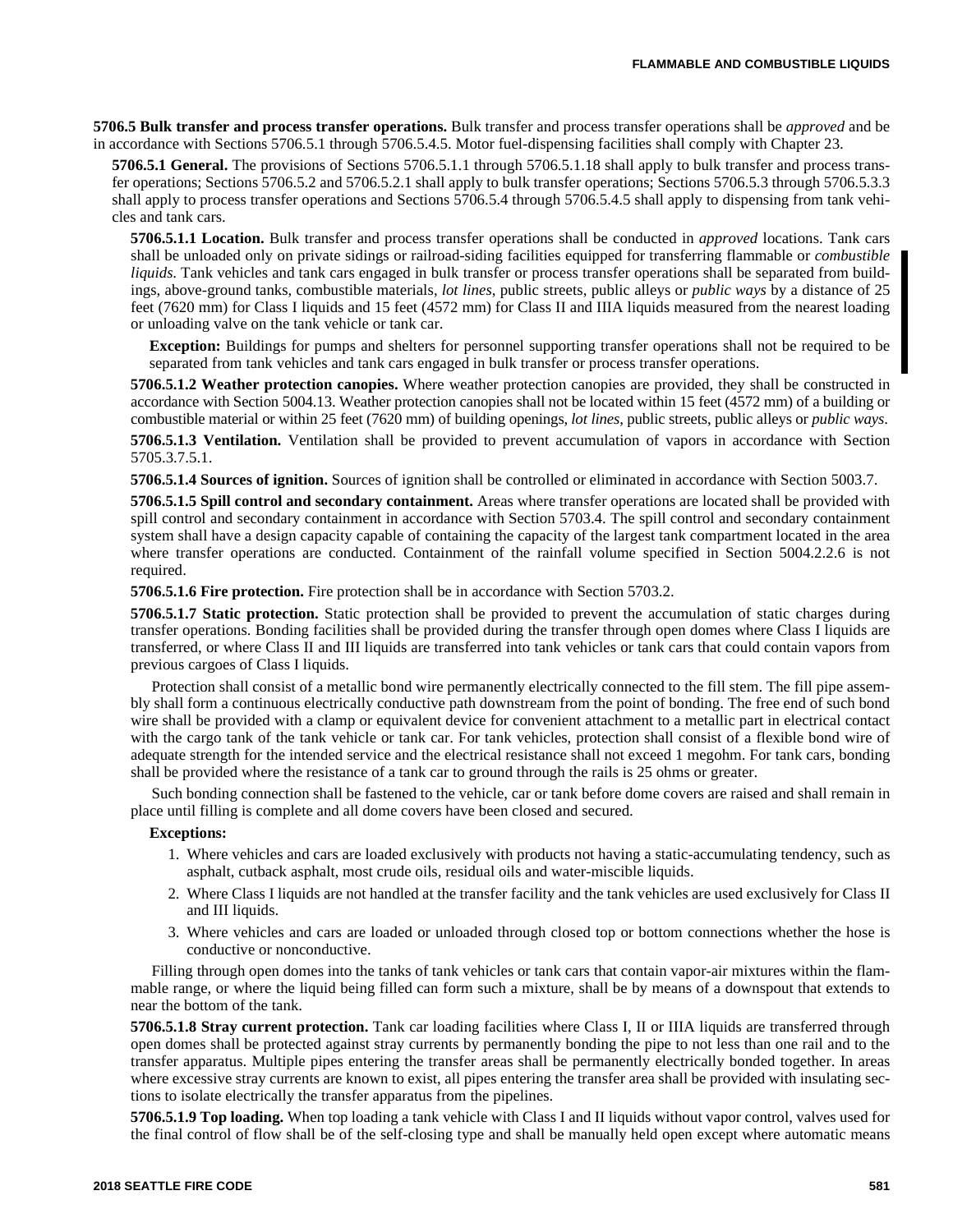are provided for shutting off the flow when the tank is full. Where used, automatic shutoff systems shall be provided with a manual shutoff valve located at a safe distance from the loading nozzle to stop the flow if the automatic system fails.

When top loading a tank vehicle with vapor control, flow control shall be in accordance with Section 5706.5.1.10. Selfclosing valves shall not be tied or locked in the open position.

**5706.5.1.10 Bottom loading.** When bottom loading a tank vehicle or tank car with or without vapor control, a positive means shall be provided for loading a predetermined quantity of liquid, together with an automatic secondary shutoff control to prevent overfill. The connecting components between the transfer equipment and the tank vehicle or tank car required to operate the secondary control shall be functionally compatible.

**5706.5.1.10.1 Dry disconnect coupling.** When bottom loading a tank vehicle, the coupling between the liquid loading hose or pipe and the truck piping shall be a dry disconnect coupling.

**5706.5.1.10.2 Venting.** When bottom loading a tank vehicle or tank car that is equipped for vapor control and vapor control is not used, the tank shall be vented to the atmosphere to prevent pressurization of the tank. Such venting shall be at a height equal to or greater than the top of the cargo tank.

**5706.5.1.10.3 Vapor-tight connection.** Connections to the plant vapor control system shall be designed to prevent the escape of vapor to the atmosphere when not connected to a tank vehicle or tank car.

**5706.5.1.10.4 Vapor-processing equipment.** Vapor-processing equipment shall be separated from above-ground tanks, warehouses, other plant buildings, transfer facilities or nearest *lot line* of adjoining property that can be built on by a distance of not less than 25 feet (7620 mm). Vapor-processing equipment shall be protected from physical damage by remote location, guard rails, curbs or fencing.

**5706.5.1.11 Switch loading.** Tank vehicles or tank cars that have previously contained Class I liquids shall not be loaded with Class II or III liquids until such vehicles and all piping, pumps, hoses and meters connected thereto have been completely drained and flushed.

**5706.5.1.12 Loading racks.** Where provided, loading racks, *stairways* or platforms shall be constructed of noncombustible materials. Buildings for pumps or for shelter of loading personnel are allowed to be part of the loading rack. Wiring and electrical equipment located within 25 feet (7620 mm) of any portion of the loading rack shall be in accordance with Section 5703.1.1.

**5706.5.1.13 Transfer apparatus.** Bulk and process transfer apparatus shall be of an *approved* type.

**5706.5.1.14 Inside buildings.** Tank vehicles and tank cars shall not be located inside a building while transferring Class I, II or IIIA liquids, unless *approved* by the *fire code official*.

**Exception:** Tank vehicles are allowed under weather protection canopies and canopies of automobile motor vehicle fuel-dispensing stations.

**5706.5.1.15 Tank vehicle and tank car certification.** Certification shall be maintained for tank vehicles and tank cars in accordance with DOTn 49 CFR Parts 100-185.

**5706.5.1.16 Tank vehicle and tank car stability.** Tank vehicles and tank cars shall be stabilized against movement during loading and unloading in accordance with Sections 5706.5.1.16.1 through 5706.5.1.16.3.

**5706.5.1.16.1 Tank vehicles.** When the vehicle is parked for loading or unloading, the cargo trailer portion of the tank vehicle shall be secured in a manner that will prevent unintentional movement.

**5706.5.1.16.2 Chock blocks.** Not less than two chock blocks not less than 5 inches by 5 inches by 12 inches (127 mm by 127 mm by 305 mm) in size and dished to fit the contour of the tires shall be used during transfer operations of tank vehicles.

**5706.5.1.16.3 Tank cars.** Brakes shall be set and the wheels shall be blocked to prevent rolling.

**5706.5.1.17 Monitoring.** Transfer operations shall be monitored by an *approved* monitoring system or by an attendant. Where monitoring is by an attendant, the operator or other competent person shall be present at all times.

**5706.5.1.18 Security.** Transfer operations shall be surrounded by a noncombustible fence not less than 5 feet (1524 mm) in height. Tank vehicles and tank cars shall not be loaded or unloaded unless such vehicles are entirely within the fenced area.

### **Exceptions:**

- 1. Motor fuel-dispensing facilities complying with Chapter 23.
- 2. Installations where adequate public safety exists because of isolation, natural barriers or other factors as determined appropriate by the *fire code official*.
- 3. Facilities or properties that are entirely enclosed or protected from entry.

**5706.5.2 Bulk transfer.** Bulk transfer shall be in accordance with Sections 5706.5.1 and 5706.5.2.1.

**5706.5.2.1 Vehicle motor.** Motors of tank vehicles or tank cars shall be shut off during the making and breaking of hose connections and during the unloading operation.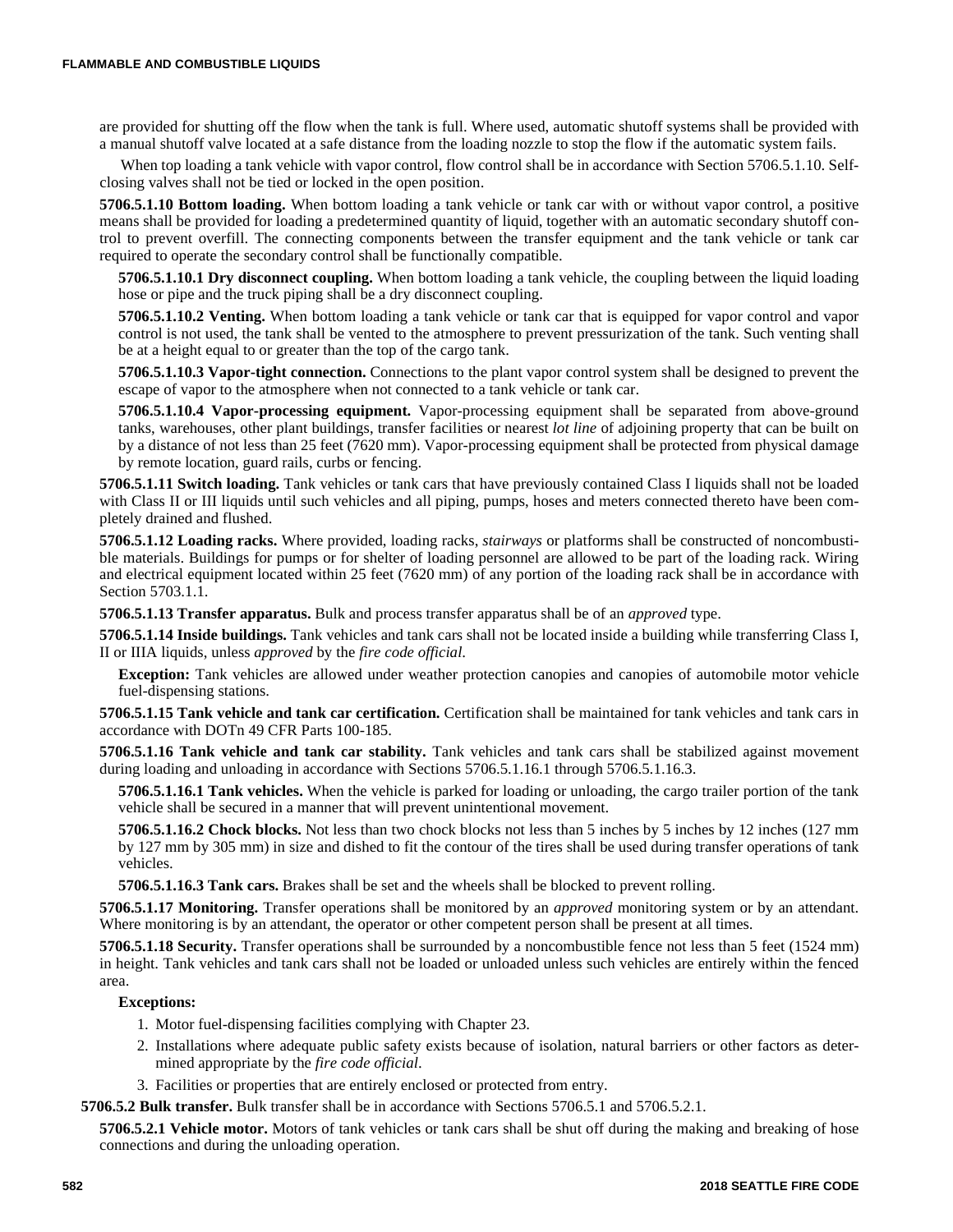**Exception:** Where unloading is performed with a pump deriving its power from the tank vehicle motor.

**5706.5.3 Process transfer.** Process transfer shall be in accordance with Section 5706.5.1 and Sections 5706.5.3.1 through 5706.5.3.3.

**5706.5.3.1 Piping, valves, hoses and fittings.** Piping, valves, hoses and fittings that are not a part of the tank vehicle or tank car shall be in accordance with Section 5703.6. Caps or plugs that prevent leakage or spillage shall be provided at all points of connection to transfer piping.

**5706.5.3.1.1 Shutoff valves.** *Approved* automatically or manually activated shutoff valves shall be provided where the transfer hose connects to the process piping, and on both sides of any exterior fire-resistance-rated wall through which the piping passes. Manual shutoff valves shall be arranged so that they are able to be accessed from grade. Valves shall not be locked in the open position.

**5706.5.3.1.2 Hydrostatic relief.** Hydrostatic pressure-limiting or relief devices shall be provided where pressure buildup in trapped sections of the system could exceed the design pressure of the components of the system.

Devices shall relieve to other portions of the system or to another *approved* location.

**5706.5.3.1.3 Antisiphon valves.** Antisiphon valves shall be provided where the system design would allow siphonage. **5706.5.3.2 Vents.** Normal and emergency vents shall be maintained operable at all times.

**5706.5.3.3 Motive power.** Motors of tank vehicles or tank cars shall be shut off during the making and breaking of hose connections and during the unloading operation.

**Exception:** When unloading is performed with a pump deriving its power from the tank vehicle motor.

**5706.5.4 Dispensing from tank vehicles and tank cars.** Dispensing from tank vehicles and tank cars into the fuel tanks of motor vehicles shall be prohibited unless allowed by and conducted in accordance with Sections 5706.5.4.1 through 5706.5.4.5.

**5706.5.4.1 Marine craft and special equipment.** Liquids intended for use as motor fuels are allowed to be transferred from tank vehicles into the fuel tanks of marine craft and special equipment where *approved* by the *fire code official*, and where:

- 1. The tank vehicle's specific function is that of supplying fuel to fuel tanks.
- 2. The operation is not performed where the public has access or where there is unusual exposure to life and property.
- 3. The dispensing line does not exceed 50 feet (15 240 mm) in length.
- 4. The dispensing nozzle is *approved*.

**5706.5.4.2 Emergency refueling.** Where *approved* by the *fire code official*, dispensing of motor vehicle fuel from tank vehicles into the fuel tanks of motor vehicles is allowed during emergencies. Dispensing from tank vehicles shall be in accordance with Sections 5706.2.8 and 5706.6.

**5706.5.4.3 Aircraft fueling.** Transfer of liquids from tank vehicles to the fuel tanks of aircraft shall be in accordance with Chapter 20.

**5706.5.4.4 Fueling of vehicles at farms, construction sites and similar areas.** Transfer of liquid from tank vehicles to motor vehicles for private use on farms and rural areas and at construction sites, earth-moving projects, gravel pits and borrow pits is allowed in accordance with Section 5706.2.8.

**[W] 5706.5.4.5 Commercial, industrial, governmental or manufacturing.** Dispensing of Class II and III motor vehicle fuel from tank vehicles into the fuel tanks of motor vehicles located at commercial, industrial, governmental or manufacturing establishments is allowed where permitted, provided that such dispensing operations are conducted in accordance with the following:

- 1. Dispensing shall occur only at sites that have been issued a permit to conduct mobile fueling.
- 2. The *owner* of a mobile fueling operation shall provide to the jurisdiction a written response plan that demonstrates readiness to respond to a fuel spill and carry out appropriate mitigation measures, and describes the process to dispose properly of contaminated materials.
- 3. A detailed site plan shall be submitted with each application for a permit. The site plan shall indicate: all buildings, structures and appurtenances on site and their use or function; all uses adjacent to the *lot lines* of the site; the locations of all storm drain openings, adjacent waterways or wetlands; information regarding slope, natural drainage, curbing, impounding and how a spill will be retained upon the site property; and the scale of the site plan.

Provisions shall be made to prevent liquids spilled during dispensing operations from flowing into buildings or offsite. Acceptable methods include, but shall not be limited to, grading driveways, raising doorsills or other *approved* means.

4. The *fire code official* is allowed to impose limits on the times and days during which mobile fueling operations is allowed to take place, and specific locations on a site where fueling is permitted.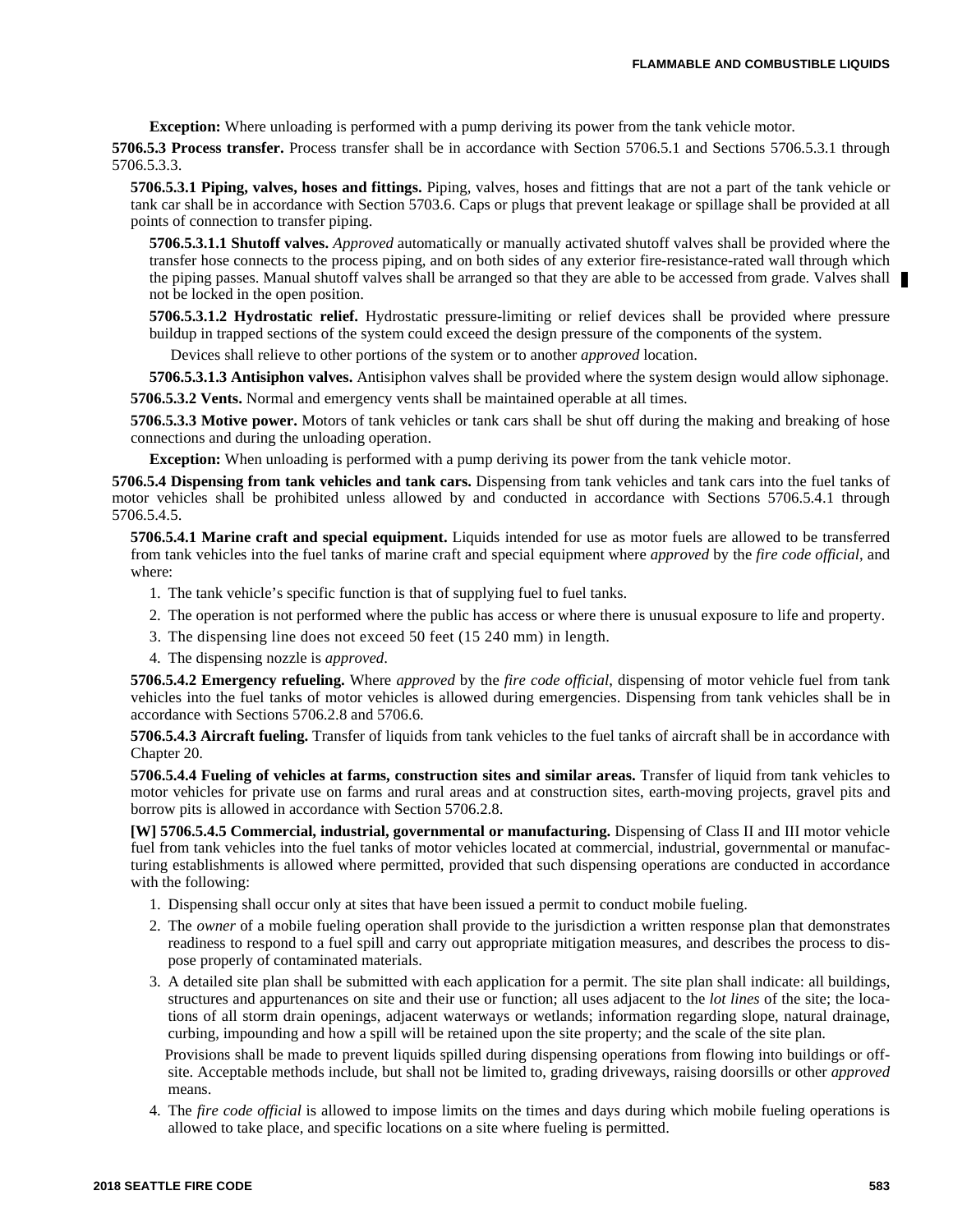- 5. Mobile fueling operations shall be conducted in areas not open to the public or shall be limited to times when the public is not present.
- 6. Mobile fueling shall not take place within 15 feet (4572 mm) of buildings, property lines, combustible storage or storm drains.

### **Exceptions:**

- 1. The distance to storm drains shall not apply where an *approved* storm drain cover or an *approved* equivalent that will prevent any fuel from reaching the drain is in place prior to fueling or a fueling hose being placed within 15 feet (4572 mm) of the drain. Where placement of a storm drain cover will cause the accumulation of excessive water or difficulty in conducting the fueling, such cover shall not be used and the fueling shall not take place within 15 feet (4572 mm) of a drain.
- 2. The distance to storm drains shall not apply for drains that direct influent to *approved* oil interceptors.
- 7. The tank vehicle shall comply with the requirements of NFPA 385 and local, state and federal requirements. The tank vehicle's specific functions shall include that of supplying fuel to motor vehicle fuel tanks. The vehicle and all its equipment shall be maintained in good repair.
- 8. Signs prohibiting smoking or open flames within 25 feet (7620 mm) of the tank vehicle or the point of fueling shall be prominently posted on three sides of the vehicle including the back and both sides.
- 9. A portable fire extinguisher with a minimum rating of 40:BC shall be provided on the vehicle with signage clearly indicating its location.
- 10. The dispensing nozzles and hoses shall be of an *approved* and *listed* type.
- 11. The dispensing hose shall not be extended from the reel more than 100 feet (30 480 mm) in length.
- ((12. Absorbent materials, nonwater-absorbent pads, a 10-foot-long (3048 mm) containment boom, an *approved* container with lid and a nonmetallic shovel shall be provided to mitigate a minimum 5-gallon (19 L) fuel spill.))
- 12. Fuel delivery vehicles shall be equipped with spill cleanup supplies in accordance with the Department of Ecology's Source Control Best Management Practices. Such supplies shall be readily available for deployment by the operator at all times and include nonwatery absorbents capable of absorbing 15 gallons (56.76 L) of diesel fuel, storm drain plug or cover kit, a nonwater absorbent containment boom or a minimum 10-foot-long (3048 mm) length with a 12 gallon (45.41 L) absorbent capacity, a nonmetallic shovel, and two 5-gallon (19 L) buckets with lids.
- 13. Tank vehicles shall be equipped with a "fuel limit" switch such as a count-back switch, to limit the amount of a single fueling operation to not more than 500 gallons (1893 L) before resetting the limit switch.

**Exception:** Tank vehicles where the operator carries and can utilize a remote emergency shutoff device that, when activated, immediately causes flow of fuel from the tank vehicle to cease.

- 14. Persons responsible for dispensing operations shall be trained in the appropriate mitigating actions in the event of a fire, leak or spill. Training records shall be maintained by the dispensing company.
- 15. Operators of tank vehicles used for mobile fueling operations shall have in their possession at all times an emergency communications device to notify the proper authorities in the event of an emergency.
- 16. The tank vehicle dispensing equipment shall be constantly attended and operated only by designated personnel who are trained to handle and dispense motor fuels.
- 17. Fuel dispensing shall be prohibited within 25 feet (7620 mm) of any source of ignition.
- 18. The engines of vehicles being fueled shall be shut off during dispensing operations.
- 19. Nighttime fueling operations shall only take place in adequately lighted areas.
- 20. The tank vehicle shall be positioned with respect to vehicles being fueled to prevent traffic from driving over the delivery hose.
- 21. During fueling operations, tank vehicle brakes shall be set, chock blocks shall be in place and warning lights shall be in operation.
- 22. Motor vehicle fuel tanks shall not be topped off.
- 23. The dispensing hose shall be properly placed on an *approved* reel or in an *approved* compartment prior to moving the tank vehicle.
- 24. The *fire code official* and other appropriate authorities shall be notified when a reportable spill or unauthorized discharge occurs.
- 25. Operators shall place a drip pan or an absorbent pillow under each fuel fill opening prior to and during dispensing operations. Drip pans shall be liquid-tight. The pan or absorbent pillow shall have a capacity of not less than 3 gallons (11.36 L). Spills retained in the drip pan or absorbent pillow need not be reported. Operators, when fueling, shall have on their person an absorbent pad capable of capturing diesel fuel overfills. Except during fueling, the noz-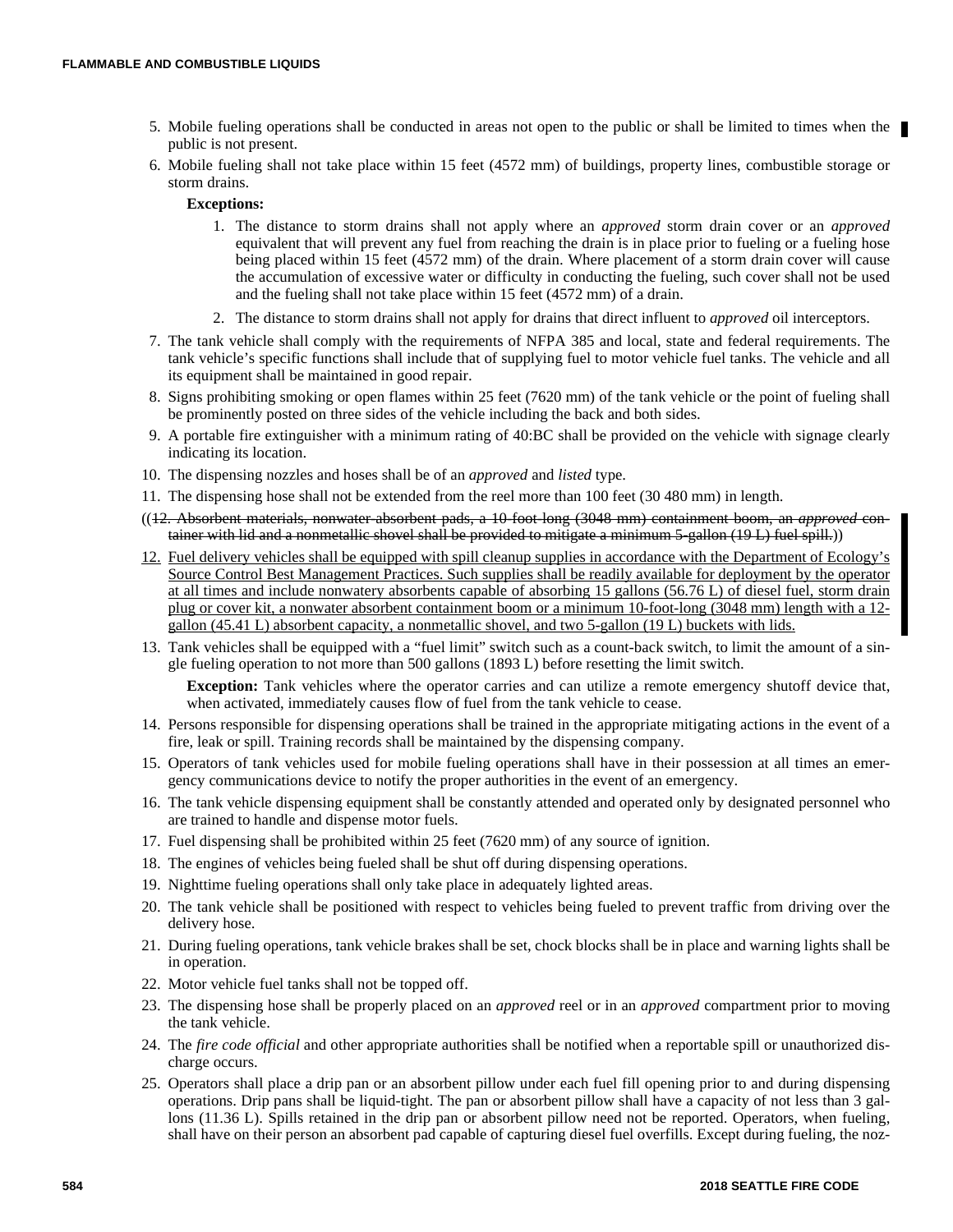zle shall face upward and an absorbent pad shall be kept under the nozzle to catch drips. Contaminated absorbent pads or pillows shall be disposed of regularly in accordance with local, state and federal requirements.

**5706.6 Tank vehicles and vehicle operation.** Tank vehicles shall be designed, constructed, equipped and maintained in accordance with NFPA 385 and Sections 5706.6.1 through 5706.6.4.

**5706.6.1 Operation of tank vehicles.** Tank vehicles shall be utilized and operated in accordance with NFPA 385 and Sections 5706.6.1.1 through 5706.6.1.11.

**5706.6.1.1 Vehicle maintenance.** Tank vehicles shall not be operated unless they are in proper state of repair and free from accumulation of grease, oil or other flammable substance, and leaks.

**5706.6.1.2 Leaving vehicle unattended.** The driver, operator or attendant of a tank vehicle shall not remain in the vehicle cab and shall not leave the vehicle while it is being filled or discharged. The delivery hose, when attached to a tank vehicle, shall be considered to be a part of the tank vehicle.

**5706.6.1.3 Vehicle motor shutdown.** Motors of tank vehicles or tractors shall be shut down during the making or breaking of hose connections. If loading or unloading is performed without the use of a power pump, the tank vehicle or tractor motor shall be shut down throughout such operations.

**5706.6.1.4 Outage.** A cargo tank or compartment thereof used for the transportation of flammable or *combustible liquids* shall not be loaded to absolute capacity. The vacant space in a cargo tank or compartment thereof used in the transportation of flammable or *combustible liquids* shall be not less than 1 percent. Sufficient space shall be left vacant to prevent leakage from or distortion of such tank or compartment by expansion of the contents caused by rise in temperature in transit.

**5706.6.1.5 Overfill protection.** The driver, operator or attendant of a tank vehicle shall, before making delivery to a tank, determine the unfilled capacity of such tank by a suitable gauging device. To prevent overfilling, the driver, operator or attendant shall not deliver in excess of that amount.

**5706.6.1.6 Securing hatches.** During loading, hatch covers shall be secured on all but the receiving compartment.

**5706.6.1.7 Liquid temperature.** Materials shall not be loaded into or transported in a tank vehicle at a temperature above the material's ignition temperature unless safeguarded in an *approved* manner.

**5706.6.1.8 Bonding to underground tanks.** An external bond-wire connection or bond-wire integral with a hose shall be provided for the transferring of flammable liquids through open connections into underground tanks.

**5706.6.1.9 Smoking.** Smoking by tank vehicle drivers, helpers or other personnel is prohibited while they are driving, making deliveries, filling or making repairs to tank vehicles.

**5706.6.1.10 Hose connections.** Delivery of flammable liquids to underground tanks with a capacity of more than 1,000 gallons (3785 L) shall be made by means of *approved* liquid and vapor-tight connections between the delivery hose and tank fill pipe. Where underground tanks are equipped with any type of vapor recovery system, all connections required to be made for the safe and proper functioning of the particular vapor recovery process shall be made. Such connections shall be made liquid and vapor tight and remain connected throughout the unloading process. Vapors shall not be discharged at grade level during delivery.

**5706.6.1.10.1 Simultaneous delivery.** Simultaneous delivery to underground tanks of any capacity from two or more discharge hoses shall be made by means of mechanically tight connections between the hose and fill pipe.

**5706.6.1.11 Hose protection.** Upon arrival at a point of delivery and prior to discharging any flammable or *combustible liquids* into underground tanks, the driver, operator or attendant of the tank vehicle shall ensure that all hoses utilized for liquid delivery and vapor recovery, where required, will be protected from physical damage by motor vehicles. Such protection shall be provided by positioning the tank vehicle to prevent motor vehicles from passing through the area or areas occupied by hoses, or by other *approved* equivalent means.

**5706.6.2 Parking.** Parking of tank vehicles shall be in accordance with Sections 5706.6.2.1 through 5706.6.2.3.

**Exception:** In cases of accident, breakdown or other emergencies, tank vehicles are allowed to be parked and left unattended at any location while the operator is obtaining assistance.

**5706.6.2.1 Parking near residential, educational and institutional occupancies and other high-risk areas.** Tank vehicles shall not be left unattended at any time on residential streets, or within 500 feet (152 m) of a residential area, apartment or hotel complex, educational facility, hospital or care facility. Tank vehicles shall not be left unattended at any other place that would, in the opinion of the fire chief, pose an extreme life hazard.

**5706.6.2.2 Parking on thoroughfares.** Tank vehicles shall not be left unattended on a public street, highway, public avenue or public alley.

### **Exceptions:**

1. The necessary absence in connection with loading or unloading the vehicle. During actual fuel transfer, Section 5706.6.1.2 shall apply. The vehicle location shall be in accordance with Section 5706.6.2.1.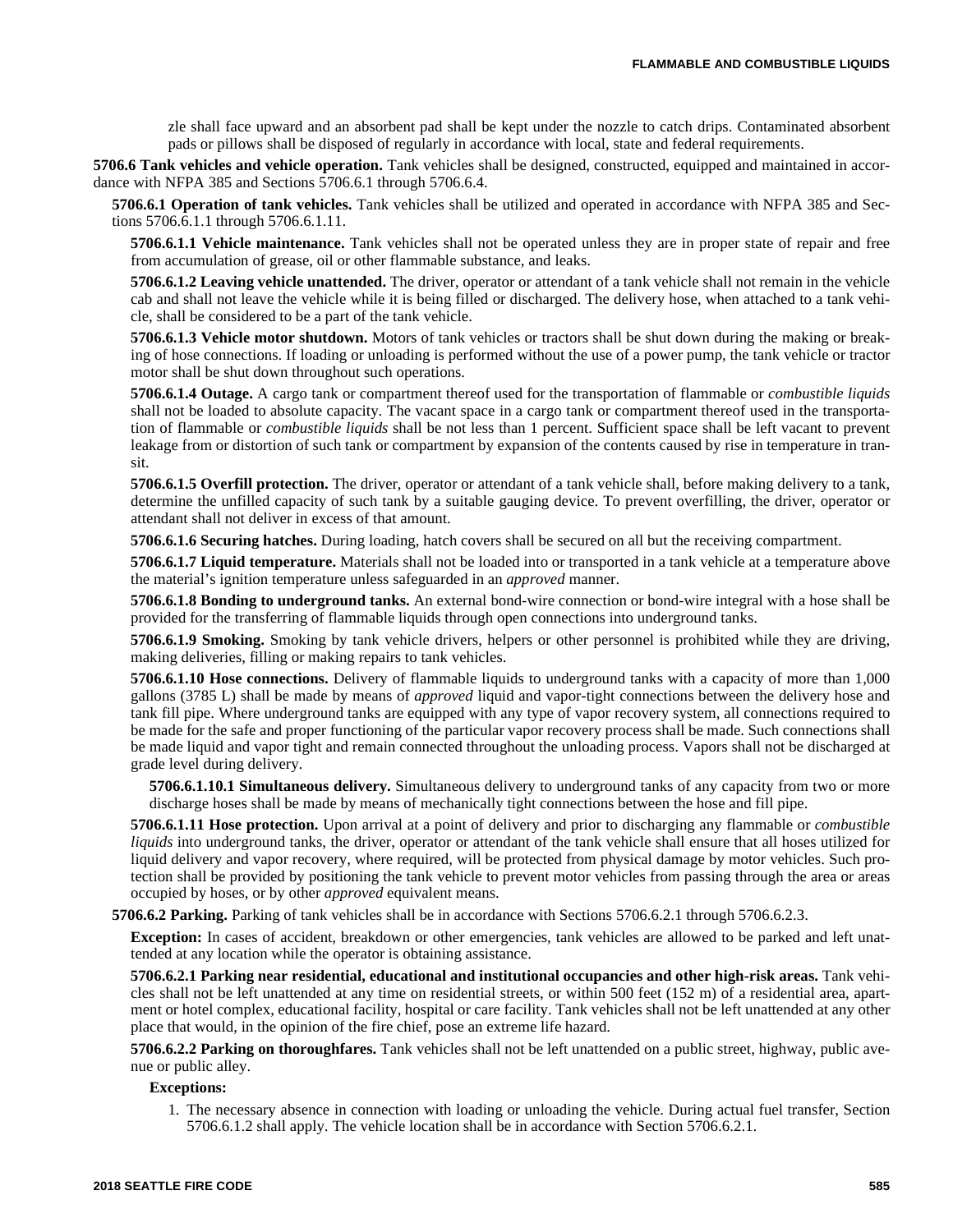2. Stops for meals during the day or night, where the street is well lighted at the point of parking. The vehicle location shall be in accordance with Section 5706.6.2.1.

**5706.6.2.3 Duration exceeding 1 hour.** Tank vehicles parked at one point for longer than 1 hour shall be located off of public streets, highways, public avenues or alleys, and in accordance with either of the following:

- 1. Inside of a bulk plant and either 25 feet (7620 mm) or more from the nearest *lot line* or within a building *approved* for such use.
- 2. At other *approved* locations not less than 50 feet (15 240 mm) from the buildings other than those *approved* for the storage or servicing of such vehicles.

**5706.6.3 Garaging.** Tank vehicles shall not be parked or garaged in buildings other than those specifically *approved* for such use by the *fire code official*.

**5706.6.4 Portable fire extinguisher.** Tank vehicles shall be equipped with a portable fire extinguisher complying with Section 906 and having a minimum rating of 2-A:20-B:C.

During unloading of the tank vehicle, the portable fire extinguisher shall be out of the carrying device on the vehicle and shall be 15 feet (4572 mm) or more from the unloading valves.

**5706.7 Refineries.** Plants and portions of plants in which flammable liquids are produced on a scale from crude petroleum, natural gasoline or other hydrocarbon sources shall be in accordance with Sections 5706.7.1 through 5706.7.3. Petroleum-processing plants and facilities or portions of plants or facilities in which flammable or *combustible liquids* are handled, treated or produced on a commercial scale from crude petroleum, natural gasoline, or other hydrocarbon sources shall also be in accordance with API 651, API 653, API 752, API 1615, API 2001, API 2003, API 2009, API 2015, API 2023, API 2201 and API 2350.

**5706.7.1 Corrosion protection.** Above-ground tanks and piping systems shall be protected against corrosion in accordance with API 651.

**5706.7.2 Cleaning of tanks.** The safe entry and cleaning of petroleum storage tanks shall be conducted in accordance with API 2015.

**5706.7.3 Storage of heated petroleum products.** Where petroleum-derived asphalts and residues are stored in heated tanks at refineries and bulk storage facilities or in tank vehicles, such products shall be in accordance with API 2023.

**5706.8 Vapor recovery and vapor-processing systems.** Vapor-processing systems in which the vapor source operates at pressures from vacuum, up to and including 1 psig (6.9 kPa) or in which a potential exists for vapor mixtures in the flammable range, shall comply with Sections 5706.8.1 through 5706.8.5.

### **Exceptions:**

- 1. Marine systems complying with federal transportation waterway regulations such as DOTn 33 CFR Parts 154 through 156, and CGR 46 CFR Parts 30, 32, 35 and 39.
- 2. Motor fuel-dispensing facility systems complying with Chapter 23.

**5706.8.1 Over-pressure/vacuum protection.** Tanks and equipment shall have independent venting for over-pressure or vacuum conditions that might occur from malfunction of the vapor recovery or processing system.

**Exception:** For tanks, venting shall comply with Section 5704.2.7.3.

**5706.8.2 Vent location.** Vents on vapor-processing equipment shall be not less than 12 feet (3658 mm) from adjacent ground level, with outlets located and directed so that flammable vapors will disperse to below the lower flammable limit (LFL) before reaching locations containing potential ignition sources.

**5706.8.3 Vapor collection systems and overfill protection.** The design and operation of the vapor collection system and overfill protection shall be in accordance with this section and Section 19.5 of NFPA 30.

**5706.8.4 Liquid-level monitoring.** A liquid knock-out vessel used in the vapor collection system shall have means to verify the liquid level and a high-liquid-level sensor that activates an alarm. For unpopulated facilities, the high-liquid-level sensor shall initiate the shutdown of liquid transfer into the vessel and shutdown of vapor recovery or vapor-processing systems.

**5706.8.5 Overfill protection.** Storage tanks served by vapor recovery or processing systems shall be equipped with overfill protection in accordance with Section 5704.2.7.5.8.

### **SECTION 5707 ON-DEMAND MOBILE FUELING OPERATIONS**

**[S] 5707.1 General.** On-demand mobile fueling operations that dispense Class I, II and III liquids into the fuel tanks of motor vehicles shall comply with Sections 5707.1 through  $((5707.6.3))$  5707.6.6.

**Exception:** Fueling from an *approved* portable container in cases of an emergency or for personal use.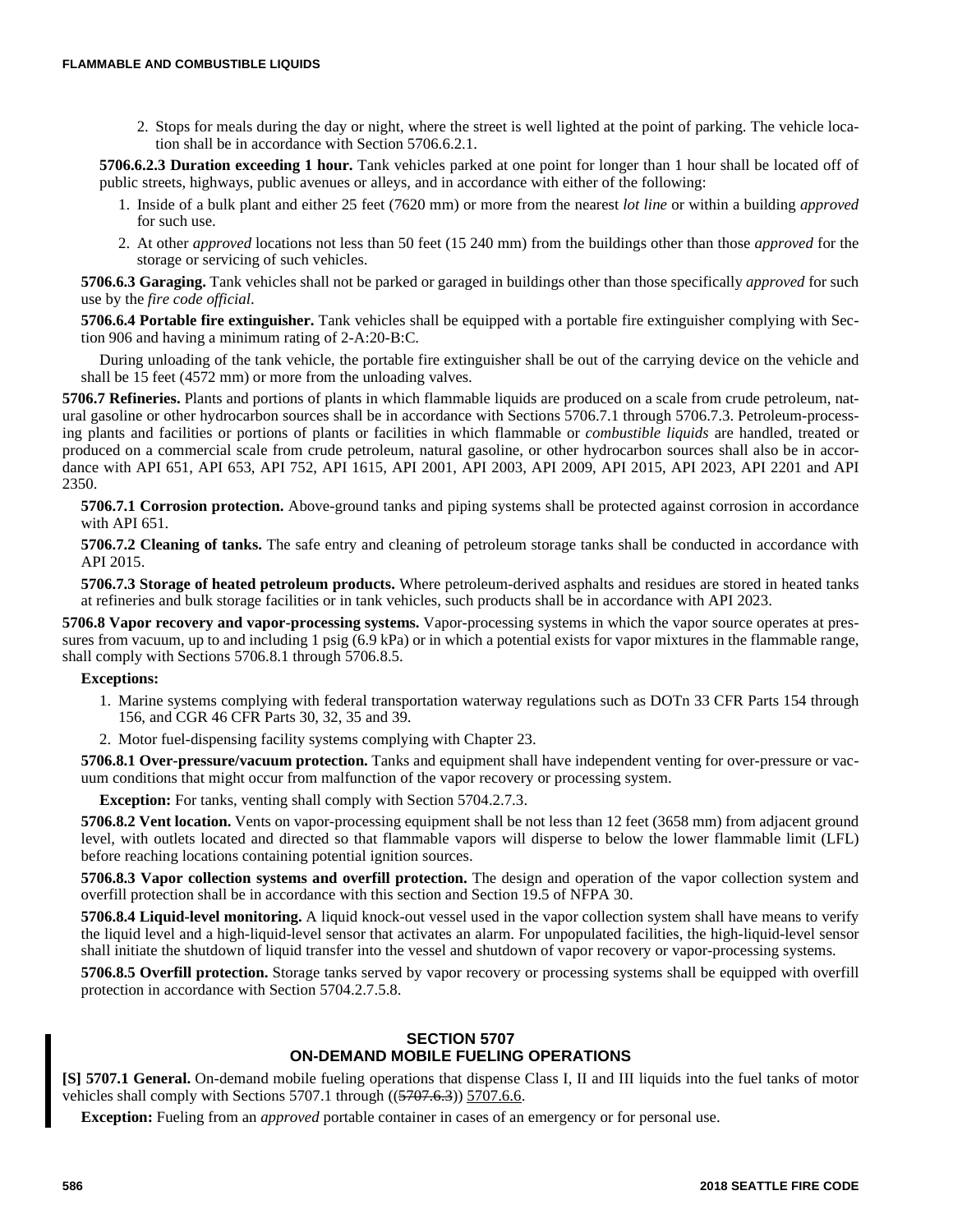**5707.1.1 Approval required.** Mobile fueling operations shall not be conducted without first obtaining a *permit* and approval from the *fire code official*. Mobile fueling operations shall occur only at *approved* locations. The *fire code official* is authorized to approve individual locations or geographic areas where mobile fueling is allowed.

**[S] 5707.2 Mobile fueling vehicle.** An on-demand mobile fueling vehicle shall be ((one of the following:)) utilized in ondemand fueling operations for the dispensing of Class I, II or III liquids into the fuel tanks of motor vehicles.

**5707.2.1 Mobile fueling vehicle classifications.** An on-demand mobile fueling vehicle shall be characterized by one of the following:

- 1. Tier 1 Mobile Fueling Vehicle: A tank vehicle that complies with NFPA 385 and that has chassis-mounted tanks (( $\theta$ r eontainers)) where the aggregate ((eargo)) capacity does not exceed ((4200)) 1600 gallons (((4592)) 6057 L).
- 2. Tier 2 Mobile Fueling Vehicle: A ((mobile fueling)) vehicle with ((a mounted *tank* in excess of)) one or more chassismounted tanks or chassis-mounted containers, not to exceed 110 gallons (415 L) capacity and having an aggregate capacity that does not exceed 1200 gallons (3028 L) ((shall comply with the requirements of Section 5706.6, Section 5707 and NFPA 385)) or the weight capacity of the vehicle in accordance with DOTn.
- ((2)) 3. Tier 3 Mobile Fueling Vehicle: A vehicle that carries a maximum aggregate capacity of 60 gallons (227 L) of motor fuel in metal safety cans *listed* in accordance with UL 30 or other *approved* metal containers*,* each not to exceed 5 gallons (19 L) in capacity. ((Containers shall be secured to the mobile fueling vehicle except when in use.))

**5707.2.2 Mobile fueling vehicle requirements.** ((The)) Each mobile fueling vehicle shall comply with all local, state and federal requirements, and the following:  $((.)$ 

- 1. Mobile fueling vehicles with a chassis-mounted tank in excess of 110 gallons (415 L) shall also comply with the requirements of Section 5706.6 and NFPA 385.
- 2. The mobile fueling vehicle and its equipment shall be maintained in good repair.
- 3. Safety cans and approved metal containers shall be secured to the mobile fueling vehicle except when in use.
- 4. Fueling a motor vehicle from tanks or containers mounted in a trailer connected to a mobile fueling vehicle shall be prohibited.

**5707.3 Required documents.** Documents developed to comply with Sections 5707.3.1 through 5707.3.3 shall be updated as necessary by the *owner* of the mobile fueling operation and shall be maintained in compliance with Section 108.3.

**5707.3.1 Safety and emergency response plan.** Mobile fueling operators shall have an *approved* written safety and emergency response plan that establishes policies and procedures for fire safety, spill prevention and control, personnel training and compliance with other applicable requirements of this code.

**5707.3.2 Training records.** Mobile fueling vehicles shall be operated only by designated personnel who are trained on proper fueling procedures and the safety and emergency response plan. Training records of operators shall be maintained.

**5707.3.3 Site plan.** Where required by the *fire code official*, a site plan shall be developed for each location or area at which mobile fueling occurs. The site plan shall be in sufficient detail to indicate the following:

- 1.  $((\text{all}))$  All buildings  $((,))$  and structures;  $((,))$
- 2.  $((\omega t))$  *Lot lines*  $((,))$  or property lines;  $((\omega t))$
- 3. Electric car chargers;
- 4. Solar photovoltaic parking lot canopies;
- 5. ((appurtenances)) Appurtenances on site and their use or function;
- 6. ((all)) All uses adjacent to the *lot lines* of the site;
- 7.  $((\text{fueling}))$  Fueling locations;  $((,))$
- 8. ((the locations)) Locations of all storm drain openings and adjacent waterways or wetlands;
- 9. ((information)) Information regarding slope, natural drainage, curbing, and impounding; ((and))
- 10.  $((how))$  How a spill will be kept on the site property;  $((and the))$
- 11. ((seale)) Scale of the site plan.

**[S] 5707.4 Mobile fueling areas.** ((Mobile fueling)) The mobile fueling vehicle and point of connection of the vehicle being fueled shall not occur on public streets, *public ways* or inside *buildings*. Fueling on the roof level of parking structures or other *buildings* is prohibited.

**5707.4.1 Separation.** ((Mobile fueling)) The point of connection of the vehicle being fueled shall not take place within 25 feet (7620 mm) of buildings, lot lines, property lines or combustible storage. Mobile fueling vehicles shall not park within 10 feet (3048 mm) of buildings, lot lines, property lines, or combustible storage.